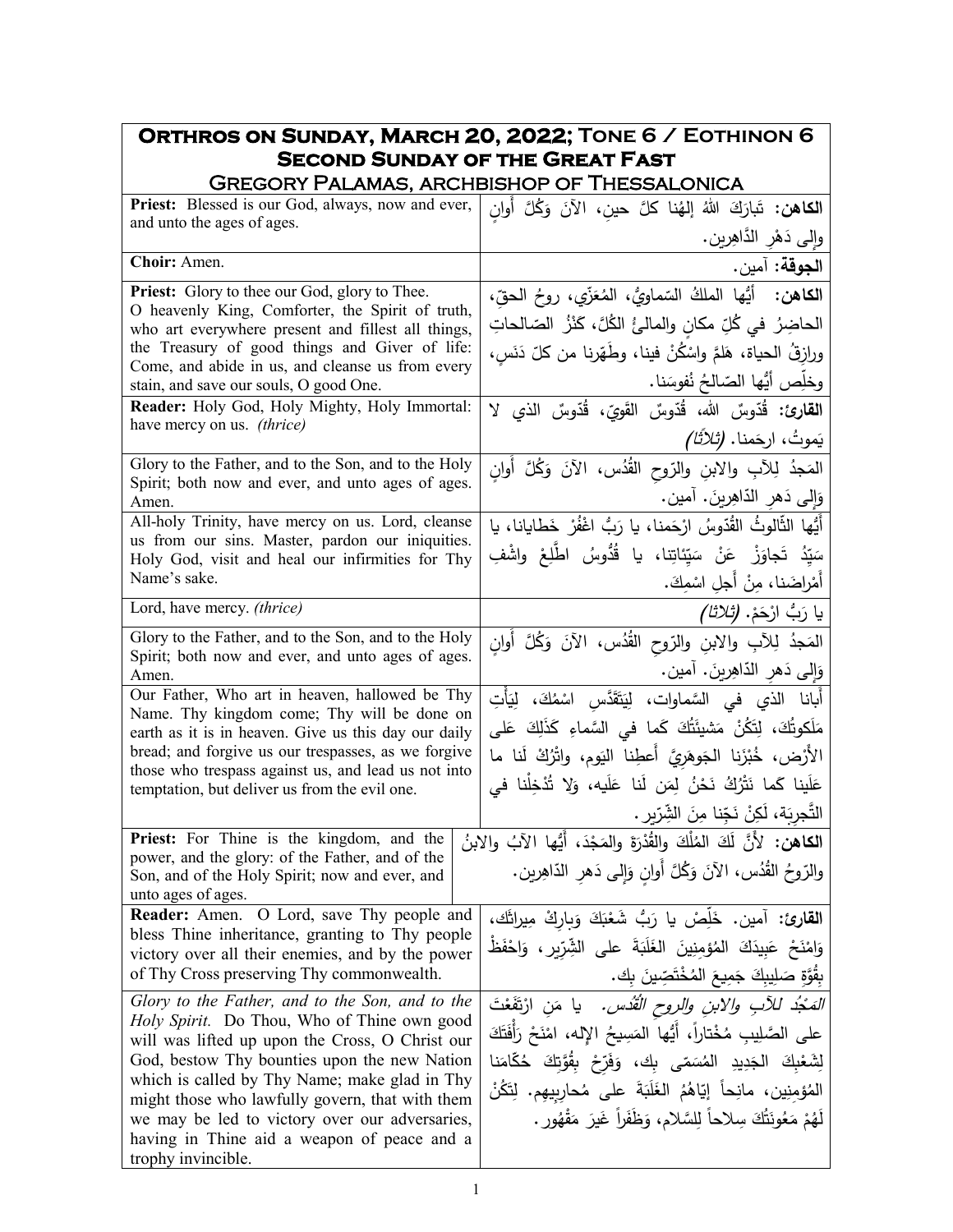| Both now and ever, and unto ages of ages. Amen.<br>O Champion dread, who cannot be put to<br>confusion, despise not our petitions, O Good and<br>All-praised Theotokos; establish the way of the<br>Orthodox; save those who have been called upon<br>to govern us, leading us to that victory which is<br>from heaven, for thou art she who gavest birth to<br>God, and alone art blessed. | الآنَ وكلَّ أوانِ وإلى دهرِ الداهرينِ. آمينِ.<br>أَيَّتُها الشَّفِيعَةُ الرَّهِيبَةُ غَيرُ المَخْذُولةِ، يا والِدَةَ الإِلهِ<br>الكُلِّيَّةَ التَّسْبِيحِ، لا تُعْرِضِي يا صالِحَةُ عَنْ تَوَسُّلاتِنا،<br>بَلْ وَطِّدِي سِيرَةَ المُسْتَقِيمِى الرَّأْيِ، وَخَلِّصِى الَّذِينَ<br>أَمَرْتِ أَنْ يَتَمَلَّكُوا، وَامْنَحِيهِم الغَلَبَةَ مِنَ السَّماء، بِما<br>أَنَّكِ وَلَدْتِ الإِلهَ، أَيَّتُها المُبارَكَةُ وَحْدَكِ. |  |  |
|---------------------------------------------------------------------------------------------------------------------------------------------------------------------------------------------------------------------------------------------------------------------------------------------------------------------------------------------------------------------------------------------|----------------------------------------------------------------------------------------------------------------------------------------------------------------------------------------------------------------------------------------------------------------------------------------------------------------------------------------------------------------------------------------------------------------------------|--|--|
| <b>LITANY</b>                                                                                                                                                                                                                                                                                                                                                                               |                                                                                                                                                                                                                                                                                                                                                                                                                            |  |  |
| Priest: Have mercy on us, O God, according to<br>Thy great mercy, we pray Thee, hear us, and<br>have mercy.                                                                                                                                                                                                                                                                                 | ا <b>لكاهن:</b> إِرْحَمْنا يا اللهُ بِعَظِيم رَحْمَتِكَ، نَطْلُبُ إِلَيكَ<br>فَاسْتَجِبْ وَارْحَمْ.                                                                                                                                                                                                                                                                                                                        |  |  |
| Choir: Lord, have mercy. (thrice)                                                                                                                                                                                                                                                                                                                                                           | ا <b>لجوقة:</b> يا رَبُّ ارْحَم. (ثلاثاً <i>)</i>                                                                                                                                                                                                                                                                                                                                                                          |  |  |
| Priest: Again we pray for all pious and Orthodox<br>Christians.                                                                                                                                                                                                                                                                                                                             | ا <b>لكاهن:</b> وَأَيضاً نَطْلُبُ مِنْ أَجْلِ المَسِيحِيّينَ الحَسَنِي<br>العِبادَةِ الأرثوذُكسِيّين.                                                                                                                                                                                                                                                                                                                      |  |  |
| Choir: Lord, have mercy. (thrice)                                                                                                                                                                                                                                                                                                                                                           | ا <b>لجوقة:</b> يا رَبُّ ارْحَم. <b>(</b> ثلاثاً <i>)</i>                                                                                                                                                                                                                                                                                                                                                                  |  |  |
| Priest: Again we pray for our Father and                                                                                                                                                                                                                                                                                                                                                    | ا <b>لكاهن:</b> وَأَيضاً نَطْلُبُ مِنْ أَجْلِ أَبينا ومتْروبوليتِنا (فُلان)                                                                                                                                                                                                                                                                                                                                                |  |  |
| Metropolitan, our Bishop<br>and all our brotherhood in Christ.                                                                                                                                                                                                                                                                                                                              | ورَئِيسِ كَهَنَتِنا ۖ (فُلان)، وَكُلِّ إِخْوَتِنا في المَسِيحِ.                                                                                                                                                                                                                                                                                                                                                            |  |  |
| Choir: Lord, have mercy. (thrice)                                                                                                                                                                                                                                                                                                                                                           | ا <b>لجوقة:</b> يا رَبُّ ارْحَم. (ثلاثاً <i>)</i>                                                                                                                                                                                                                                                                                                                                                                          |  |  |
| Priest: For Thou art a merciful God and lovest<br>mankind, and unto Thee we ascribe glory to the<br>Father and to the Son and to the Holy Spirit, now<br>and ever, and unto ages of ages.                                                                                                                                                                                                   | ا <b>لكاهن:</b> لأَنَّكَ إِلهٌ رَحِيمٌ وَمُحِبٌّ لِلبَشَرِ ، وَلَكَ نُرْسلُ<br>المَجْدَ أَيُّها الآبُ وَالإِبْنُ وَالرُّوحُ القُدُسِ، الآنَ وَكُلَّ<br>أُوان وَإِلَى دَهْرِ الدَّاهِرِينِ.                                                                                                                                                                                                                                 |  |  |
| Choir: Amen. Bless, father, in the Name of the Lord.                                                                                                                                                                                                                                                                                                                                        | ا <b>لجوقة:</b> آمين، بِاسْم الزَّبِّ بارِكْ يا أب.                                                                                                                                                                                                                                                                                                                                                                        |  |  |
| <b>Priest:</b> Glory<br>to the<br>Holy,<br>Consubstantial, Life-giving,<br>and<br>Undivided Trinity, always, now<br>and<br>ever, and unto ages of ages.                                                                                                                                                                                                                                     | ا <b>لكاهن:</b> المَجدُ لِلثالُوثِ القُدُّوسِ، الواحِدِ في الجَوْهَرِ ، المُحْيي،<br>غَيرِ المُنْقَسِم، كُلَّ حِين، الآنَ وَكُلَّ أُوانِ وَإِلى دَهْرِ الدَّاهِرِينِ.                                                                                                                                                                                                                                                      |  |  |
| Choir: Amen.                                                                                                                                                                                                                                                                                                                                                                                | ا <b>لجوقة:</b> آمين.                                                                                                                                                                                                                                                                                                                                                                                                      |  |  |
| Glory to God in the highest, and on earth peace,<br>good will among men. (thrice)<br>O Lord, Thou shall open my lips, and my mouth<br>shall declare Thy praise. (twice)                                                                                                                                                                                                                     | المَجْدُ للهِ في العُلي، وَعَلى الأَرْضِ السَّلامِ، وَفِي<br>النّاس المَسَرّة. (ثلاثآ/<br>يا رَبُّ افْتَحْ شَفَتَىَّ فَيُخْبِرَ  فَمِي بِتَسْبِحَتِك.<br>(مَرَّتَيْنَ)                                                                                                                                                                                                                                                     |  |  |
| <b>PSALM3</b>                                                                                                                                                                                                                                                                                                                                                                               |                                                                                                                                                                                                                                                                                                                                                                                                                            |  |  |
| O Lord, why are they multiplied that afflict me?<br>Many rise up against me. Many say unto my<br>soul: There is no salvation for him in his God.<br>But Thou, O Lord, art my helper, my glory, and<br>the lifter up of my head. I cried unto the Lord                                                                                                                                       | يا رَبُّ لِماذا كَثُرَ الَّذِينَ يُحْزِنُونَنِي؟ كَثيرونَ قاموا<br>عَلَىِّ. كَثيرونَ يَقولونَ لِنَفْسي لا خَلاصَ لَهُ بِإِلْهِه.<br>وأَنْتَ يا رَبُّ، ناصِرِي وَمَجْدِي وَرافِعُ رأسي. بِصَوْتِي                                                                                                                                                                                                                           |  |  |
| with my voice, and He heard me out of His holy<br>mountain. I laid me down and slept; I awoke, for<br>the Lord will help me. I will not be afraid of ten<br>thousands of people that set themselves against<br>me round about. Arise, O Lord, save me, O my<br>God, for Thou hast smitten all who without cause<br>are mine enemies; the teeth of sinners hast Thou                         | إلى الرَّبِّ صَرَخْتُ، فَأَجابَنِي مِنْ جَبَلِ قُدْسِه. أنا<br>رَقَدْتُ ونِمْتُ ثُمَّ قُمْتُ، لأَنَّ الرَّبَّ يَنصُرُني. فَلا<br>أخافُ مِن رِبْواتِ الشَّعبِ المُحيطينَ بي، المُتوازرينَ<br>عليّ. قُمْ يا رَبُّ، خَلِّصْنِي يا إِلْهِي، فَإِنَّكَ ضَرَبْتَ<br>ݣُلَّ مَنْ يُعادِيني باطْلاً، وَسَحَقْتَ أَسْنانَ الخَطَأَة.                                                                                                 |  |  |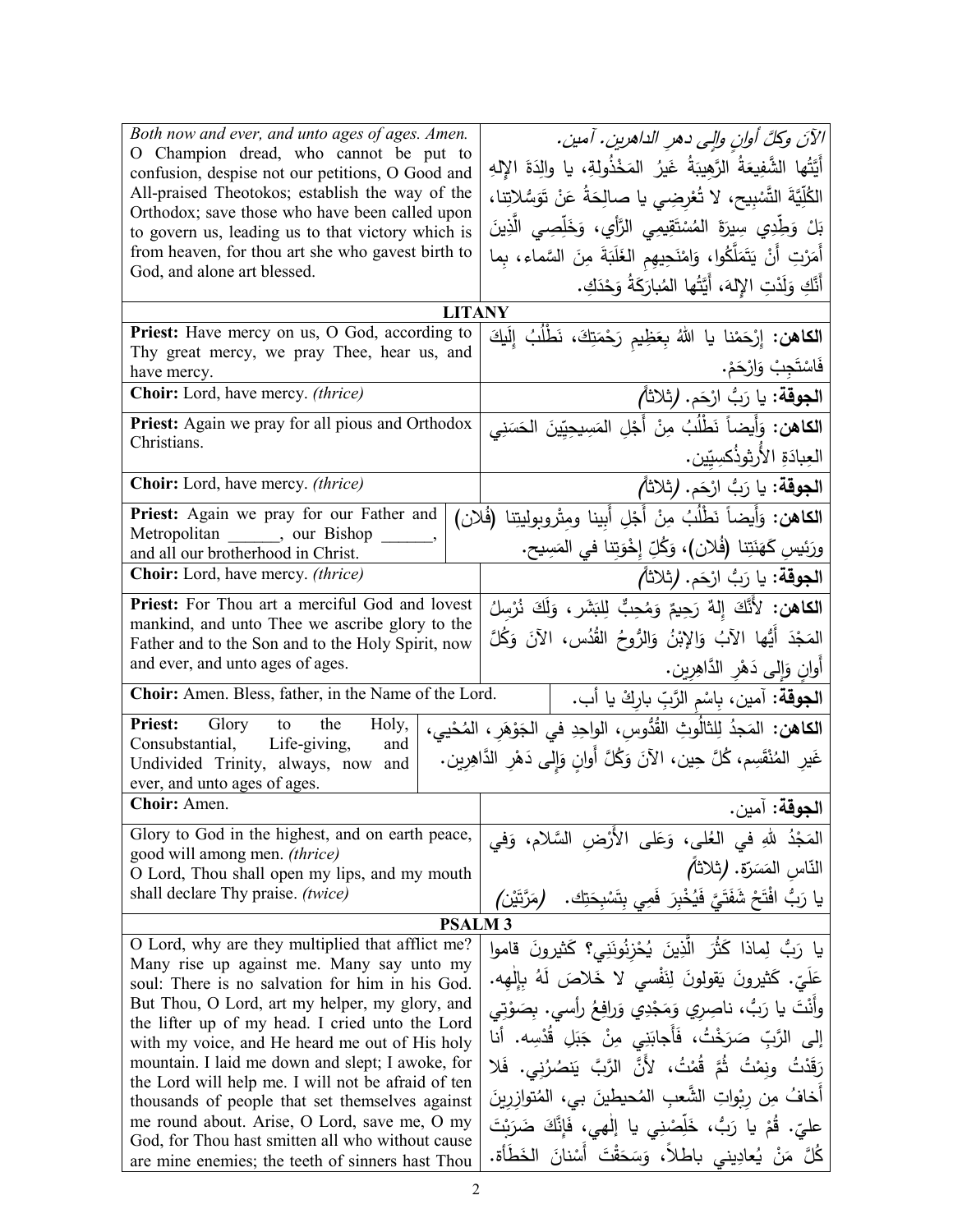| broken. Salvation is of the Lord, and Thy                                                           | لِلرَّبِّ الخَلاصُ وعلى شَعبِك بَرَكَتُك.                                    |
|-----------------------------------------------------------------------------------------------------|------------------------------------------------------------------------------|
| blessing is upon Thy people.                                                                        | أَنا رَقَدْتُ وَنِمْتُ ثُمَّ قُمْتُ، لأَنَّ الرَّبَّ يَنْصُرُني.             |
| I laid me down and slept; I awoke, for the Lord                                                     |                                                                              |
| will help me.<br><b>PSALM 37</b>                                                                    |                                                                              |
| O Lord, rebuke me not in Thine anger, nor                                                           |                                                                              |
| chasten me in Thy wrath. For Thine arrows are                                                       | يا رَبُّ، لا بِغَضَبِكَ تُوَبِّخْني، ولا بِرِجْزِكَ تُؤَدِّبْني. فَإِنَّ     |
| fastened in me, and Thou hast laid Thy hand                                                         | سِهامَكَ قد نَشَبَتْ فِيَّ، وَمَكَّنْتَ عليَّ يدَك. لَيْسَ                   |
| heavily upon me. There is no healing in my flesh                                                    | لِجَسَدِي شِفاءٌ مِنْ وَجْهِ غَضَبِكَ، وَلا سَلامَةٌ في                      |
| in the face of Thy wrath; and there is no peace in                                                  |                                                                              |
| my bones in the face of my sins. For mine                                                           | عِظامي مِنْ وَجْهِ خَطايايِ. لأَنَّ أثامي قَدْ تَعالَتْ                      |
| iniquities are risen higher than my head; as a                                                      | فَوقَ رَأْسي، كَحِمْلٍ ثَقيلٍ قَدْ ثَقُلَتْ عَلَيَّ. قَدْ أَنْتَنَتْ         |
| heavy burden have they pressed heavily upon me.<br>My bruises are become noisome and corrupt in     | وقاحَتْ جِراحاتي مِنْ قِبَلِ جَهالَتي. شَقِيتُ وَانْحَنَيْتُ                 |
| the face of my folly. I have been wretched and                                                      | إلى الغايَةِ، والنَّهارَ كُلَّهُ مَشَيْتُ عابِسًا. لأَنَّ مَتْنَيَّ قَدِ     |
| utterly bowed down until the end; all the day<br>long I went with downcast face. For my loins are   | امْتَلأَ مَهازِئَ ولِيسَ لِجَسَدِي شِفاء. شَقِيتُ وَاتَّضَعْتُ               |
| filled with mocking, and there is no healing in                                                     | جِدًّا، وَكُنْتُ أَئِنٌّ مِنْ تَنَهُّدِ قَلْبِي. يا رَبُّ، إِنَّ بُغْيَتِي   |
| my flesh. I am afflicted and humbled<br>exceedingly, I have roared from the groaning of             | كُلُّها أمامَكَ، وتَنَهُّدِي لَمْ يَخْفَ عنك. قَدِ اضْطَرَبَ                 |
| my heart. O Lord, before Thee is all my desire,<br>and my groaning is not hid from Thee. My heart   | قَلْبِي وَفَارَقَتْنِي قُوَّتِي، وَنُورُ عَيْنَيَّ أَيْضًا لَمْ يَبْقَ       |
| is troubled, my strength hath failed me; and the                                                    | مَعي. أَصْدِقائي وأَقْرِبائي دَنَوْا مِنِّي وَوَقَفُوا لَدَيَّ،              |
| light of mine eyes, even this is not with me. My<br>friends and my neighbors drew nigh over against | وَجِنْسِي وَقَفَ مِنِّي بَعِيدًا. وَأَجْهَدَنِي الَّذِينَ يَطْلُبُونَ        |
| me and stood, and my nearest of kin stood afar                                                      | نَفْسِي، وَالمُلْتَمِسُونَ لِيَ الشَّرَّ تَكَلَّمُوا بِالْباطِل،             |
| off. And they that sought after my soul used<br>violence; and they that sought evils for me spake   | وَغُشُوشًا طُولَ النَّهارِ دَرَسُوا. أمّا أنا فَكَأَصَمَّ لا                 |
| vain things, and craftiness all the day long did                                                    | يَسْمَعُ، وَكَأَخْرَسَ لا يَفْتَحُ فاه. وصِرْتُ كإنْسان لا                   |
| they meditate. But as for me, like a deaf man I<br>heard them not, and was as a speechless man that | يَسْمَعُ ولا في فَمِهِ تَبْكِيتٌ. لأَنِّي عَلَيْكَ، يا رَبُّ،                |
| openeth not his mouth. And I became as a man                                                        | تَوَكَّلتُ، أَنْتَ تَستَجِيبُ لي يا رَبّي وإلهي. لأَنِّي قُلتُ               |
| that heareth not, and that hath in his mouth no<br>reproofs. For in Thee have I hoped, O Lord;      | لا يَشْمَتْ بي أعدائي، وعِنْدَما زَلَّتْ قَدَمايَ عَظَّمُوا                  |
| Thou wilt hearken unto me, O Lord my God. For<br>I said: Let never mine enemies rejoice over me;    | عَلَيَّ الكَلام. لأَنِّي أَنا لِلضَّرْبِ مُسْتَعِدٍّ، وَوَجَعِي لَدَيَّ      |
| yea, when my feet were shaken, those men spake                                                      | في كُلِّ حِين. لأنِّي أنا أُخْبِرُ بِإِثْمِي، وَأَهتَمُّ مِنْ أَجْلِ         |
| boastful words against me. For I am ready for<br>scourges, and my sorrow is continually before      | خَطِينَتى. أَمّا أَعدائى فَأَحياءُ، وَهُمْ أَشَدُّ مِنِّي، وقَدْ             |
| me. For I will declare mine iniquity, and I will                                                    | كَثُرَ   الَّذِينَ   يُبْغِضونَنِي   ظُلْمًا،   الَّذِينَ   جازَوني   بَدَلَ |
| take heed concerning my sin. But mine enemies                                                       | الْخَيرِ شَرًّا، مَحَلُوا بِيْ لأَجلِ ابْتِغائي الصَّلاحِ. فَلا              |
| live and are made stronger than I, and they that<br>hated me unjustly are multiplied. They that     | تُهْمِلْني يا رَبِّي وَإِلْهِي ولا تَتَباعَدْ عَنِّي. أَسْرِعْ إلى           |
| render me evil for good slandered me, because I                                                     | مَعُونَتي يا رَبَّ خَلاصي.                                                   |
| pursued goodness. Forsake me not, O Lord my                                                         | فَلا تُهْمِلْني يا رَبِّي وَإِلٰهي ولا تَتَباعَدْ عَنِّي. أَسْرِعْ إلى       |
| God, depart not from me. Be attentive unto my                                                       |                                                                              |
| help, O Lord of my salvation.                                                                       | مَعُونَتي يا رَبَّ خَلاصي.                                                   |
| Forsake me not, O Lord my God, depart not from                                                      |                                                                              |
| me. Be attentive unto my help, O Lord of my<br>salvation.                                           |                                                                              |
| <b>PSALM 62</b>                                                                                     |                                                                              |

3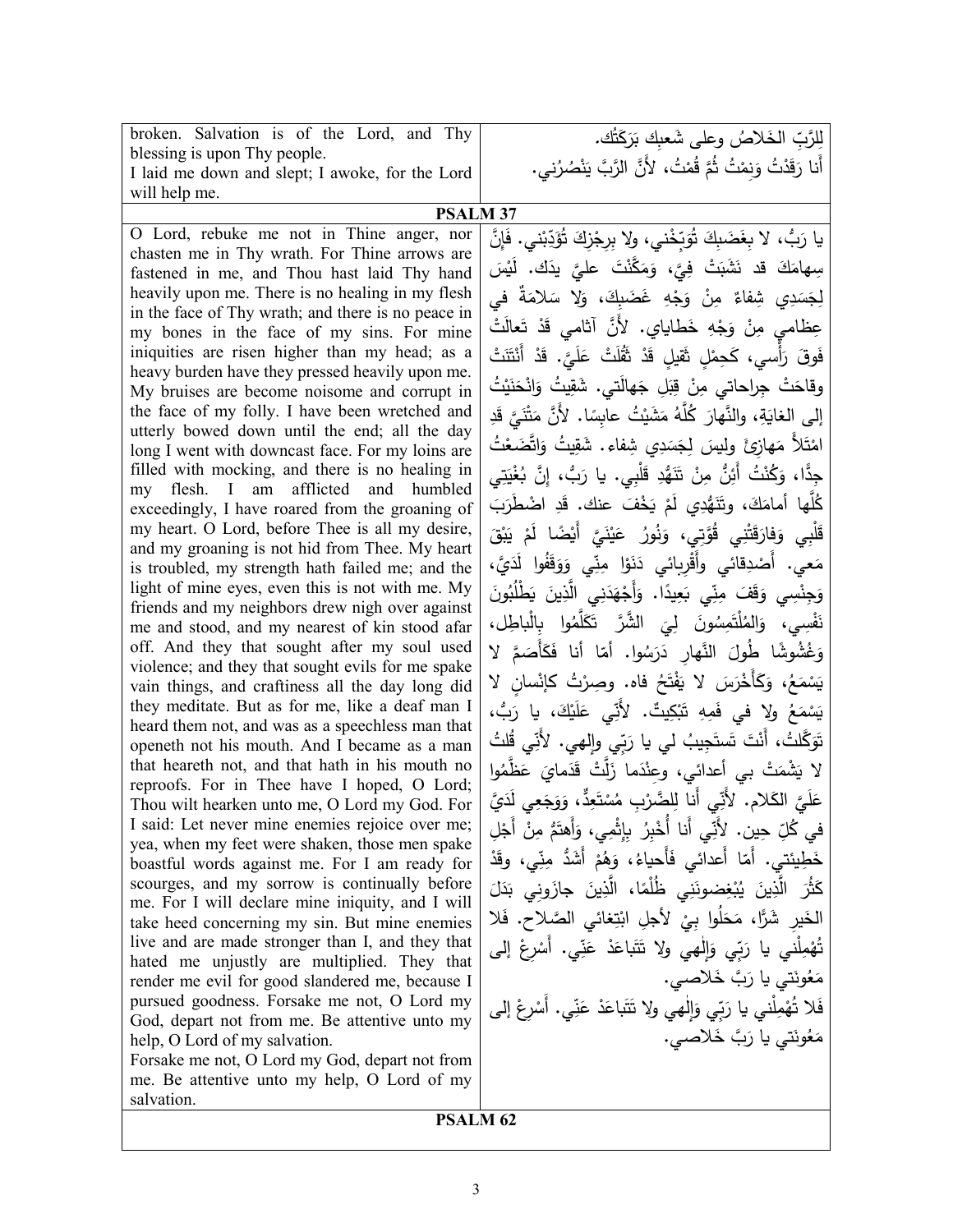| O God, my God, unto Thee I rise early at dawn.                                                       | يا أَللهُ إِلْهِي إِلَيكَ أَبْتَكِرٍ. عَطِشَتْ إِلَيكَ نَفْسِي،             |
|------------------------------------------------------------------------------------------------------|-----------------------------------------------------------------------------|
| My soul hath thirsted for Thee; how often hath                                                       | وَاشْتَاقَ إِلَيْكَ جَسَدي، في أَرضٍ بَرِّيَّةٍ وَغَيرِ مَسلُوكَةٍ          |
| my flesh longed after Thee in a land barren and                                                      |                                                                             |
| untrodden and unwatered. So in the sanctuary                                                         | وَعادِمَةِ الماء. هٰكذا ظَهَرْتُ لَكَ في القُدْسِ لأُعايِنَ                 |
| have I appeared before Thee to see Thy power<br>and Thy glory. For Thy mercy is better than          | قُوَّتَكَ وَمَجْدَك. لأَنَّ رَحْمَتَكَ أَفْضَلُ مِنَ الْحَياةِ،             |
| lives; my lips shall praise Thee. So shall I bless                                                   |                                                                             |
| Thee in my life, and in Thy name will I lift up                                                      | وَشَفَتَىَّ شُبَحانِك. هٰكذا أَبارِكُكَ في حَياتي وَبِاسْمِكَ               |
| my hands. As with marrow and fatness let my                                                          | أَرْفَعُ يَدَيّ، فَتَمتَلَّئُ نَفْسِي كَما مِنْ شَحْمٍ ودَسَمٍ،             |
| soul be filled, and with lips rejoicing shall my                                                     | وَبِشِفاهِ الإِبْتِهاج يُسَبِّحُكَ فَمي. إذا ذَكَرْتُكَ على                 |
| mouth praise Thee. If I remembered Thee on my                                                        |                                                                             |
| bed, at the dawn I meditated on Thee. For Thou                                                       | فِراشِي، هَذَذْتُ بِكَ في الأَسْحارِ ، لأَنَّكَ صِرْتَ لِي                  |
| art become my helper; in the shelter of Thy                                                          | عَونًا وَبِظِلِّ جَناحَيكَ أَسْتَتِرٍ . إِنَّصَقَتْ نَفْسِي بِكَ،           |
| wings will I rejoice. My soul hath cleaved after                                                     |                                                                             |
| Thee; Thy right hand hath been quick to help me.                                                     | وَإِيّايَ عَضَدَتْ يَمِينُك. أَمّا الَّذِينَ يَطْلُبُونَ نَفسى              |
| But as for these, in vain have they sought after                                                     | باطِلاً، فَسَيَدْخُلونَ في أسافِلِ الأرض، وَيُدفَعُونَ إلى                  |
| my soul; they shall go into the nethermost parts                                                     | أَيدِي السُّيوفِ، وَيَكُونُونَ أَنْصِبَةً لِلْثَعالبِ. أَمّا المَلِكُ       |
| of the earth, they shall be surrendered unto the                                                     |                                                                             |
| edge of the sword; portions for foxes shall they<br>be. But the king shall be glad in God, everyone  | فيُسَرُّ بالله، وَبُمتَدَحُ كُلُّ مَنْ يَحْلِفُ بِهِ، لأَنَّهُ قَدْ سُدَّتْ |
| shall be praised that sweareth by Him; for the                                                       | أَفْواهُ المُتَكَلِّمِينَ بِالظَّلْمِ.                                      |
| mouth of them is stopped that speak unjust                                                           |                                                                             |
| things.                                                                                              | هَذَذْتُ بِكَ في الأَسْحارِ لأَنَّكَ صِرْتَ لِي عَوْنًا،                    |
| At the dawn I meditated on Thee. For Thou art                                                        | وَبِظِلِّ جَناحَيكَ أَستَتِر . إِلْتَصَقَتْ نَفْسِي بِكَ، وَإِيّايَ         |
| become my helper; in the shelter of Thy wings                                                        | عَضَدَتْ يَمِينُك.                                                          |
| will I rejoice. My soul hath cleaved after Thee;                                                     |                                                                             |
| Thy right hand hath been quick to help me.                                                           |                                                                             |
| Glory to the Father, and to the Son, and to the                                                      | المَجْدُ لِلِأَبِ وَالِأَبِنِ وَالرُّوحِ الْقُدْسِ. الآنَ وَكُلَّ أُوانِ،   |
| Holy Spirit; both now and ever, and unto ages of                                                     | وَالِي دَهْرِ الذَّاهِرِينَ. آمين.                                          |
| ages. Amen.                                                                                          |                                                                             |
| Alleluia, Alleluia, Alleluia. Glory to Thee, O                                                       | هَلِلوبِيا، هَلِلوبِيا، هَلِلوبِيا، المَجْدُ لَكَ يا الله. (ثلاثاً)         |
| God. (THRICE)<br>Lord, have mercy. (THRICE)                                                          | يا رَبُّ ارْحَم. (ثلاثاً)                                                   |
| Glory to the Father, and to the Son, and to the                                                      |                                                                             |
| Holy Spirit.                                                                                         | المَجْد للِآبِ والابنِ والرّوحِ الثُّدُسِ.                                  |
| <b>PSALM 87</b>                                                                                      |                                                                             |
| Both now and ever, and unto ages of ages. Amen.                                                      | الآنَ وكلَّ أوانِ، وإلى دَهْرِ الدَّاهرينِ. آمين.                           |
| O Lord God of my salvation, by day have I cried                                                      |                                                                             |
| and by night before Thee. Let my prayer come                                                         | يا رَبُّ إلٰهَ خلاصي، في النَّهارِ صَرَخْتُ وفي اللَّيلِ                    |
| before Thee, bow down Thine ear unto my                                                              | أمامَك، فَلْتَذْخُلْ قُدّامَكَ صَلاتى، أَمِلْ أَذُنَكَ إلى                  |
| supplication, for filled with evils is my soul, and                                                  | طَٰلِبَتِي، فَقَدِ امْتَلَأَتْ مِنَ الشُّرُورِ نَفسى، وَدَنَتْ مِنَ         |
| my life unto Hades hath drawn nigh. I am counted                                                     |                                                                             |
| with them that go down into the pit; I am become                                                     | الْجَحيم حَياتي. حُسِبْتُ مَعَ الْمُنْحَدِرِينَ في الْجُبِّ،                |
| as a man without help, free among the dead, like<br>the bodies of the slain that sleep in the grave, | صِرْتُ مِثْلَ إِنْسانٍ لَيْسَ لَهُ مُعِينٌ، مَطْرُوحًا بَينَ                |
| whom Thou rememberest no more, and they are                                                          |                                                                             |
| cut off from Thy hand. They laid me in the lowest                                                    | الأَمْواتِ مثلَ القَتلى الرّاقدِينَ في القُبُورِ ، الَّذِينَ لا             |
| pit, in darkness and in the shadow of death.                                                         | تَذْكُرُهُمْ أَيضًا، وَهُمْ مِنْ يَذِكَ مُقْصَون. جَعَلُوني في              |
| Against me is Thine anger made strong, and all                                                       | جُبِّ أَسْفَلِ السّافِلِينِ، في ظُلُماتِ المَوْتِ وَظِلالِه.                |
| Thy billows hast Thou brought upon me. Thou                                                          |                                                                             |
| hast removed my friends afar from me; they have                                                      | عَلَيَّ اسْتَقَرَّ غَضَبُكَ، وَجَمِيعُ أَهْوالِكَ أَجَزْتَها عَلَيِّ.       |
| made me an abomination unto themselves. I have                                                       | أَبْعَدْتَ عَنِّي مَعارِفِي، جَعَلُونِي لَهُمْ رَجاسَةً. قَدْ               |
| been delivered up, and have not come forth; mine                                                     |                                                                             |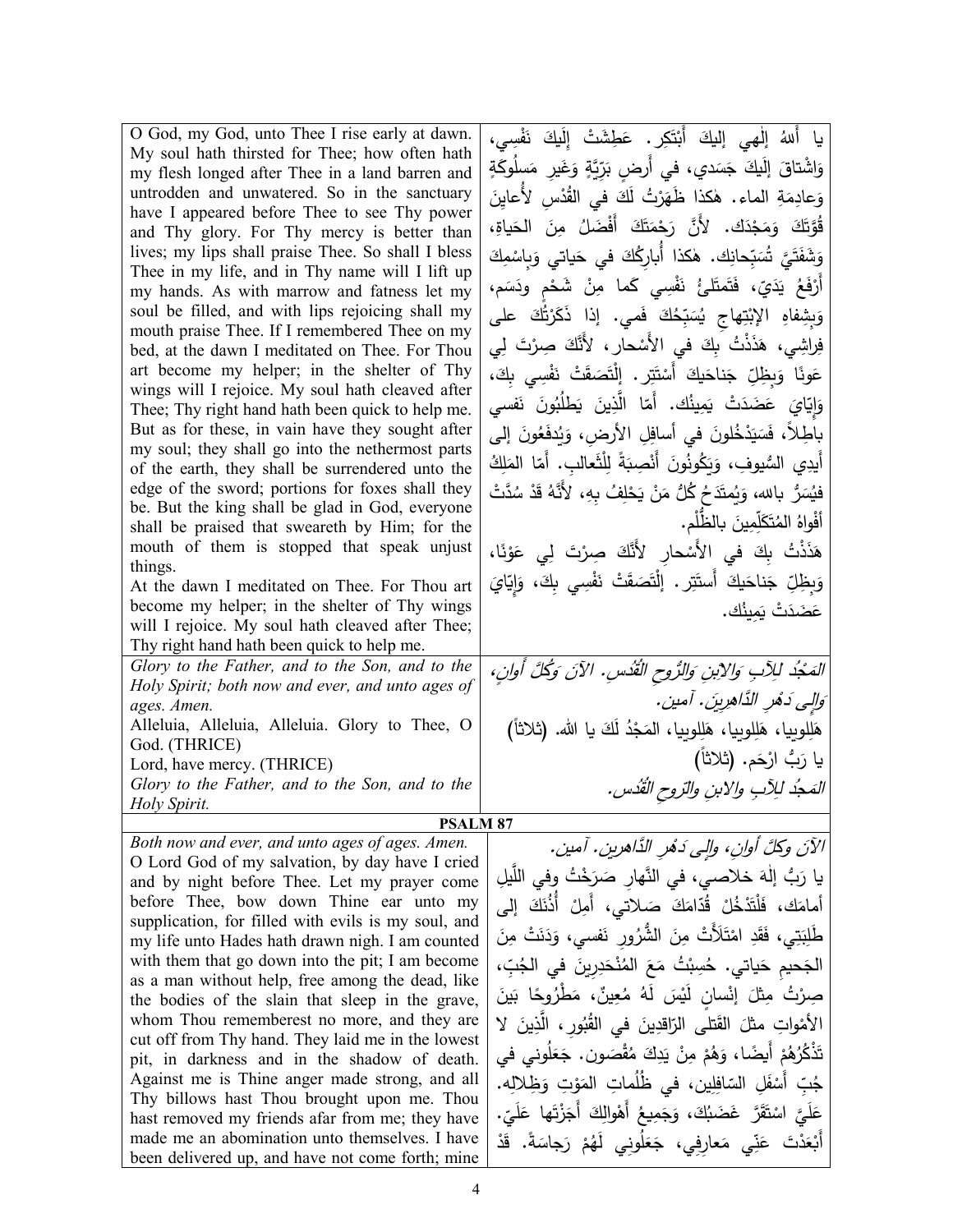eyes are grown weak from poverty. I have cried unto Thee, O Lord, the whole day long; I have stretched out my hands unto Thee. Nay, for the dead wilt Thou work wonders? Or shall physicians raise them up that they may give thanks unto Thee? Nay, shall any in the grave tell of Thy mercy, and of Thy truth in that destruction? Nay, shall Thy wonders be known in that darkness, and Thy righteousness in that land that is forgotten? But as for me, unto Thee, O Lord, have I cried; and in the morning shall my prayer come before Thee. Wherefore, O Lord, dost Thou cast off my soul and turnest Thy face away from me? A poor man am I, and in troubles from my youth; yea, having been exalted, I was humbled and brought to distress. Thy furies have passed upon me, and Thy terrors have sorely troubled me. They came round about me like water, all the day long they compassed me about together. Thou hast removed afar from me friend and neighbor, and mine acquaintances because of my misery.

O Lord God of my salvation, by day have I cried and by night before Thee. Let my prayer come before Thee, bow down Thine ear unto my supplication.

Bless the Lord, O my soul, and all that is within me bless His holy name. Bless the Lord, O my soul, and forget not all that He hath done for thee, Who is gracious unto all thine iniquities, Who healeth all thine infirmities, Who redeemeth thy life from corruption, Who crowneth thee with mercy and compassion, Who fulfilleth thy desire with good things; thy youth shall be renewed as the eagle's. The Lord performeth deeds of mercy, and executeth judgment for all them that are wronged. He hath made His ways known unto Moses, unto the sons of Israel the things that He hath willed. Compassionate and merciful is the Lord, longsuffering and plenteous in mercy; not unto the end will He be angered; neither unto eternity will He be wroth. Not according to our iniquities hath He dealt with us, neither according to our sins hath He rewarded us. For according to the height of heaven from the earth, the Lord hath made His mercy to prevail over them that fear Him. As far as the east is from the west, so far hath He removed our iniquities from us. Like as a father hath compassion upon his sons, so hath the Lord had compassion upon them that fear Him; for He knoweth whereof we are made, He hath remembered that we are dust. As for man, his days are as the grass; as a flower of the field, so shall he blossom forth. For when the

أُسلِمْتُ وَما خَرَجْتُ، وَعَينايَ ضَعُفَتا مِنَ المَسكَنةِ.<br>. صَرَخْتُ إِليكَ، يا رَبُّ، النَّهارَ كُلَّهُ وإِليكَ بَسَطْتُ<br>- يَسَعَّلُ عَلَيْهِ مَسَلَّمَةٍ ُ ّاء َ ؟ أَ ِم ِ الأَط� ِب َجائ ُ الع َع َصن ِلأَ ِ موات ت َ ل َّك ل َ َع يَدَيِّ . أَل َ مُمْ، فَيَعترِفُونَ لَك؟ هَلْ يُحَدِّثُ أَحَدٌ في القبرِ َه ُون ِ<br>مِّيمُ ق ٔ. و<br>= <sub>ُ</sub>عرَفُ في تَ، وفي الهلاكِ بحقِّكَ؟ هل تُ بِرَحمَتِكَ<br>م َ الظُّلمَةِ عَجائِبُكَ، وَعَدْلُكَ في أَرضٍ مَنْسِيَّة؟ وأنا <u>ا</u><br>ا َنِبٌ، صَرَخْتُ فَتَبْلُغُكَ في الغَداةِ صَلاتي.<br>. **ٔ** نَه يا رَد $\,$ <u>ا</u>ػ<br>ؙ إلي َنَّبُّ، تُقْصِي نَفْسي وَتَصْرِفُ وَجْهَكَ عَنِّي؟<br>. لِ<mark>ماذا، يا رَ</mark>د ءِ مُنذُ شَبابي، وحينَ ارْتَفَعْتُ .<br>ا انا، وفي ِیر َق ف َّنْتُ وَتَحَيَّرْت. عَلَيَّ جازَ رِجْزُكَ، وَمُفْزِعاتُك<br>مُ ة<br>أ َضع ات ْ ت َ ڒ۬عَجَا<br>. أَزْعَجَتْنِي. أَحاطْتْ بي كالماءِ، والنَّهارَ كَلهُ َّه ُل رَ<br>ِ َّهار كالماء، **∶** ن **:** مَ*ۧ*رِيبَ َالق اكْتَفَتْنِي مَعًا. أَبْعَدْتَ عَنِّي الصَّدِيقَ وَا وَمَعارِفِي مِنَ الشَّقاء.<br>ـ يا رَبُّ إِلٰهَ خَلاصي، في النَّهارِ صَرَخْتُ وفي اللَّيلِ<br>ّ أمامَك، فَلْتَدْخُلْ قُدّامَكَ صَلاتي، أَمِلْ أَذُنَكَ إلى<br>مَعْ .<br>ا طَٰلِبَتِي .

**PSALM 102**

نَفسي الرَّبَّ، وَيا جَمِيعَ ما في داخِلي<br>. باركے ، .<br>. اسْمَهُ القُدُّوسِ. بارِكِي يا نَفسي الزَّبَّ، ولا نَتَسَيْ<br>حَ مَّ مُكافَآتِه. الَّذي يَغفِرُ جَمِيعَ آثامِك، الَّذي ِيعَ يَمِ<br>` ج ِ َساد َ الف ِن ِي م ّ َج ن ُ َّذي ی ْ ِراض ِك، ال َ أَم َم�ع َ ْشفي ج � حياتَكِ، الَّذي يُكَلِّلُكِ بالرَّحمَةِ وَالرَّأْفة، الَّذ*ي* يُشْبِعُ <u>ا</u> مَواتِكِ، فَيَتَجَدَّدُ كَالنَّسرِ شَبابُكِ. الرَّبُّ با<mark>لخَيْراتِ شَهَ</mark> المَظلومین. حُ الرَّحَماتِ والقَضاءِ لِجَميعِ المَه<br>مُرَسِدُ ِ<br>نِع صان مَّرَّفَ مُوسى طُرُقَهُ، وَبَنِيٍ إِسْرائيلَ مَشِيئاتِه. الرَّبُّ<br>. ع َ ِ و ُ الأَناة ُ ٌوف َ ، طِو�ل َ ؤ َر ٌ و ِح�م ْ َس ر �َ َة، ل ْم ُ َّ الرح ِیر َث � .<br>ا إلى الإنْقِضاءِ يَسْخَطُ، ولا إلى الدَّهرِ يَحْقِد. لا على حَسْبِ أثامِنَا صَنَعَ مَعَنا، ولا على حَسْبِ<br>تَسَمَّدُ اللَّهُ مَنْ خَطايانا جَازانا. لأَنَّهُ بِمِقْدارِ ارْتِفاعِ السَّماءِ عَنِ .<br>ا الأرض، قَوّى الرَّبُّ رَحْمَتَهُ على الَّذِينَ يَتَّقُونَهُ،<br>-ّا ن َ َ ع دِ المَشْرِقِ مِنَ المَغْرِبِ أَبْعَدَ<br>يَقْمَدُ ڦدارِ بُ**عْ**دِ ِق ِم � َ و سَيِّئاتِنا كَما يَتَزَأَّفُ الأَبُ بِالبَنِينَ، يَتَزَأَّفُ الرَّبُّ ً<br>ا بِخائفيه، لأَنَّهُ عَرَفٍ جَبْلَتَنا وَذَكَرَ أَنَّنا تُرابٌ نَحْنُ.<br>\* **ٔ** الإِنْسانُ كَالعُشْبِ أَيَامُهُ وَكَزَهرِ الْحَقلِ كذلكَ يُزْهِر ،<br>أَيَمَنَ مَسَمًّا يَسْتَمِمُونَ الْمَسَمَّةِ لأَنَّهُ إذا هَبَّتْ فيهِ الرِّيحُ ليسَ يَثْبُتُ ولا يُعرَفُ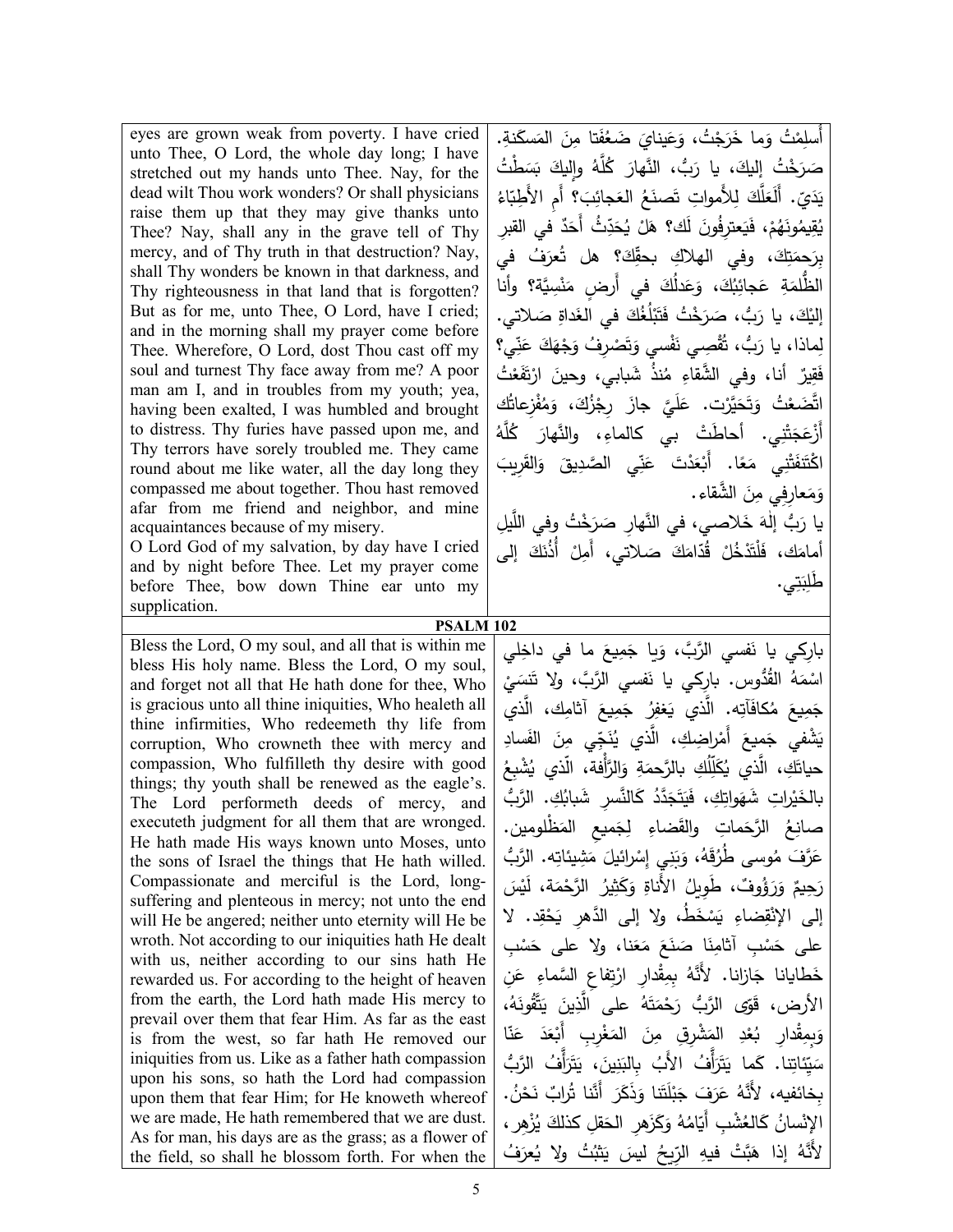| wind is passed over it, then it shall be gone, and no<br>longer will it know the place thereof. But the mercy<br>of the Lord is from eternity, even unto eternity,<br>upon them that fear Him. And His righteousness is<br>upon sons of sons, upon them that keep His<br>testament and remember His commandments to do<br>them. The Lord in heaven hath prepared His throne,<br>and His kingdom ruleth over all. Bless the Lord, all<br>ye His angels, mighty in strength, that perform His<br>word, to hear the voice of His words. Bless the<br>Lord, all ye His hosts, His ministers that do His<br>will. Bless the Lord, all ye His works, in every<br>place of His dominion. Bless the Lord, O my soul.<br>In every place of His dominion, bless the Lord, O<br>my soul.                                                                                                                                                                                                                                                                                                                                                                                                                                                                                                                                                                                                                                                                                                                                                                                                                                                              | أيضًا مَوضِعُه. أمّا رَحمَةُ الرَّبِّ فَهِيَ مُنذُ الدَّهْرِ،<br>وإِلى الدَّهرِ على الَّذِينَ يَتَّقُونَهُ، وَعَذْلُهُ على أَبْناءِ<br>البَنِينَ الحافِظِينَ عَهْدَهُ وَالذَّاكِرِينَ وَصاياهُ<br>لِيَصْنَعُوها. الرَّبُّ هَيَّأٌ عَرْشَهُ فـى السَّماءِ، وَمَملَكَتُهُ<br>تَسُودُ على الجَميع. باركُوا الرَّبَّ يا جَمِيعَ مَلائِكَتِهِ،<br>المُقتَدِرِينَ بِقُوَّةٍ، العامِلِينَ بِكَلِمَتِهِ عِنْدَ سَماعٍ صَوْتِ<br>كَلامِهِ. باركوا الرَّبَّ يا جَمِيعَ قُوّاتِهِ، يا خُدّامَهُ<br>العامِلينَ إرادَتَهُ. باركُوا الرَّبَّ يا جَمِيعَ أعمالِهِ، في<br>كُلّ مَوضِعٍ سِيادَتِه. باركي يا نَفْسي الرَّبَّ.<br>في كُلِّ مَوضِعٍ سِيادَتِه. بارِكي يا نفسي الرَّبّ.                                                                                                                                                                                                                                                                                                                                                                                                                                                                                                                                                                                                                                        |
|--------------------------------------------------------------------------------------------------------------------------------------------------------------------------------------------------------------------------------------------------------------------------------------------------------------------------------------------------------------------------------------------------------------------------------------------------------------------------------------------------------------------------------------------------------------------------------------------------------------------------------------------------------------------------------------------------------------------------------------------------------------------------------------------------------------------------------------------------------------------------------------------------------------------------------------------------------------------------------------------------------------------------------------------------------------------------------------------------------------------------------------------------------------------------------------------------------------------------------------------------------------------------------------------------------------------------------------------------------------------------------------------------------------------------------------------------------------------------------------------------------------------------------------------------------------------------------------------------------------------------------------------|-----------------------------------------------------------------------------------------------------------------------------------------------------------------------------------------------------------------------------------------------------------------------------------------------------------------------------------------------------------------------------------------------------------------------------------------------------------------------------------------------------------------------------------------------------------------------------------------------------------------------------------------------------------------------------------------------------------------------------------------------------------------------------------------------------------------------------------------------------------------------------------------------------------------------------------------------------------------------------------------------------------------------------------------------------------------------------------------------------------------------------------------------------------------------------------------------------------------------------------------------------------------------------------------------------------|
| <b>PSALM 142</b>                                                                                                                                                                                                                                                                                                                                                                                                                                                                                                                                                                                                                                                                                                                                                                                                                                                                                                                                                                                                                                                                                                                                                                                                                                                                                                                                                                                                                                                                                                                                                                                                                           |                                                                                                                                                                                                                                                                                                                                                                                                                                                                                                                                                                                                                                                                                                                                                                                                                                                                                                                                                                                                                                                                                                                                                                                                                                                                                                           |
| O Lord, hear my prayer, give ear unto my<br>supplication in Thy truth; hearken unto me in<br>Thy righteousness. And enter not into judgment<br>with Thy servant, for in Thy sight shall no man<br>living be justified. For the enemy hath persecuted<br>my soul; he hath humbled my life down to the<br>earth. He hath sat me in darkness as those that<br>have been long dead, and my spirit within me is<br>become despondent; within me my heart is<br>troubled. I remembered days of old, I meditated<br>on all Thy works, I pondered on the creations of<br>Thy hands. I stretched forth my hands unto Thee;<br>my soul thirsteth after Thee like a waterless land.<br>Quickly hear me, O Lord; my spirit hath fainted<br>away. Turn not Thy face away from me, lest I be<br>like unto them that go down into the pit. Cause<br>me to hear Thy mercy in the morning; for in Thee<br>have I put my hope. Cause me to know, O Lord,<br>the way wherein I should walk; for unto Thee<br>have I lifted up my soul. Rescue me from mine<br>enemies, O Lord; unto Thee have I fled for<br>refuge. Teach me to do Thy will, for Thou art my<br>God. Thy good Spirit shall lead me in the land of<br>uprightness; for Thy name's sake, O Lord, shalt<br>Thou quicken me. In Thy righteousness shalt<br>Thou bring my soul out of affliction, and in Thy<br>mercy shalt Thou utterly destroy mine enemies.<br>And Thou shalt cut off all them that afflict my<br>soul, for I am Thy servant.<br>O Lord, give ear unto my supplication and enter<br>not into judgment with Thy servant. (TWICE)<br>Thy good Spirit shall lead me in the land of | يا رَبُّ استَمِعْ صَلاتي، وَأَنْصِتْ بِحَقِّكَ إلى طِلْبَتِي.<br>إِستَجِبْ لي بِعَدلِكَ، ولا تَدخُلْ في المُحاكَمَةِ مَعَ<br>عَبدِك، فإِنَّه لَنْ يَتَزَكَّى أَمامَكَ أَيُّ حَيّ. لأَنَّ العَدُوَّ<br>قَدِ اضْطُهَدَ نفسي، وَأَذَلَّ إلى الأرض حَياتي،<br>وَأَجِلَسَنِي في الظُّلَماتِ مِثْلَ المَوْتِي مُنْذُ الدَّهْرِ ،<br>فَضَجِرَتْ رُوحي واضْطْرَبَ قَلْبِي في داخِلي. تَذَكَّرتُ<br>الأَيّامَ القَدِيمة. هَذَذْتُ في كُلِّ أعمالِكَ، وَتَأَمَّلْتُ في<br>صَنائِعِ يَدَيْك. بَسَطْتُ يَدَيَّ إِليكَ وَنَفْسِي لَكَ كَأَرْضِ<br>لا شُطَرٍ . أَسْرِعْ فَاسْتَجِبْ لِي يا رَبُّ، فَقَدْ فَنِيَتْ<br>رُوحي. لا تَصْرِفْ وَجْهَكَ عَنِّي، فَأَشابِهَ الهابطِينَ<br>في الجُبِّ. إِجْعَلني في الغَداةِ مُسْتَمِعًا رَحْمَتَكَ، فإنِّي<br>عَلَيكَ تَوَكَّلْتُ. عَرّفْني يا رَبُّ الطّريقَ الّذي أَسلُكُ<br>فيهِ، فَإِنِّي إليكَ رَفَعْتُ نَفسي. أَنْقِذْني من أعدائي يا<br>رَبُّ، فَإِنِّي قد لَجَأْتُ إِلَيْك. عَلِّمْني أَنْ أَعمَلَ<br>مَرْضاتَكَ، لأَنَّكَ أَنتَ إلهي. رُوحُكَ الصّالِحُ يَهْدِيني<br>في أُرضٍ مُسْتَقِيمة. مِنْ أَجْلِ اسْمِكَ، يا رَبُّ،<br>تُحْيِيني. بِعَدلِكَ تُخرِجُ مِنَ الْحُزنِ نَفْسي، وَبِرَحمَتِكَ<br>تَستَأْصِلُ أَعدائي، وَتُهلِكُ جَمِيعَ الَّذِينَ يُحزِنُونَ نفسي<br>ِ لأَنَّى أنا عبدُك.<br>إستجبْ لي بِعَدْلِكَ، ولا تدخلْ في المُحاكَمَةِ مَعَ<br>عبدِكَ. (مرّتَين) |
| uprightness.<br>Glory to the Father, and to the Son, and to the                                                                                                                                                                                                                                                                                                                                                                                                                                                                                                                                                                                                                                                                                                                                                                                                                                                                                                                                                                                                                                                                                                                                                                                                                                                                                                                                                                                                                                                                                                                                                                            | روحُكَ الصالِحُ يَهْديني في أَرْضٍ مُسْتَقيمةٍ.<br>المَجْدُ للِآبِ والابنِ والتروحِ القُدُسِ. الآنَ وَكُلَّ أُوانٍ                                                                                                                                                                                                                                                                                                                                                                                                                                                                                                                                                                                                                                                                                                                                                                                                                                                                                                                                                                                                                                                                                                                                                                                        |
| Holy Spirit; both now and ever, and unto ages of<br>ages. Amen.                                                                                                                                                                                                                                                                                                                                                                                                                                                                                                                                                                                                                                                                                                                                                                                                                                                                                                                                                                                                                                                                                                                                                                                                                                                                                                                                                                                                                                                                                                                                                                            | وَالِي دَهر الدّاهِرِينَ. آمين.                                                                                                                                                                                                                                                                                                                                                                                                                                                                                                                                                                                                                                                                                                                                                                                                                                                                                                                                                                                                                                                                                                                                                                                                                                                                           |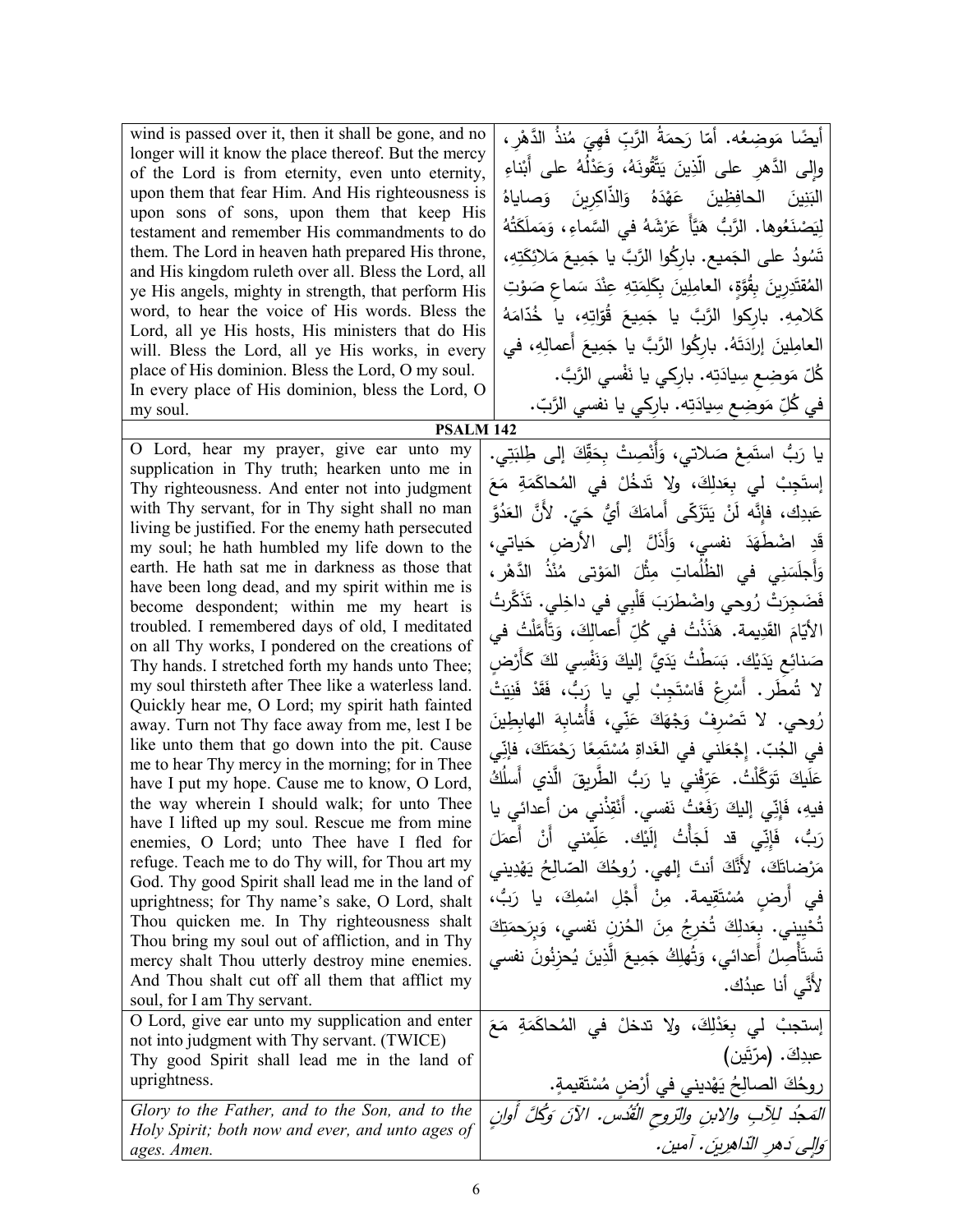| Alleluia, Alleluia, Alleluia. Glory to Thee, O<br>God. (THRICE)                                             | هَلِلوبِيا، هَلِلوبِيا، هَلِلوبِيا، المَجدُ لَكَ يا الله. (ثلاثاً)                   |  |  |
|-------------------------------------------------------------------------------------------------------------|--------------------------------------------------------------------------------------|--|--|
| O our God and our Hope, glory to Thee!                                                                      | يا إِلْهَنا وَرَجاءَنا المَجدُ لَك.                                                  |  |  |
| THE GREAT LITANY                                                                                            |                                                                                      |  |  |
| Priest: In peace, let us pray to the Lord.                                                                  | ا <b>لكاهن:</b> بِسَلام إلى الرَّبِّ نَطْلُب <b>ِ</b> .                              |  |  |
| Choir: Lord, have mercy.                                                                                    | ا <b>لجوقة:</b> يا رَبُّ ارْحَم.                                                     |  |  |
| <b>Priest:</b> For the peace from above and the                                                             | الكـاهن: مِنْ أَجْلِ السَّلام الَّذِي مِنَ العُلَى وَخَـلاصِ                         |  |  |
| salvation of our souls, let us pray to the Lord.                                                            | نُفُوسنا، إِلى الرَّبِّ نَطْلُب.                                                     |  |  |
| Choir:<br>Lord, have mercy.                                                                                 | ا <b>لجوقة:</b> يا رَبُّ ارْحَم.                                                     |  |  |
| <b>Priest:</b> For the peace of the whole world, the                                                        | ا <b>لكــاهن:</b> مِـنْ أَجْـلِ سَــلام كُـلِّ العـالَم، وَحُسْـنِ شَـِـاتِ          |  |  |
| good estate of the holy churches of God, and the                                                            | كَنائِسِ اللهِ المُقَدَّسة، وَاتِّحادِ الجَمِيعِ، إِلى الرَّبِّ نَطْلُب.             |  |  |
| union of all, let us pray to the Lord.<br>Choir: Lord, have mercy.                                          |                                                                                      |  |  |
| Priest: For this holy House and those who with                                                              | ا <b>لجوقة:</b> يا رَبُّ ارْحَم.                                                     |  |  |
| faith, reverence, and fear of God enter therein, let                                                        | ا <b>لكـاهن:</b> مِنْ أَجْلِ هذا البَيتِ المُقَدَّسِ، وَالَّذِينَ يَدْخُلُونَ        |  |  |
| us pray to the Lord.                                                                                        | إِلَيهِ بِإِيْمانِ وَوَرَعٍ وَخَوْفِ الله، إِلى الرَّبِّ نَطْلُب.                    |  |  |
| <b>Choir:</b> Lord, have mercy.                                                                             | ا <b>لجوقة:</b> يا رَبُّ ارْحَم.                                                     |  |  |
| Priest: For our father and Metropolitan N.,                                                                 | الكاهن: مِنْ أَجْلِ أبينا ومثْروبِوليتنا (فلان) ورَئِيس كَهَنَتِنا                   |  |  |
| (and for our Bishop N.), the honorable<br>presbytery, the deaconate in Christ, all the                      | (فُـلان)، والكَهَنَـةِ الْمُكَرَّمينَ، والشَمامِسـة، خُـدّام المَسـيح،               |  |  |
| clergy and the people, let us pray to the Lord.                                                             | وجَميعِ الإكْليروسِ والشَّعْبِ، إلى الرَّبِّ نَطْلُبٍ.                               |  |  |
| Choir: Lord, have mercy.                                                                                    | ا <b>لجوقة:</b> يا رَبُّ ارْحَم.                                                     |  |  |
| Priest: For Metropolitan Boulos and Archbishop                                                              | ا <b>لكـاهن:</b> مِنْ أجلِ المِتْروبِوليت بولُسَ والمطران يوحنـا                     |  |  |
| Youhanna and their quick release from captivity<br>and safe return, let us pray to the Lord.                | وفَكِّ أَسْرِهِما وعَوْدَتِهِما سالِمَيْنِ، إلى الرَّبِّ نَطْلَب.                    |  |  |
| Choir: Lord, have mercy.                                                                                    | ا <b>لجوقة:</b> يا رَبُّ ارْحَم.                                                     |  |  |
| Priest: For our country, its President, civil                                                               | ا <b>لكـاهن:</b> مِنْ أَجْلِ حُكّام هَذا البَلَدِ، ومُؤازَرَتِهِمْ في كُلِّ          |  |  |
| authorities, and Armed Forces, let us pray to the<br>Lord.                                                  | عَمَلٍ صالِحٍ، إلى الرَّبِّ نَطْلُبٍ.                                                |  |  |
| Lord, have mercy.<br><b>Choir:</b>                                                                          | ا <b>لجوقة:</b> يا رَبُّ ارْحَم.                                                     |  |  |
| Priest: For this city and every city and countryside<br>and the faithful, who dwell therein, let us pray to | الكاهن: مِنْ أَجْلِ هذِهِ المَدِينَة، وَجَمِيعِ المُدُنِ وَالقُرى،                   |  |  |
| the Lord.                                                                                                   | وَالْمُؤْمِنِينَ السّاكِنِينَ فِيها، إِلى الرَّبِّ نَطْلُب.                          |  |  |
| <b>Choir:</b><br>Lord, have mercy.                                                                          | ا <b>لجوقة:</b> يا رَبُّ ارْحَم.                                                     |  |  |
| Priest: For healthful seasons, abundance of the<br>fruits of the earth, and peaceful times, let us pray to  | ا <b>لكــاهن:</b> مِـنْ أَجْـلِ اعْتِـدالِ الأَهْوِسَةِ، وَخِصْـب ثِ <i>م</i> ـار    |  |  |
| the Lord.                                                                                                   | الأَرْضِ وَأَوْقَاتٍ سَلامِيَّةٍ، إِلَى الرَّبِّ نَطْلُب.                            |  |  |
| <b>Choir:</b><br>Lord, have mercy.                                                                          | ا <b>لجوقة:</b> يا رَبُّ ارْحَم.                                                     |  |  |
| Priest: For travelers by sea, by land, and by<br>air, the sick, the suffering, the captive, and             | الكـــاهن: مِــنْ أَجْـلِ المُســافِرِينَ فِــي البَحْــرِ وَالبَــرِّ وَالجَــوِّ ، |  |  |
| for their salvation, let us pray to the Lord.                                                               | وَالمَرْضـى والمُتألِّمِين وَالأَسْرِي، وَخَلاصِـهمْ، إلى الرَّبِّ نَطْلُب.          |  |  |
| <b>Choir:</b><br>Lord, have mercy.                                                                          | ا <b>لجوقة:</b> يا رَبُّ ارْحَم.                                                     |  |  |
| Priest: For our deliverance from all tribulation,                                                           | <b>الكــاهن:</b> مِـنْ أَجْـلِ نَجاتِنـا مِـنْ كُـلِّ ضِـيق وَغَضَـبِ                |  |  |
| wrath, danger, and necessity, let us pray to the<br>Lord.                                                   | وَخَطَرٍ وَشِدَّةٍ إِلَى الرَّبِّ نَطْلُب.                                           |  |  |
| Lord, have mercy.<br><b>Choir:</b>                                                                          | ا <b>لجوقة:</b> يا رَبُّ ارْحَم.                                                     |  |  |
|                                                                                                             |                                                                                      |  |  |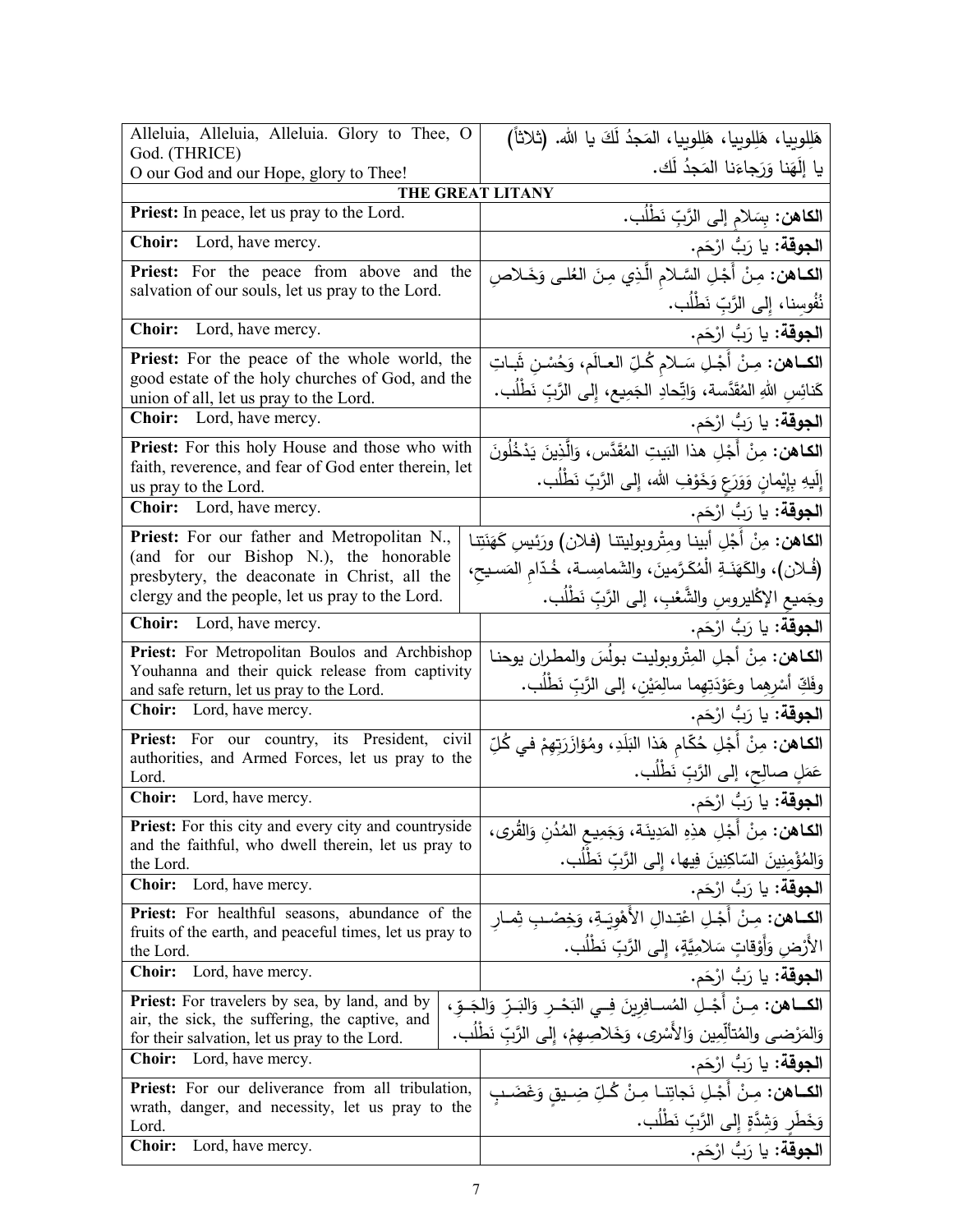| Priest: Help us; save us; have mercy on us; and<br>keep us, O God, by Thy grace.                                                                                                                                                                                                                                                                                                                                                                                          | <b>الكاهن:</b> أَعْضُدْ وَخَلِّصْ وارْحَمْ واحفَظْنا يا اللهُ بِنِعْمَتِكَ.                                                                                                                                                                                                                                                                                                                                                                   |  |
|---------------------------------------------------------------------------------------------------------------------------------------------------------------------------------------------------------------------------------------------------------------------------------------------------------------------------------------------------------------------------------------------------------------------------------------------------------------------------|-----------------------------------------------------------------------------------------------------------------------------------------------------------------------------------------------------------------------------------------------------------------------------------------------------------------------------------------------------------------------------------------------------------------------------------------------|--|
| Choir: Lord, have mercy.                                                                                                                                                                                                                                                                                                                                                                                                                                                  | ا <b>لجوقة:</b> يا رَبُّ ارْحَم.                                                                                                                                                                                                                                                                                                                                                                                                              |  |
| Priest: Calling to remembrance our all-holy,                                                                                                                                                                                                                                                                                                                                                                                                                              | الكــاهن: بَعْـدَ ذِكْرِنــا الكُلِّيَّـةَ القَداسَـةِ الطِّـاهِرَةَ الفائِقَــةَ                                                                                                                                                                                                                                                                                                                                                             |  |
| immaculate, most blessed and glorious Lady the<br>Theotokos and ever-Virgin Mary, with all the                                                                                                                                                                                                                                                                                                                                                                            | البَرَكاتِ المَجِيدة، سَيِّدَتَنا والِدَةَ الإِلـهِ الدّائِمَـةَ البَتُولِيَّـةِ                                                                                                                                                                                                                                                                                                                                                              |  |
| Saints, let us commend ourselves and each other,                                                                                                                                                                                                                                                                                                                                                                                                                          | مَـرْيَمَ، مَـعَ جَمِيــع القِدِّيسِـين، لِذُـوْدِعْ أَنْفُسَـنا وَبَعْضُـنا                                                                                                                                                                                                                                                                                                                                                                  |  |
| and all our life unto Christ our God.                                                                                                                                                                                                                                                                                                                                                                                                                                     | بَعْضاً وَكُلَّ حَياتِنا لِلْمَسِيحِ الإِله.                                                                                                                                                                                                                                                                                                                                                                                                  |  |
| To Thee, O Lord.<br><b>Choir:</b>                                                                                                                                                                                                                                                                                                                                                                                                                                         | ا <b>لجوقة:</b> لَكَ يا رَبّ.                                                                                                                                                                                                                                                                                                                                                                                                                 |  |
| Priest: For unto Thee are due all glory, honor,                                                                                                                                                                                                                                                                                                                                                                                                                           | ا <b>لكاهن:</b> لأَنَّهُ يَنْبَغِي لَكَ كُلُّ تَمْجِيدٍ وَإِكْرامٍ وَسُجُودٍ، أَيُّها الآبُ                                                                                                                                                                                                                                                                                                                                                   |  |
| and worship to the Father and to the Son and to<br>the Holy Spirit, now and ever, and unto ages of<br>ages.                                                                                                                                                                                                                                                                                                                                                               | وَالِإِبْنُ وَالرُّوحُ القُدُسِ، الآنَ وَكُلَّ أُوانِ وَإِلى دَهْرِ الدّاهِرِينِ.                                                                                                                                                                                                                                                                                                                                                             |  |
| Choir: Amen.                                                                                                                                                                                                                                                                                                                                                                                                                                                              | ا <b>لجوقة:</b> آمين.                                                                                                                                                                                                                                                                                                                                                                                                                         |  |
| "GOD IS THE LORD" IN TONE SIX                                                                                                                                                                                                                                                                                                                                                                                                                                             |                                                                                                                                                                                                                                                                                                                                                                                                                                               |  |
| Chanter: God is the Lord and hath appeared unto                                                                                                                                                                                                                                                                                                                                                                                                                           | المُعَزِّقِل: اللهُ الرَّبُّ ظَهَرَ لنا، مُبارَكٌ الآتي باسْم الرَّبّ.                                                                                                                                                                                                                                                                                                                                                                        |  |
| us. Blessed is He that cometh in the Name of the<br>Lord. (Repeat after verses)                                                                                                                                                                                                                                                                                                                                                                                           | (تعاد بعد الإستيخونات)                                                                                                                                                                                                                                                                                                                                                                                                                        |  |
| 1. O give thanks unto the Lord, and call upon His holy Name.                                                                                                                                                                                                                                                                                                                                                                                                              | 1– إعْتَرِفوا لِلْرَّبِّ وادْعوا باسْمِهِ القُدّوس.                                                                                                                                                                                                                                                                                                                                                                                           |  |
| 2. All nations compassed me about, but in the<br>Name of the Lord will I destroy them.                                                                                                                                                                                                                                                                                                                                                                                    | 2– كلُّ الأَمَم أحاطوا بي وباسْمِ الرَّبِّ قَهَرْتُهُم.                                                                                                                                                                                                                                                                                                                                                                                       |  |
| 3. This is the Lord's doing; it is marvelous in our<br>eyes.                                                                                                                                                                                                                                                                                                                                                                                                              | 3- مِنْ قِبَلِ الرَّبِّ كَانَتْ هَذَه وَهيَ عَجِيبةٌ فِي أَعْيُنِنَا.                                                                                                                                                                                                                                                                                                                                                                         |  |
| RESURRECTIONAL APOLYTIKION IN TONE SIX                                                                                                                                                                                                                                                                                                                                                                                                                                    |                                                                                                                                                                                                                                                                                                                                                                                                                                               |  |
| When Mary stood at Thy grave, looking for Thy<br>sacred body, angelic powers shone above Thy<br>revered tomb; and the soldiers who were to keep<br>guard became as dead men. Thou led Hades captive<br>and wast not tempted thereby. Thou didst meet the<br>Virgin and didst give life to the world, O Thou,<br>Who art risen from the dead, O Lord, glory to Thee.                                                                                                       | إِنَّ الْقُوَّاتِ الْمَلائكِيَّةِ ظَهَروا على قَبْرِكَ الْمُوَقَّرِ ،<br>والْحُرَّاسَ صاروا كالأُمواتِ، ومَرْيَمَ وَقَفَتْ عِنْدَ<br>القَبْرِ طَالِبَةً جَسَدَكَ الطاهِرَ ، فَسَبَيْتَ الْجَحيمَ ولَمْ<br>تُجَرَّبْ مِنْها، وصادَفْتَ البتولَ مانِحاً الحياة. فيا<br>مَنْ قامَ مِنْ بينِ الأمواتِ، يا رِبُ المَجْدُ لَكَ.                                                                                                                     |  |
| APOLYTIKION FOR ST. GREGORY PALAMAS IN TONE EIGHT                                                                                                                                                                                                                                                                                                                                                                                                                         |                                                                                                                                                                                                                                                                                                                                                                                                                                               |  |
| Glory to the Father, and to the Son, and to the<br>Holy Spirit. O Star of Orthodoxy, support of<br>the Church and its teacher, O comeliness of<br>ascetics, and incontestable champion of those                                                                                                                                                                                                                                                                           | <i>المَجْدُ للآبِ والإبنِ والروح القدّسِ.</i> يا كَوْكَبَ الرَّأي<br>القَويم، وثَباتَ الكَنيسَةِ ومُعَلِّمَها، وجَمـالَ المُتَوَحِّدينَ،<br>ومُناضِلاً عَنِ الْمُتَكَلِّمِينَ بِاللاهوتِ، الذي لا يُحارَبُ،                                                                                                                                                                                                                                   |  |
| who<br>speak<br>in<br>theology, Gregory<br>the<br>wonderworker, the pride of Thessalonica and<br>preacher of grace, implore thou constantly for<br>the salvation of our souls.                                                                                                                                                                                                                                                                                            | غِريغوريــوسَ الفاعِــلَ المُعْجــزاتِ، فَخْــرَ تِســالونيكِيَّةَ<br>وكَارُوزَ النَّعْمَةِ. لا تَنفَكَّ مُتَشَفِّعاً في خَلاص نُفوسنا.                                                                                                                                                                                                                                                                                                       |  |
| RESURRECTIONAL THEOTOKION IN TONE EIGHT                                                                                                                                                                                                                                                                                                                                                                                                                                   |                                                                                                                                                                                                                                                                                                                                                                                                                                               |  |
| Both now and ever, and unto ages of ages. Amen.<br>Thou Who for our sake wast born of a Virgin, and<br>didst suffer crucifixion, O good One, and didst<br>despoil death through death, and as God didst<br>reveal Resurrection. Despise not those Whom<br>Thou hast created with Thine own hand, show<br>forth Thy love for mankind, O merciful One.<br>Accept the intercessions of Thy mother, the<br>Theotokos for us, and save Thy despairing people,<br>O our Savior. | الآنَ وَكُلَّ أُوانِ وَالِي دَهْرِ الذَّاهِرِينَ. آمين.  يا مَنْ وُلِدَ<br>مِنَ البَتولِ مِنْ أَجْلِنا، وكابَدَ الصَّلْبَ، أَيُّها الصالح، يا<br>مَنْ سَبِي المَوْتَ بِمَوْتِهِ، وأَرِي القِيامَةَ بما أنّهُ إله. لا<br>تُعْرِضْ عَنِ الذينَ جَبَلْتَهُم بِيَدَيْكَ، بَلْ أَظْهِرْ تَعَطَّفَكَ<br>على الناس أيها الرَحيم. وتَقَبَّلْ والِدَتَكَ، والِدَةَ الإِلَهِ،<br>مُتَثَنِّفَةً مِنْ أَجْلِنا، وَخَلِّصْ يا مُخَلِّصَنا شَعْباً يائِساً. |  |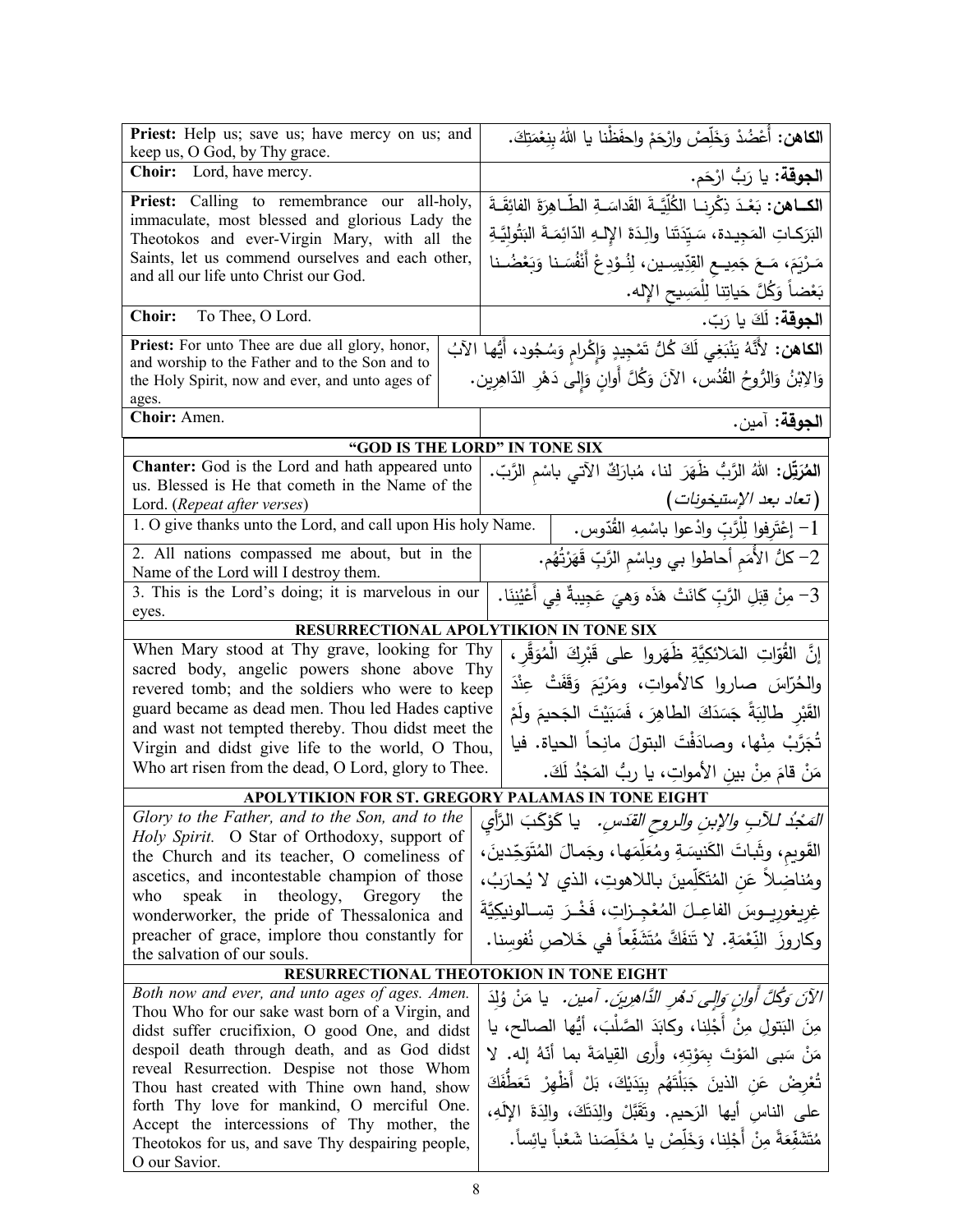| THE LITTLE LITANY                                                                                                                                                                                                                                                                                                                                                                                                                                                                                                                                                                                                                                                                                                                                                                                                                                                                                                                                                                                                                                                                                                                                                                                                                                                                                                                                                                                                                                                                                                                                                                                                                                                                                                                                                                                         |                                                                                                                                                                                                                                                                                                                                                               |  |  |
|-----------------------------------------------------------------------------------------------------------------------------------------------------------------------------------------------------------------------------------------------------------------------------------------------------------------------------------------------------------------------------------------------------------------------------------------------------------------------------------------------------------------------------------------------------------------------------------------------------------------------------------------------------------------------------------------------------------------------------------------------------------------------------------------------------------------------------------------------------------------------------------------------------------------------------------------------------------------------------------------------------------------------------------------------------------------------------------------------------------------------------------------------------------------------------------------------------------------------------------------------------------------------------------------------------------------------------------------------------------------------------------------------------------------------------------------------------------------------------------------------------------------------------------------------------------------------------------------------------------------------------------------------------------------------------------------------------------------------------------------------------------------------------------------------------------|---------------------------------------------------------------------------------------------------------------------------------------------------------------------------------------------------------------------------------------------------------------------------------------------------------------------------------------------------------------|--|--|
| Priest: Again and again, in peace, let us<br>pray to the Lord.                                                                                                                                                                                                                                                                                                                                                                                                                                                                                                                                                                                                                                                                                                                                                                                                                                                                                                                                                                                                                                                                                                                                                                                                                                                                                                                                                                                                                                                                                                                                                                                                                                                                                                                                            | الكاهن: أَيْضاً وأَيْضاً بِسَلامِ إلى الرَّبِّ نَطْلُب.                                                                                                                                                                                                                                                                                                       |  |  |
| <b>Choir:</b> Lord, have mercy.                                                                                                                                                                                                                                                                                                                                                                                                                                                                                                                                                                                                                                                                                                                                                                                                                                                                                                                                                                                                                                                                                                                                                                                                                                                                                                                                                                                                                                                                                                                                                                                                                                                                                                                                                                           | ا <b>لجوق</b> : يا ربُّ ارْحَمْ.                                                                                                                                                                                                                                                                                                                              |  |  |
| <b>Priest:</b> Help us; save us; have mercy on us;<br>and keep us, O God, by Thy grace.                                                                                                                                                                                                                                                                                                                                                                                                                                                                                                                                                                                                                                                                                                                                                                                                                                                                                                                                                                                                                                                                                                                                                                                                                                                                                                                                                                                                                                                                                                                                                                                                                                                                                                                   | ا <b>لكاهن:</b> أعْضُدْ، وَخَلِّصْ، وارْحَمْ، واحفَظْنا يا اللهُ بِنِعْمَتِكَ.                                                                                                                                                                                                                                                                                |  |  |
| <b>Choir:</b> Lord, have mercy.                                                                                                                                                                                                                                                                                                                                                                                                                                                                                                                                                                                                                                                                                                                                                                                                                                                                                                                                                                                                                                                                                                                                                                                                                                                                                                                                                                                                                                                                                                                                                                                                                                                                                                                                                                           | ا <b>لجوق</b> : يا ربُّ ارْحَمْ.                                                                                                                                                                                                                                                                                                                              |  |  |
| <b>Priest:</b> Calling to remembrance our all-<br>immaculate,<br>holy,<br>most-blessed<br>and<br>glorious Lady the Theotokos and ever-<br>virgin Mary, with all the saints: let us<br>commend ourselves and each other, and all<br>our life unto Christ our God.                                                                                                                                                                                                                                                                                                                                                                                                                                                                                                                                                                                                                                                                                                                                                                                                                                                                                                                                                                                                                                                                                                                                                                                                                                                                                                                                                                                                                                                                                                                                          | ا <b>لكاهن:</b> بعدَ ذِكْرِنا الكُلِّيَّةَ القَداسَةِ، الطاهِرَةَ، الفائِقَةَ البَرَكاتِ<br>المَجيدة، سيِّدَتَنا والِدَةَ الإلهِ الدائِمَةَ البَتولِيَّةِ مَرْيَمَ مَعَ جميع<br>القدِّيسين، لِنُوْدِعْ أَنْفُسَنا وبَعْضُنا بَعْضاً وَكُلَّ حَياتِنا لِلْمَسيح<br>الإله.                                                                                      |  |  |
| Choir: To Thee, O Lord.                                                                                                                                                                                                                                                                                                                                                                                                                                                                                                                                                                                                                                                                                                                                                                                                                                                                                                                                                                                                                                                                                                                                                                                                                                                                                                                                                                                                                                                                                                                                                                                                                                                                                                                                                                                   | ا <b>لجوق</b> : لكَ يا ربّ.                                                                                                                                                                                                                                                                                                                                   |  |  |
| <b>Priest:</b> For Thine is the might, and Thine is<br>the kingdom, and the power and the glory<br>of the Father and of the Son and of the Holy<br>Spirit, now and ever, and unto ages of ages.                                                                                                                                                                                                                                                                                                                                                                                                                                                                                                                                                                                                                                                                                                                                                                                                                                                                                                                                                                                                                                                                                                                                                                                                                                                                                                                                                                                                                                                                                                                                                                                                           | الكاهن:لأنَّ لكَ العِزَّةَ ولكَ المُلْكَ والقُوَّةَ والمَجْدَ أيُّها الآبُ<br>والإبنُ والروحُ القُدُسُ، الآنَ وكُلَّ أوانِ وإلى دَهْرِ الدَّاهِرينِ.                                                                                                                                                                                                          |  |  |
| Choir: Amen.                                                                                                                                                                                                                                                                                                                                                                                                                                                                                                                                                                                                                                                                                                                                                                                                                                                                                                                                                                                                                                                                                                                                                                                                                                                                                                                                                                                                                                                                                                                                                                                                                                                                                                                                                                                              | ا <b>لجوق</b> : آمين.                                                                                                                                                                                                                                                                                                                                         |  |  |
| SIXTH TONE RESURRECTIONAL KATHISMATA (Plain Reading) First Kathisma<br>When the tomb was shown to be open and Hades<br>لَقَدْ صَرَخَتْ مربِمُ، لمَّا ظَهَرَ  القَبْرُ  مَفْتوحاً  والجَحيمُ<br>wailing, Mary cried unto the cowering Apostles,<br>مُنْتَحِبةً، نَحْوَ الرسُلِ المُخْتَفينَ قائلةً: اخْرُجوا يا<br>saying: Come out, ye laborers of the vineyard, and<br>proclaim the words of the Resurrection; for the<br>فَعَلَةَ الكَرْمِ وبَشِّروا بِكَلامِ القيامةِ، لأنَّ الربَّ قَدْ قامَ،<br>Lord is risen, granting the world Great Mercy.<br>مانِحاً العالَمَ الرحْمَةَ العُظْمي.<br><i>التَّحْدُ للآبِ، والإبنِ، والروح القُدْسِ.</i> أَيُّها الزَّبُّ، إنَّ<br>Glory to the Father, and to the Son, and to the<br>Holy Spirit. Mary Magdalene, O Lord, did<br>مريمَ المَجْدَلِيَّةَ قد وقَفَتْ عِنْدَ قَبْرِكَ وصرَخَتْ باكِيَةً.<br>stand by Thy tomb and cry, weeping. And when<br>she thought Thou wast the gardener, she said:<br>وإِذْ ظُنَّتْ أَنَّكَ الْبُسْتانيُّ قَالَتْ: أَيْنَ أَخْفَيْتَ الْحَياةَ<br>Where hast Thou hidden the everlasting Life?<br>الدَّهْرِيَّةَ؟ أَيْنَ وَضَعْتَ الْجالِسَ على كُرْسيِّ الشَّاروبيم؟<br>Where hast Thou placed Him Who sitteth on<br>the cherubic throne? And when she saw the<br>ولمّا رأَتِ الحُرّاسَ الذينَ حَفَظوكَ قَدْ أَمْسُوا كالأَمواتِ<br>guards who kept Him, appearing from fear like<br>مِنَ الْخَوْفِ، صاحَتْ بهم هاتِفَةً: إِمَّا أَعْطُونِي ربِّي،<br>dead, she cried unto them: Give me my Lord; or<br>else cry with me saying: O Thou Who was<br>أُو اهْتِفوا مَعى قائِلينَ: يا مَنْ حُسِبْتَ بَيْنَ الأَمْواتِ<br>numbered among the dead, and Who didst raise<br>وأَقَمْتَ المائِتينَ، يا رَبُّ، المَجْدُ لَك.<br>the dead, O Lord, glory to Thee.<br>(Theotokion of the Resurrectional Apolytikion)<br>(والدية للقيامة) |                                                                                                                                                                                                                                                                                                                                                               |  |  |
| Both now and ever, and unto ages of ages. Amen.<br>Thou Who didst call Thy Mother blessed of Thine<br>own good will and didst come to Thy passion<br>shining radiantly upon the Cross, desiring to recall<br>Adam and saying unto the angels: Rejoice with<br>me; for I have found the piece of silver which was<br>lost. O our God, Who with wisdom hast ordered<br>all things, glory to Thee.                                                                                                                                                                                                                                                                                                                                                                                                                                                                                                                                                                                                                                                                                                                                                                                                                                                                                                                                                                                                                                                                                                                                                                                                                                                                                                                                                                                                           | الآنَ وكلَّ أوانِ والِي دَهْرِ الذَّاهِرِينَ. آمين.<br>يا مَنْ دَعَوْتَ أَمَّكَ مُبارَكة، لَقَدْ أَقْبَلْتَ إلى الآلام<br>طَوْعاً باخْتِيارِكَ، وأشْرَقْتَ على الصَّليبِ مُرِيداً أنْ<br>تُعيدَ دَعْـوَةَ آدَمَ، قــائِلاً لِلْمَلائِكَــةِ: إفْرَحــوا مَعــى<br>لِوجودي الدِّرْهَمَ الضَّائِعَ. فَيا مَنْ دَبَّرْتَ كُلَّ شَيءٍ<br>بحِكْمَةٍ المَجْدُ لَكَ. |  |  |
| <b>Second Kathisma</b>                                                                                                                                                                                                                                                                                                                                                                                                                                                                                                                                                                                                                                                                                                                                                                                                                                                                                                                                                                                                                                                                                                                                                                                                                                                                                                                                                                                                                                                                                                                                                                                                                                                                                                                                                                                    |                                                                                                                                                                                                                                                                                                                                                               |  |  |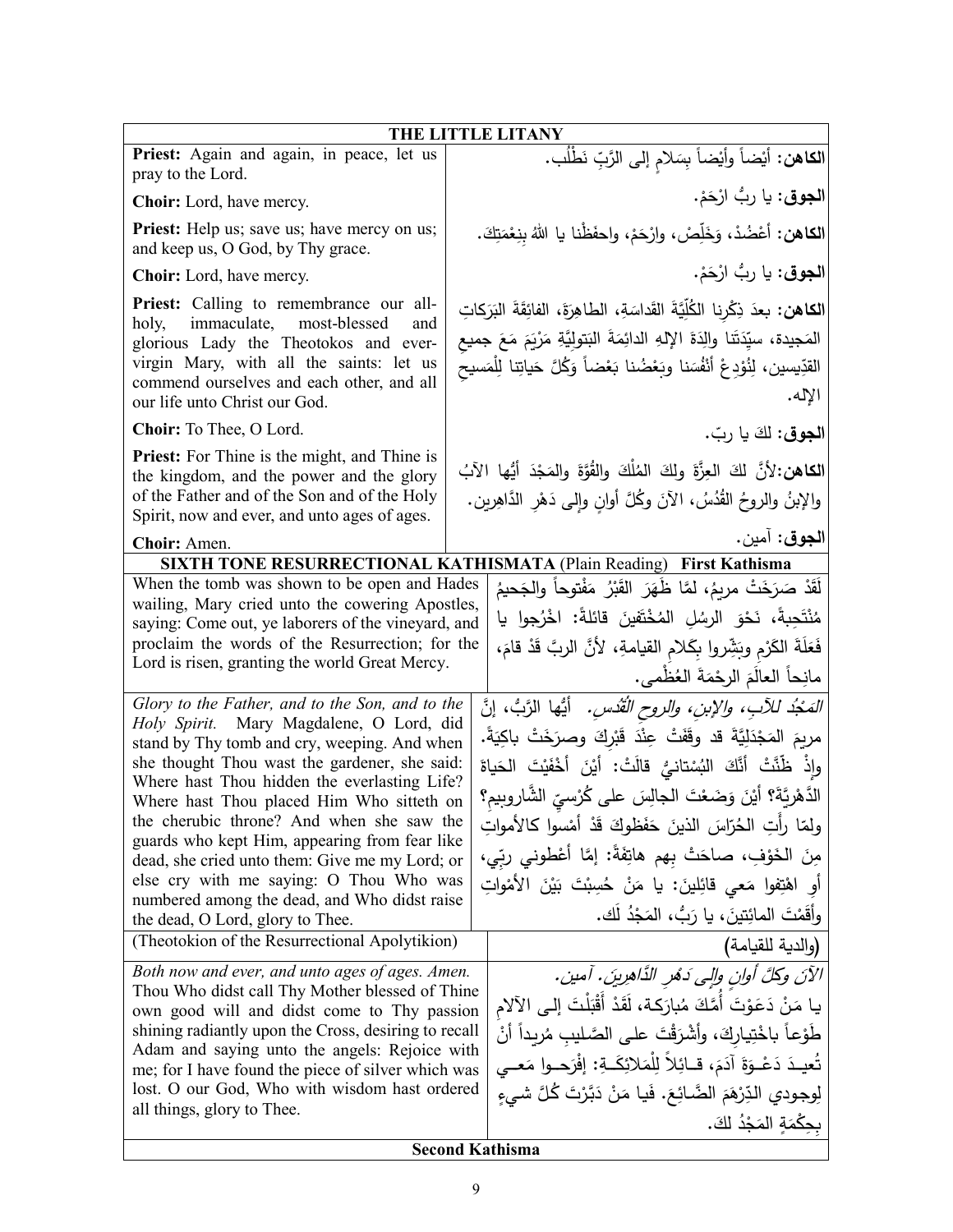| Verily, Life was placed in the grave, and the seals<br>were applied to the stone. And the soldiers guarded<br>Christ as they would a sleeping king. But the Lord<br>rose, smiting His enemies in an invisible way.                                                                                                                                                                                                                                                                                                                                                              | إنَّ الحياةَ قدْ وُضِعَ في قَبْرِ ، وجُعِلَ على الحَجَرِ<br>خُتومٌ، وحَرَسَ الجُنْدُ المسيحَ كَمَلِكٍ راقِدٍ. ولكِنَّ<br>الربَّ قَدْ قامَ ضارباً أعْداءَهُ بِحالٍ لا يُرى.                                                                                                                                                                                                                                                             |
|---------------------------------------------------------------------------------------------------------------------------------------------------------------------------------------------------------------------------------------------------------------------------------------------------------------------------------------------------------------------------------------------------------------------------------------------------------------------------------------------------------------------------------------------------------------------------------|----------------------------------------------------------------------------------------------------------------------------------------------------------------------------------------------------------------------------------------------------------------------------------------------------------------------------------------------------------------------------------------------------------------------------------------|
| Glory to the Father, and to the Son, and to the Holy<br>Spirit. Verily, Jonah did come before and made a<br>sign of Thy tomb; and Simeon did interpret Thy<br>divine Resurrection, O deathless Lord; for Thou didst<br>descend into the grave as one who is dead, O Thou<br>Who didst invade the gates of Hades, and didst rise<br>free of corruption for the salvation of the world,<br>being the Master, O Christ our God, and didst light<br>those who are in darkness.<br>Both now and ever, and unto ages of ages. Amen.<br>Pray, O Virgin Theotokos to thy son Christ our | المَجْدُ للآبِ، والإبن، والروح القدس.    لَقَدْ تَقَدَّمَ<br>يونانُ فَرَسَمَ قَبْرَكَ، وسمْعانُ فَسَّرَ قِيامَتَكَ الإِلهيَّةَ<br>أَيُّها الرَّبُّ العادِمُ المَوْت، لأَنَّكَ نَزَلْتَ إلى اللحْدِ<br>مَيْتاً يا مَنْ حَلَلْتَ أَبْوابَ الْجَحيم، وقُمْتَ مُنزَّهاً<br>عَنِ الفَسادِ لِخَلاصِ العالَم، بما أنَّكَ السَّيِّدُ أَيُّها<br>المَسيحُ إلهُنا، وأَنَرْتَ الذينَ في الظُّلام.<br>الآنَ وكلَّ أوانِ وإلى دهرِ الداهرينَ. آمين. |
| God, Who was willingly nailed upon the Cross<br>and did rise from the dead, that He might save our                                                                                                                                                                                                                                                                                                                                                                                                                                                                              | يـا والِدَةَ الإلـهِ العَــٰزاءَ، تَوَسَّـلي إلـى ابْنِـكِ المَسـيح                                                                                                                                                                                                                                                                                                                                                                    |
| souls.                                                                                                                                                                                                                                                                                                                                                                                                                                                                                                                                                                          | إلهِنا، الذي سُمِّرَ على الصَّليبِ طَوْعاً، وقامَ مِنْ<br>بَيْنِ الأَمواتِ لِكَي يُخَلِّصَ نُفوسَنا.                                                                                                                                                                                                                                                                                                                                   |
| <b>EVLOGETARIA (BENEDICTIONS) IN TONE FIVE</b>                                                                                                                                                                                                                                                                                                                                                                                                                                                                                                                                  |                                                                                                                                                                                                                                                                                                                                                                                                                                        |
| Blessed art Thou, O Lord; teach me Thy statutes.                                                                                                                                                                                                                                                                                                                                                                                                                                                                                                                                | َ <i>مْبِارَكٌ أَنتَ يارِبٌ عَلَّفِنى حُقوقَك.</i> جمْعُ المَلائكةِ                                                                                                                                                                                                                                                                                                                                                                    |
| The company of the Angels was amazed when<br>they beheld Thee numbered among the dead. Yet<br>Thyself, O Savior, destroyed the power of death,<br>with Thee raising up Adam and releasing all men                                                                                                                                                                                                                                                                                                                                                                               | انْذَهَلَ مُتَحَيِّراً، عِنْدَ مُشاهَدَتِهِمْ إِيَّاكَ مَحْسوباً بينَ<br>الأمواتِ أَيُّها المُخَلِّص، وداحِضاً قُوَّةَ المَوتِ،<br>ومُنْهِضاً آدَمَ مَعَكَ، ومُعْتِقاً إيّانا مِنَ الْجَحيم كافةً.                                                                                                                                                                                                                                     |
| from Hell.<br>Blessed art Thou, O Lord; teach me Thy statutes.                                                                                                                                                                                                                                                                                                                                                                                                                                                                                                                  |                                                                                                                                                                                                                                                                                                                                                                                                                                        |
| Wherefore, O Women Disciples, do ye mingle<br>sweet-smelling spices with your tears of pity? The<br>radiant Angel within the sepulcher cried unto the<br>Myrrh-bearing Women: Behold the grave, and<br>understand, for the Savior is risen from the tomb.                                                                                                                                                                                                                                                                                                                       | مُ <i>بارَكٌ أنتَ يا ربُّ عَلَّفِنى حُقوقَك.</i> المَلاكُ اللامِعُ<br>عِنْدَ القَبْرِ تَفَوَّهَ نَحْوَ حامِلاتِ الطَّيبِ قـائِلاً: لِـمَ<br>تَمْزُجْنَ الطَّيوبَ بالدُّموعِ، بِتَرَثِّ يا تِلْميذات؟ أنظَرْنَ<br>اللَّحْدَ وافْرَحْنَ، لأَنَّ المُخَلِّصَ قَدْ قامَ مِنَ القَبْرِ .                                                                                                                                                    |
| Blessed art Thou, O Lord; teach me Thy statutes.<br>Very early in the morning, did the Myrrh-bearing<br>Women run lamenting unto Thy tomb. But an<br>Angel came toward them, saying: The time for<br>lamentation is passed; weep not, but announce<br>unto the Apostles the Resurrection.                                                                                                                                                                                                                                                                                       | مُ <i>بازڭ أنتَ يا ربُّ عَلَّفِنى حُقوقَك.</i> إنَّ حامِلاتِ<br>الطِّيبِ سَحَراً جِداً، سارَعْنَ إِلَى قَبْرِكَ نائِحاتٍ. إلاَّ<br>أَنَّ المَلاكَ وقَفَ بِهِنَّ، وقالَ لَهُنَّ: زمانُ النَّوْحِ قَدْ<br>كَفَّ وبَطَلَ فَلا تَبْكينَ، بلْ بَشِّرْنَ الرُّسُلَ بِالقِيامَةِ.                                                                                                                                                             |
| Blessed art Thou, O Lord; teach me Thy statutes.<br>The Myrrh-bearing Women mourned, as bearing<br>spices they drew near Thy tomb, O Savior. But the<br>Angel spake unto them, saying: Why number ye the<br>living among the dead? In that He is God He is<br>risen from the grave.                                                                                                                                                                                                                                                                                             | مُبارَكٌ أنتَ يا ربُّ عَلْفِني حُقوَقِك.<br>إِنَّ النِّسْوَةَ<br>حـامِلاتِ الطِّيب، وافَيْنَ بـالحَنوطِ إلـى قَبْرِكَ أَيُّهـا<br>المُخَلِّص. فَسَمِعْنَ مَلاكاً مُتَنَغِّماً نَحْوَهْنَّ قائلاً: لِمَ<br>تَحْسِبْنَ الْحَيَّ مَعَ الْمَوْتِي؟ فَبِما أَنَّهُ إِلَٰهٌ، قَدْ قَامَ مِنَ<br>القَبْرِ ناهِضاً.                                                                                                                            |
| Glory to the Father, and to the Son, and to the Holy<br>Spirit. We adore the Father, as also His Son, and the<br>Holy Spirit, the Holy Trinity in one Essence, crying<br>with the Seraphim: Holy, holy, holy art Thou, O<br>Lord.                                                                                                                                                                                                                                                                                                                                               | المَعْبُد للآبِ، والابنِ، والتروح القُدْسِ. ۚ نَسْجُدُ لِلآبِ،<br>ولابْنِهِ، ولِروح قُدْسِهِ، ثالوثاً قدُّوساً في جَوْهرِ واحِدٍ،<br>هاتِفينَ مَعَ السّارافيم: قُدّوسٌ، قُدّوسٌ، قُدّوسٌ أنتَ<br>يا رَبّ.                                                                                                                                                                                                                              |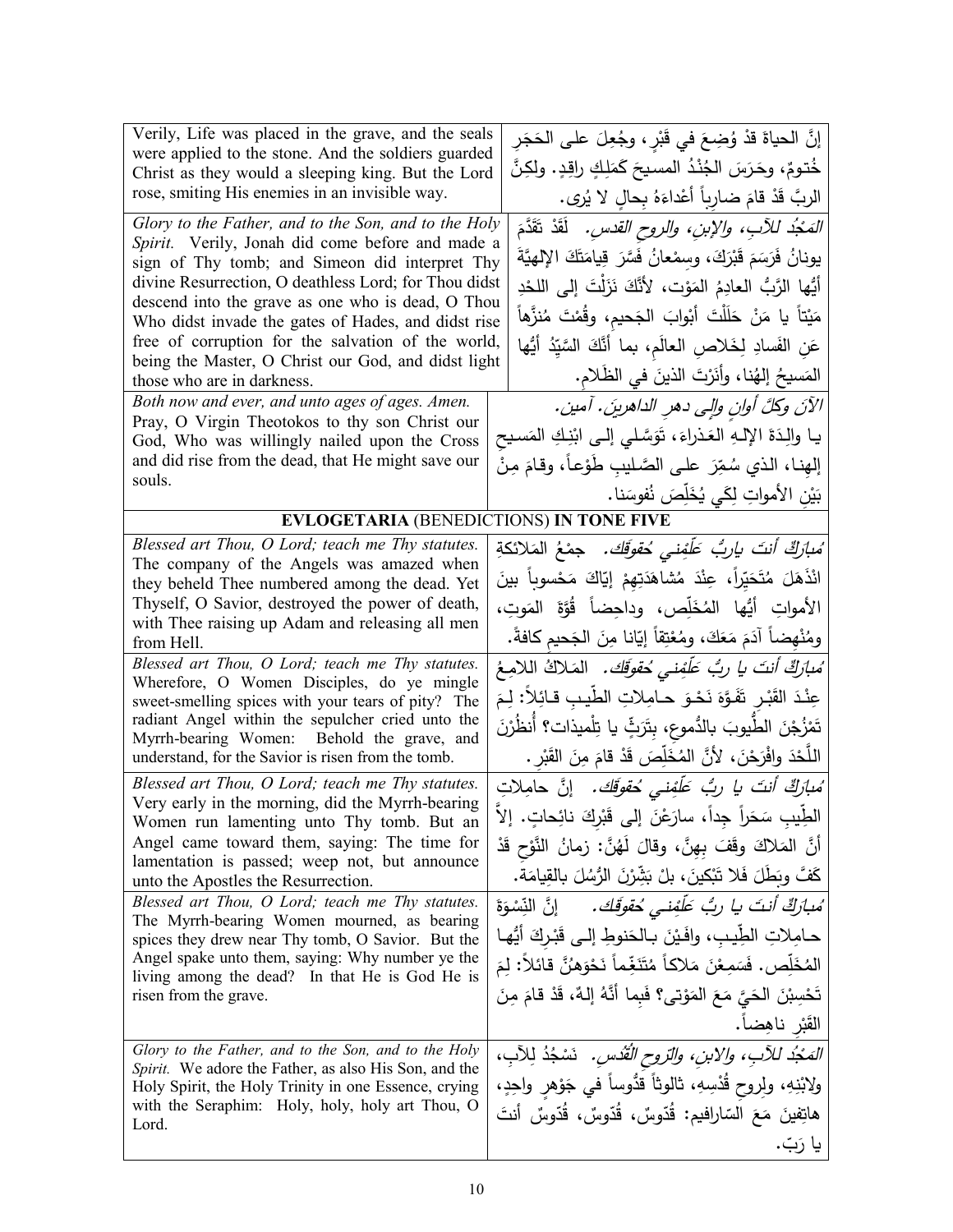| Both now and ever, and unto ages of ages.                                                                                   | الآنَ وكُكَّ أُوانِ وإلى دَهْرِ الداهرِينَ، أمين. أيَّتُها العَذْراءُ،                   |                                                               |
|-----------------------------------------------------------------------------------------------------------------------------|------------------------------------------------------------------------------------------|---------------------------------------------------------------|
| Amen. In that thou didst bear the Giver of<br>Life, O Virgin, thou didst redeem Adam from                                   | لَـقَدْ وَلَـدْتِ مُعْطِـيَ الحَيـاة، وأَنْقَـذْتِ آدَمَ مِـنَ الخَطيئـة،                |                                                               |
| sin, and didst give to Eve joy in place of                                                                                  | ومَنَحْتِ حَوّاءَ الفَرَحَ عِوَضَ الحُزْنِ، لَكِنَّ الإِلهَ والإِنْسانَ                  |                                                               |
| sadness; and He who was incarnate of thee,                                                                                  |                                                                                          |                                                               |
| both God and man, hath restored to life those<br>who had fallen therefrom.                                                  | الْمُتَجَسِّدَ مِنْكِ، أَرْشَدَهُما إِلَى الْحَياةِ الَّتِي قَدْ تَهَوَّرا مِنْها.       |                                                               |
| Alleluia, Alleluia, Alleluia. Glory to Thee, O God.                                                                         | هَلِلوبِيا، هَلِلوبِيا، هَلِلوبِيا، المَجْدُ لَكَ يا الله. (ثلاثًا)                      |                                                               |
| (THRICE)                                                                                                                    |                                                                                          | يا إلهَنا ورجاءَنا لكَ المَجْد.                               |
| O our God and our Hope, glory to Thee!                                                                                      | <b>THE LITTLE LITANY</b>                                                                 |                                                               |
| Priest: Again and again, in peace, let us                                                                                   |                                                                                          |                                                               |
| pray to the Lord.                                                                                                           |                                                                                          | ا <b>لكاهن:</b> أيْضاً وأيْضاً بِسَلامِ إلى الرَّبِّ نَطْلُب. |
| Choir: Lord, have mercy.                                                                                                    |                                                                                          | ا <b>لجوق</b> : يا ربُّ ارْحَمْ.                              |
| <b>Priest:</b> Help us; save us; have mercy on us;<br>and keep us, O God, by Thy grace.                                     | ا <b>لكاهن:</b> أعْضُدْ، وَخَلِّصْ، وارْحَمْ، واحفَظْنا يا اللهُ بِنِعْمَتِكَ.           |                                                               |
| Choir: Lord, have mercy.                                                                                                    |                                                                                          | ا <b>لجوق</b> : يا ربُّ ارْحَمْ.                              |
| Priest: Calling to remembrance our all-<br>immaculate, most-blessed<br>holy,<br>and                                         | ا <b>لكاهن:</b> بعدَ ذِكْرِنا الكُلِّيَّةَ القَداسَةِ، الطاهِرَةَ، الفائِقَةَ البَرَكاتِ |                                                               |
| glorious Lady the Theotokos and ever-                                                                                       | المَجيدة، سيِّدَتَنا والِدَةَ الإلهِ الدائِمَةَ البَتولِيَّةِ مَرْيَمَ مَعَ جميع         |                                                               |
| virgin Mary, with all the saints: let us                                                                                    |                                                                                          |                                                               |
| commend ourselves and each other, and all                                                                                   | القدِّيسين، لِنودِعْ أَنفُسَنا وبَعْضُنا بَعْضاً وَكُلَّ حَياتِنا لِلْمَسيحِ             |                                                               |
| our life unto Christ our God.                                                                                               |                                                                                          | الإله.                                                        |
| Choir: To Thee, O Lord.<br>Priest: For blessed is Thy Name, and                                                             |                                                                                          | ا <b>لجوق:</b> لكَ يا رب.                                     |
| glorified is Thy kingdom of the Father and                                                                                  | ا <b>لكاهن:</b> 'لأنَّ اسْمَكَ مُبارَكٌ ومُلْكَكَ مُمَجَّدٌ أَيُّها الآبُ والإِبنُ       |                                                               |
| of the Son and of the Holy Spirit, now and                                                                                  |                                                                                          |                                                               |
| ever, and unto ages of ages.                                                                                                |                                                                                          | والروحُ القُدُس، الأنَ وكلَّ أوانِ وإلى دَهْرِ الدَّاهِرين.   |
| Choir: Amen.                                                                                                                |                                                                                          | ا <b>لجوق</b> : آمين.                                         |
| <b>SIXTH TONE RESURRECTIONAL HYPAKOE (Plain Reading)</b>                                                                    |                                                                                          |                                                               |
| By Thy willing yet life giving Death, O Christ,<br>Thou hast crushed the gates of Hades, because                            | بِمَوْتِكَ المُحْييِ الطَّوْعِيِّ أَيُّها المسيحُ، حَطَّمْتَ أبوابَ                      |                                                               |
| Thou art God, and hast opened the old                                                                                       | الجَحيمَ بما أَنَّكَ إِلهٌ، وفتَحْتَ لَنا الفِرْدَوْسَ القديمَ، وقُمْتَ                  |                                                               |
| paradise; and having risen from the dead,                                                                                   | ناهِضاً مِنْ بينِ الأمواتِ، وخلَّصْتَ مِنَ الفسادِ نُفوسَنا.                             |                                                               |
| Thou hast redeemed our life from corruption.<br><b>SIXTH TONE RESURRECTIONAL ANABATHMOI</b> (Plain Reading) First Antiphony |                                                                                          |                                                               |
| To the heavens do I lift mine eyes, O Word of<br>$^{+}$                                                                     |                                                                                          |                                                               |
| God. Have mercy upon me that I may live by                                                                                  | + إِلَى السَّماءِ أَرْفَعُ عَيْنَيَّ نَحْوَكَ يا كَلِمَةَ الله،                          |                                                               |
| Thee.                                                                                                                       |                                                                                          | فَتَرَأَفْ عَلَيَّ لِكيْ أَحْيا بِكَ.                         |
| O Word, have mercy upon us who are<br>$^+$<br>despised, and make us good and chosen                                         | + أَيُّها الكَلِمَةُ ارْحَمْنا نَحْنُ المُهانينَ، وأَعْدِدْنا لَكَ                       |                                                               |
| vessels.                                                                                                                    |                                                                                          | أُوانِيَ صالِحَةً مُخْتارةً.                                  |
| Glory to the Father, and to the Son, and to the<br>$^{+}$                                                                   | + المدْجُد للِأَبِ والإبنِ والرُّوح القُدْس، الآنَ وكُلَّ                                |                                                               |
| Holy Spirit: both now and ever, and unto ages<br>of ages. Amen.                                                             |                                                                                          | أوان والي دَهْرِ الدَّاهِرِينِ، آمينِ.                        |
| Verily, in the Holy Spirit is the cause of<br>$^{+}$                                                                        |                                                                                          |                                                               |
|                                                                                                                             |                                                                                          | + إنَّ بالرُّوحِ القُدُسِ سَبَبَ خَلاصِ الكُلِّ، لأنَّهُ إذا  |
| salvation for all; for when He bloweth on one                                                                               | هَبَّ في إنسانٍ بِحَسَبِ الاسْتِحْقاقِ، يرفَعُهُ سريعاً                                  |                                                               |
| worthily, He doth raise him speedily from<br>earthly things, doth wing him and cause him                                    |                                                                                          |                                                               |
| to grow, and doth rank him in the heavenly<br>places.                                                                       | مِنَ الأَرْضِيّاتِ، ويُجَنِّحُهُ ويُنَمِّيهِ ويرتِّبُهُ في                               | العُلويّاتِ.                                                  |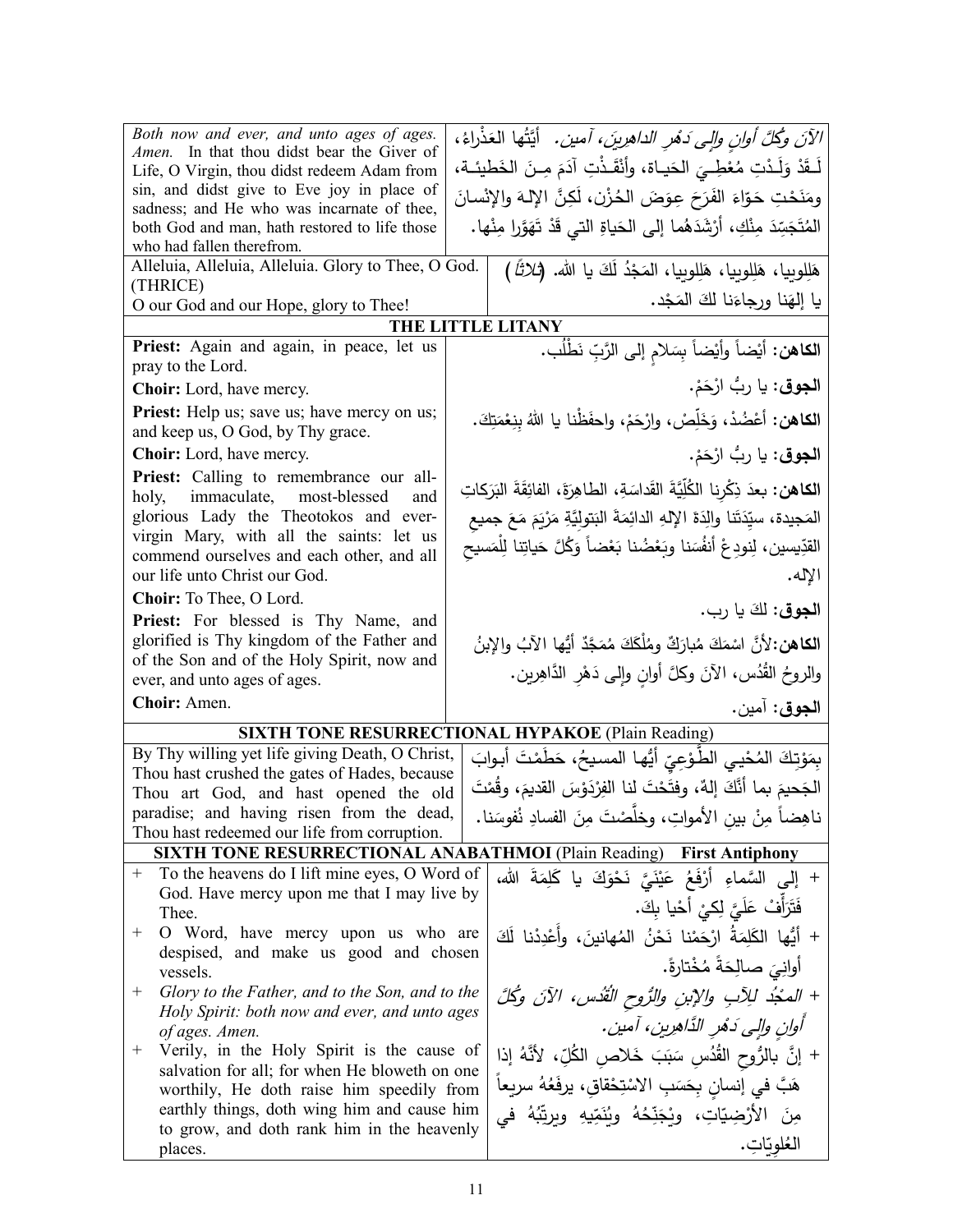|                                                                                                                                           | <b>Second Antiphony</b>                                                                    |  |                 |                                                                                    |
|-------------------------------------------------------------------------------------------------------------------------------------------|--------------------------------------------------------------------------------------------|--|-----------------|------------------------------------------------------------------------------------|
| $+$                                                                                                                                       | Were not the Lord in our midst it would not                                                |  |                 | + لَوْ لَمْ يكُنْ الرَّبُ فينا فَما كانَ أَحَدٌ يَسْتَطْيعُ                        |
|                                                                                                                                           | be possible for any of us to stand firm in his                                             |  |                 |                                                                                    |
|                                                                                                                                           | wrestling with the enemy; for only thereby                                                 |  |                 | مُناصَبَةَ العَدُوِّ وصِراعَهُ، لأنَّ الظَّافِرينَ مِنْ هُنا                       |
|                                                                                                                                           | do the victors attain the exaltation of victory.                                           |  |                 | يَتَعالَوْن.                                                                       |
| $^{+}$                                                                                                                                    | Woe to me, how shall I escape the enemies<br>while I am a lover of sin. Wherefore, deliver |  |                 | + وَيْحِي كيفَ أقدِرُ أَنْ أَنْجُوَ مِنَ الأَعْداءِ وأنا مُحِبٌّ                   |
|                                                                                                                                           | not my soul, O Word, like a bird, to their                                                 |  |                 |                                                                                    |
|                                                                                                                                           | teeth.                                                                                     |  |                 | لِلْخَطْيِئَة. فيا أَيُّها الْكَلِمَةُ لا تَذْفَعْ نَفْسى                          |
| $^{+}$                                                                                                                                    | Glory to the Father, and to the Son, and to                                                |  |                 | كالعُصْفورِ لأَسْنانِهِم.                                                          |
|                                                                                                                                           | the Holy Spirit: both now and ever, and unto                                               |  |                 | + المجْدُ للِآبِ والإبنِ والرُّوحِ القُدُسِ، الآنَ وكُلَّ                          |
|                                                                                                                                           | ages of ages. Amen.                                                                        |  |                 | أوانِ والِي دَهُرِ الدَّاهِرِينِ، آمينِ.                                           |
| $^{+}$                                                                                                                                    | Verily, through the Holy Spirit is everyone<br>made divine; and in Him is pleasure,        |  |                 |                                                                                    |
|                                                                                                                                           | understanding, safety, and blessing; for He is                                             |  |                 | + إنَّ بالرُّوحِ القُدُسِ كُلاًّ يَتَأَلَّهُ، وبِهِ المَسَرَّةُ والفَهْمُ          |
|                                                                                                                                           | equal to the Father and the Word together.                                                 |  |                 | والسَّلامَةُ والبَرَكَةُ، لأنه مُساوِ لِلآبِ والكَلِمةِ معاً.                      |
|                                                                                                                                           |                                                                                            |  | Third Antiphony |                                                                                    |
| $\! + \!\!\!\!$                                                                                                                           | They who trust in the Lord are feared by their                                             |  |                 | + إنَّ المُتَوَكِّلينَ على الرَّبِّ مَرْهوبونَ لَدى الأعْداءِ                      |
|                                                                                                                                           | enemies and are wondered at by all; for their<br>sight is very high.                       |  |                 | ومُسْتَعْجَبونَ مِنَ الكُلِّ، لأَنَّ نَظَرَهُمْ مُرتِفِعٌ جداً.                    |
| $^+$                                                                                                                                      | The party of the righteous hath secured Thee                                               |  |                 | + أَيُّها المُخَلِّصُ، إنَّ حَظٌّ الصِّدِّيقينَ لا يَمُدُّ يَدَيْهِ                |
|                                                                                                                                           | as its succor, O Savior, and therefore shall not                                           |  |                 |                                                                                    |
|                                                                                                                                           | reach out its hands to iniquities.                                                         |  |                 | إلى المآثم، لأنَّهُ قَدْ أَحْرَزَكَ مُعيناً.                                       |
| $^{+}$                                                                                                                                    | Glory to the Father, and to the Son, and to the                                            |  |                 | + المحْدُ للِآبِ والإبنِ والرُوحِ الْقُدْسِ، الآنَ وكُلَّ                          |
|                                                                                                                                           | Holy Spirit: both now and ever, and unto ages                                              |  |                 |                                                                                    |
|                                                                                                                                           | of ages. Amen.                                                                             |  |                 | أوان والي دَهُر الدَّاهِرِينِ، آمينِ.                                              |
| $^{+}$                                                                                                                                    | Verily, the Holy Spirit hath might over all; for                                           |  |                 | + إِنَّ لِلْرُوحِ القُدُسِ الْعِزَّةَ عَلَى الْكُلِّ، لأَنَّ لَهُ                  |
| Him do all the heavenly hosts worship, and<br>تَسْجُدُ كلُّ الأَجْنادِ العُلويَّةِ معَ كُلِّ نَسَمَةٍ سُفْلِيَّةٍ.<br>every breath below. |                                                                                            |  |                 |                                                                                    |
| PROKEIMENON FOR THE RESURRECTION IN TONE SIX                                                                                              |                                                                                            |  |                 |                                                                                    |
| O Lord, arouse Thy strength, and come to our salvation.<br>يا رَبُّ أَيْقِظْ قُوَّتَكَ وَهَلُمَّ لِخَلاصِنا. (مرتين)                      |                                                                                            |  |                 |                                                                                    |
| (TWICE)                                                                                                                                   |                                                                                            |  |                 |                                                                                    |
| <b>Stichos:</b> Hearken, O Shepherd of Israel.                                                                                            |                                                                                            |  |                 | <b>زتيمبك:</b> يا راعِيَ إسرائيلَ أنصِتْ.                                          |
|                                                                                                                                           | O Lord, arouse Thy strength, and come to our salvation.                                    |  |                 | يا رَبُّ أَيْقِظٌ قُوَّتَكَ وَهَلُمَّ لِخَلاصِنا.                                  |
|                                                                                                                                           | <b>Deacon:</b> Let us pray to the Lord.                                                    |  |                 | ا <b>لشماس:</b> إلى الرَّبّ نَطْلُب.                                               |
|                                                                                                                                           | <b>Choir:</b> Lord, have mercy.                                                            |  |                 | ا <b>لمرتل:</b> يا ربُّ ارْحَم.                                                    |
|                                                                                                                                           | <b>Priest:</b> For Holy art Thou, O our God, Who                                           |  |                 |                                                                                    |
|                                                                                                                                           | restest in the Holies, and unto Thee do we                                                 |  |                 | ا <b>لكاهن:</b> 'لِأَنَّكَ قُدُّوسٌ أَنْتَ يا إِلهَنا، وفي القِدّيسينَ تَسْتَقِرُّ |
|                                                                                                                                           | ascribe glory to the Father and to the Son and                                             |  |                 | وتَسْتَرِيحُ، ولَكَ نُرِسِلُ المَجْدَ أَيُّها الآبُ، والإِبْنُ، والرّوحُ           |
|                                                                                                                                           | to the Holy Spirit, now and ever, and unto                                                 |  |                 | القُدُس، الآنَ وكُلَّ أُوانٍ وإلى دَهْرِ الداهِرِينِ.                              |
|                                                                                                                                           | ages of ages.<br>Chanter: Amen. Let everything that hath breath                            |  |                 |                                                                                    |
|                                                                                                                                           | praise the Lord. (twice)                                                                   |  |                 | ا <b>لمُرَتِّل:</b> آمين. كُـلُّ نَسَمَةٍ، فَلْتُسَبِّحِ الرَّبَّ. (مرتين)         |
| سَبْحوا اللهَ في قَدِيسِيهِ سَبْحوهُ في فَلَكِ قُوَّتِه.<br>Praise ye God in His saints; praise Him in the                                |                                                                                            |  |                 |                                                                                    |
| firm foundation of His power.                                                                                                             |                                                                                            |  |                 |                                                                                    |
| فَلْتُسَبِّحِ الرَّبَّ، كُـلُّ نَسَمَةٍ.<br>Let everything that hath breath praise the Lord.                                              |                                                                                            |  |                 |                                                                                    |
| THE SIXTH EOTHINON GOSPEL                                                                                                                 |                                                                                            |  |                 |                                                                                    |
|                                                                                                                                           | <b>Deacon:</b> And that we may be accounted<br>worthy to hear the Holy Gospel, let us pray |  |                 | ا <b>لشماس:</b> مِنْ أَجْلِ أَنْ نَكونَ مُسْتَحِقّينَ لِسَماعِ الإِنْجِيلِ         |
|                                                                                                                                           | unto the Lord our God.                                                                     |  |                 | المُقَدَّسِ، إلى الرَّبِّ إلهِنا نَطْلَب.                                          |
|                                                                                                                                           |                                                                                            |  |                 |                                                                                    |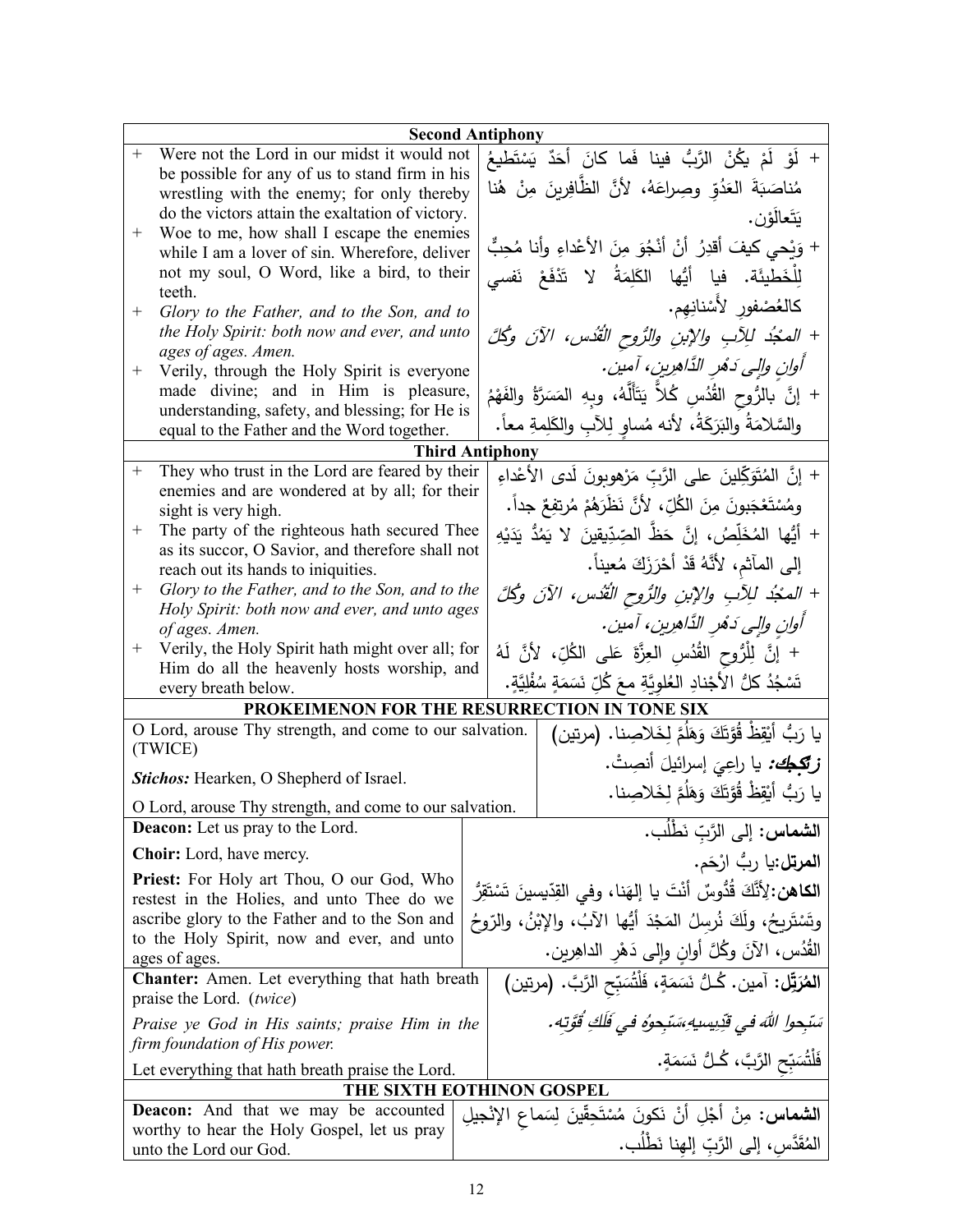| <b>Choir:</b> Lord, have mercy. (thrice)                                                                                                                                                                                                                                                                                                                                                                                                                                                                                                                                                                                                                                                                                                                                                                                                                                                                                                                                                                                                                                                                                                                                                                                                                                                                                                                                                                                                                                                                                                                                                                                                                                                                                                                                                              | ا <b>لمرتل:</b> يا رَبُّ ارْحَمْ. <i>(تْلاثَاُ)</i>                                                                                                                                                                                                                                                                                                                                                                                                                                                                                                                                                                                                                                                                                                                                                                                                                                                                                                                                                                                                                                                                                                                                                                                                                                                                                                                                                                                                                                                                                                                                                                                                                                                                   |
|-------------------------------------------------------------------------------------------------------------------------------------------------------------------------------------------------------------------------------------------------------------------------------------------------------------------------------------------------------------------------------------------------------------------------------------------------------------------------------------------------------------------------------------------------------------------------------------------------------------------------------------------------------------------------------------------------------------------------------------------------------------------------------------------------------------------------------------------------------------------------------------------------------------------------------------------------------------------------------------------------------------------------------------------------------------------------------------------------------------------------------------------------------------------------------------------------------------------------------------------------------------------------------------------------------------------------------------------------------------------------------------------------------------------------------------------------------------------------------------------------------------------------------------------------------------------------------------------------------------------------------------------------------------------------------------------------------------------------------------------------------------------------------------------------------|-----------------------------------------------------------------------------------------------------------------------------------------------------------------------------------------------------------------------------------------------------------------------------------------------------------------------------------------------------------------------------------------------------------------------------------------------------------------------------------------------------------------------------------------------------------------------------------------------------------------------------------------------------------------------------------------------------------------------------------------------------------------------------------------------------------------------------------------------------------------------------------------------------------------------------------------------------------------------------------------------------------------------------------------------------------------------------------------------------------------------------------------------------------------------------------------------------------------------------------------------------------------------------------------------------------------------------------------------------------------------------------------------------------------------------------------------------------------------------------------------------------------------------------------------------------------------------------------------------------------------------------------------------------------------------------------------------------------------|
| Deacon: Wisdom! Attend! Let us hear the<br>Holy Gospel.                                                                                                                                                                                                                                                                                                                                                                                                                                                                                                                                                                                                                                                                                                                                                                                                                                                                                                                                                                                                                                                                                                                                                                                                                                                                                                                                                                                                                                                                                                                                                                                                                                                                                                                                               | ا <b>لشماس:</b> الحِكْمَةُ، فَلْنَستَقِمْ ولْنَسْمَع الإِنْجيلَ المُقَدَّس.                                                                                                                                                                                                                                                                                                                                                                                                                                                                                                                                                                                                                                                                                                                                                                                                                                                                                                                                                                                                                                                                                                                                                                                                                                                                                                                                                                                                                                                                                                                                                                                                                                           |
| Priest: Peace be to all.                                                                                                                                                                                                                                                                                                                                                                                                                                                                                                                                                                                                                                                                                                                                                                                                                                                                                                                                                                                                                                                                                                                                                                                                                                                                                                                                                                                                                                                                                                                                                                                                                                                                                                                                                                              | ا <b>لكاهن:</b> السَّلامُ لِجَميعِكُم.                                                                                                                                                                                                                                                                                                                                                                                                                                                                                                                                                                                                                                                                                                                                                                                                                                                                                                                                                                                                                                                                                                                                                                                                                                                                                                                                                                                                                                                                                                                                                                                                                                                                                |
| <b>Choir:</b> And to thy spirit.                                                                                                                                                                                                                                                                                                                                                                                                                                                                                                                                                                                                                                                                                                                                                                                                                                                                                                                                                                                                                                                                                                                                                                                                                                                                                                                                                                                                                                                                                                                                                                                                                                                                                                                                                                      | المرتل: ولروحِكَ.                                                                                                                                                                                                                                                                                                                                                                                                                                                                                                                                                                                                                                                                                                                                                                                                                                                                                                                                                                                                                                                                                                                                                                                                                                                                                                                                                                                                                                                                                                                                                                                                                                                                                                     |
| <b>Priest:</b> The Reading from the Holy Gospel<br>according to Saint Luke. (24:36-53)                                                                                                                                                                                                                                                                                                                                                                                                                                                                                                                                                                                                                                                                                                                                                                                                                                                                                                                                                                                                                                                                                                                                                                                                                                                                                                                                                                                                                                                                                                                                                                                                                                                                                                                | ا <b>لكاهن:</b> فَصْلٌ شَرِيفٌ مِنْ بِشارَةِ القِدّيسِ <b>لوقا</b> الإِنْجِيلِيّ<br>الْبَشْيْرِ وْالتِّلْمِيْذِ الطَّاهِرِ .                                                                                                                                                                                                                                                                                                                                                                                                                                                                                                                                                                                                                                                                                                                                                                                                                                                                                                                                                                                                                                                                                                                                                                                                                                                                                                                                                                                                                                                                                                                                                                                          |
| Choir: Glory to Thee, O Lord, glory to Thee.                                                                                                                                                                                                                                                                                                                                                                                                                                                                                                                                                                                                                                                                                                                                                                                                                                                                                                                                                                                                                                                                                                                                                                                                                                                                                                                                                                                                                                                                                                                                                                                                                                                                                                                                                          |                                                                                                                                                                                                                                                                                                                                                                                                                                                                                                                                                                                                                                                                                                                                                                                                                                                                                                                                                                                                                                                                                                                                                                                                                                                                                                                                                                                                                                                                                                                                                                                                                                                                                                                       |
| Deacon: Let us attend!                                                                                                                                                                                                                                                                                                                                                                                                                                                                                                                                                                                                                                                                                                                                                                                                                                                                                                                                                                                                                                                                                                                                                                                                                                                                                                                                                                                                                                                                                                                                                                                                                                                                                                                                                                                | ا <b>لمرتل:</b> المَجْدُ لَكَ يا رَبُّ المَجْدُ لَك.                                                                                                                                                                                                                                                                                                                                                                                                                                                                                                                                                                                                                                                                                                                                                                                                                                                                                                                                                                                                                                                                                                                                                                                                                                                                                                                                                                                                                                                                                                                                                                                                                                                                  |
|                                                                                                                                                                                                                                                                                                                                                                                                                                                                                                                                                                                                                                                                                                                                                                                                                                                                                                                                                                                                                                                                                                                                                                                                                                                                                                                                                                                                                                                                                                                                                                                                                                                                                                                                                                                                       | الشماس: لِنُصْغ!                                                                                                                                                                                                                                                                                                                                                                                                                                                                                                                                                                                                                                                                                                                                                                                                                                                                                                                                                                                                                                                                                                                                                                                                                                                                                                                                                                                                                                                                                                                                                                                                                                                                                                      |
| Priest: At that time, Jesus, risen from the dead,<br>stood in the midst of His disciples and said to<br>them, "Peace be to you." But they were startled<br>and frightened, and supposed that they saw a<br>spirit. And He said to them, "Why are you<br>troubled, and why do questionings rise in your<br>hearts? See My hands and My feet, that it is I<br>Myself; handle Me, and see; for a spirit has not<br>flesh and bones as you see that I have." And when<br>He had said this, He showed them His hands and<br>His feet. And while they still disbelieved for joy,<br>and wondered, He said to them, "Have you<br>anything here to eat?" They gave Him a piece of<br>broiled fish and a honeycomb, and He took it and<br>ate before them. Then He said to them, "These are<br>My words which I spoke to you, while I was still<br>with you, that everything written about Me in the<br>law of Moses and the prophets and the psalms<br>must be fulfilled." Then He opened their minds to<br>understand the Scriptures, and said to them, "Thus<br>it is written, that the Christ should suffer and on<br>the third day rise from the dead, and that<br>repentance and forgiveness of sins should be<br>preached in His Name to all nations, beginning<br>from Jerusalem. You are witnesses of these<br>things. And behold, I send the promise of my<br>Father upon you; but stay in the city of Jerusalem,<br>until you are clothed with power from on high."<br>Then, He led them out as far as Bethany, and<br>lifting up His hands, He blessed them. While He<br>blessed them, He was parted from them, and was<br>carried up into heaven. And they worshipped<br>Him, and returned to Jerusalem with great joy,<br>and were continually in the temple praising and<br>blessing God. Amen. | ا <b>لكاهن:</b> في ذلِكَ الزمان، قامَ يَسوعُ مِنْ بَيْن<br>الأَمْواتِ، وَوَقَفَ في وَسَطِ التلاميذِ وقالَ لَهُمْ:<br>"السَّلامُ لَكُمْ"، فَارْتاعُوا وخافُوا وظَنُّوا أَنَّهُم يَرَوْنَ<br>روحاً، فقالَ لَهُمْ: "ما بالْكُمْ مُضْطَرِبِينَ، ولِماذا<br>تَخْطُرُ ۚ أَفكارٌ ۚ فِي قُلوبِكُمْ؟ انظُرُوا يَدَيَّ ورِجْلَيَّ ، إنِّي<br>أنا هُوَ، جِسُّوني وانْظُروا، لأنَّ الروحَ لا لَحْمَ لهُ ولا<br>عَظْمَ كما تَرَوْنَ لي." وحينَ قالَ هذا، أَراهُمْ يدَيْهِ<br>ورِجْلَيْهِ. وإِذْ كانُوا هُمْ غَيْرَ مُصَدِّقِينَ بَعْدُ مِنَ الْفَرَحِ،<br>وِمُتَعَجِّبِينَ، قالَ لَهُمْ: "أَعِنْدَكُمْ هَهُنا طَعامٌ؟" فَناوَلِوهُ<br>قِطْعَةً مِنْ سَمَكٍ مَشْوِيٍّ وشَيْئاً مِنْ شَهْدِ عَسَلٍ.<br>فَأَخَذَ وأَكَلَ أَمامَهُمْ، وقالَ لَهُمْ: "هذا هُوَ الكلامُ<br>الذي كَلَّمْتُكُمْ بِهِ وأنا بَعْدُ معَكُمْ، إنَّهُ يَنْبَغي أنْ يَتِمَّ<br>جميعُ ما هُوَ مَكْتوبٌ عَنّي في ناموسِ موسى<br>والأَنْبِياءِ والمَزاميرِ ." حينَئِذٍ فَتَحَ أَذْهانَهُمْ لِيَفْهَموا<br>الكُتُبَ وقالَ لَهُمْ: "هَكَذا هُوَ مَكْتوبٌ، وهَكَذا كانَ<br>يَنْبَغي لِلْمَسيحِ أَنْ يَتَأَلَّمَ ويَقومَ مِنْ بَيْنِ الأَمْواتِ في<br>اليَوْمِ الثالِث، وأَنْ يُكْرَزَ باسْمِهِ بالتَوْبَةِ ومَغْفِرَةِ<br>الخطايا في جَميع الأُمَم، ابْتِداءً مِنْ أُورُشِليمَ، وأَنْتُمْ<br>شُهودٌ لِذلِكَ. وأنا أَرْسلُ إِلَيْكُمْ مَوْعِدَ أَبِي، فَامْكُثُوا<br>أَنْتُمْ في مَدينَةِ أُورُشْليمَ إِلَى أَنْ تَلْبَسُوا قُوَّةً مِنَ<br>العَلاءِ ." ثُمَّ خَرَجَ بِهِمْ خارجاً حَتَّى بَيْتَ عَنْيا، وَفَتَحَ<br>يدَيْهِ وبِارَكَهُمْ. وفيما هُوَ يُبارِكُهُمْ، انْفَرَدَ عَنْهُمْ<br>وَصَعِدَ إِلَى السَّماءِ. وأمّا هُمْ فَسَجَدُوا لَهُ، ورَجَعوا<br>إلى أورُشليمَ بِفَرَحٍ عَظيم، وكانوا كُلَّ حينِ في<br>الْهَيْݣُلِ يُسَبِّحُونَ اللهَ وِيُبارِكُونَهُ. آمين. |
| <b>Choir:</b> Glory to Thee, O Lord, glory to Thee.                                                                                                                                                                                                                                                                                                                                                                                                                                                                                                                                                                                                                                                                                                                                                                                                                                                                                                                                                                                                                                                                                                                                                                                                                                                                                                                                                                                                                                                                                                                                                                                                                                                                                                                                                   | ا <b>لمرتل:</b> المَجْدُ لَكَ يا رَبُّ، المَجْدُ لَك.                                                                                                                                                                                                                                                                                                                                                                                                                                                                                                                                                                                                                                                                                                                                                                                                                                                                                                                                                                                                                                                                                                                                                                                                                                                                                                                                                                                                                                                                                                                                                                                                                                                                 |
|                                                                                                                                                                                                                                                                                                                                                                                                                                                                                                                                                                                                                                                                                                                                                                                                                                                                                                                                                                                                                                                                                                                                                                                                                                                                                                                                                                                                                                                                                                                                                                                                                                                                                                                                                                                                       |                                                                                                                                                                                                                                                                                                                                                                                                                                                                                                                                                                                                                                                                                                                                                                                                                                                                                                                                                                                                                                                                                                                                                                                                                                                                                                                                                                                                                                                                                                                                                                                                                                                                                                                       |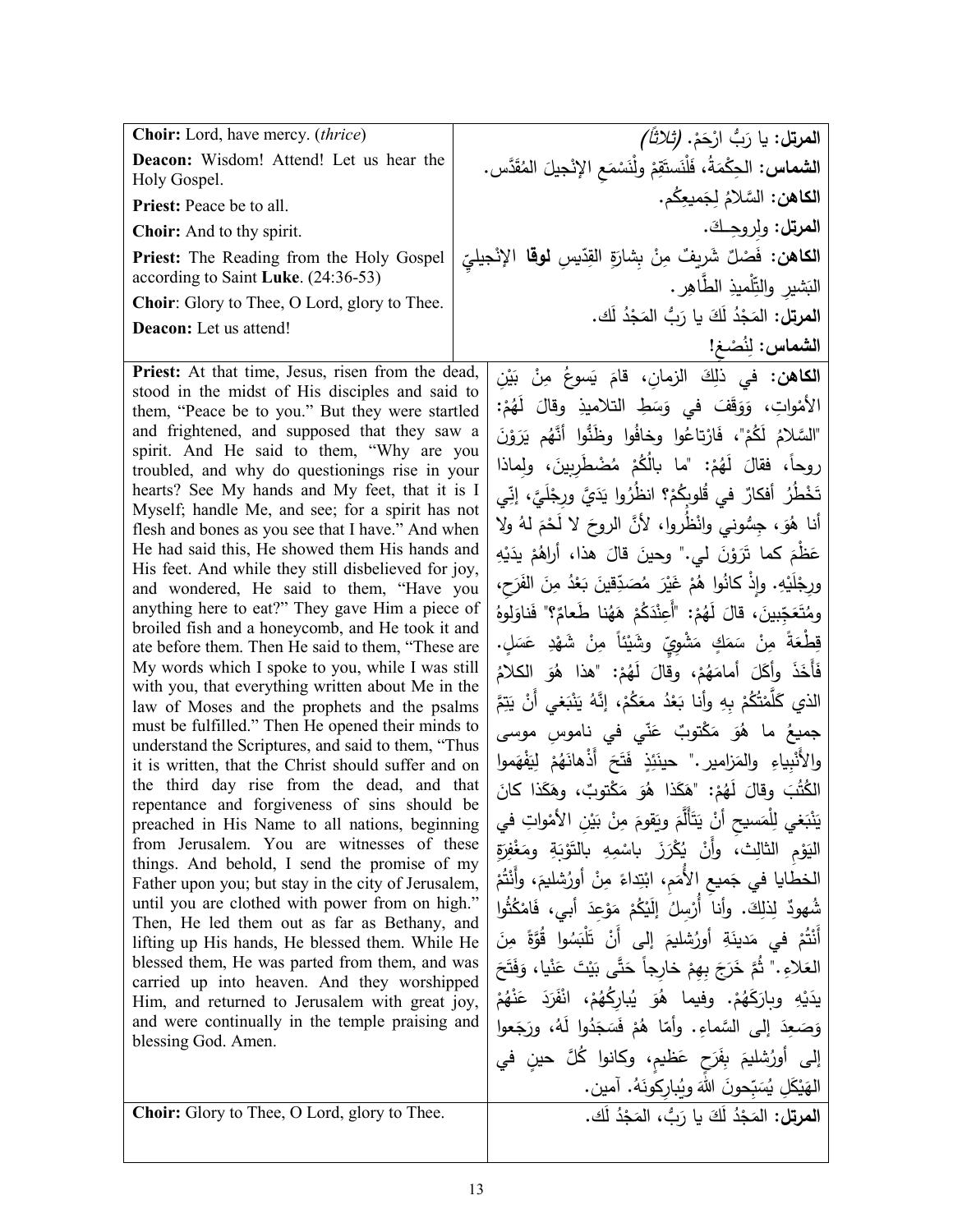| <b>Reader:</b> In that we have beheld the                                                            | ا <b>لقارىء :</b> إذْ قَدْ رأينا قِيامَةَ المَسيح، فَلْنَسْجُدْ لِلرَّبِّ        |
|------------------------------------------------------------------------------------------------------|----------------------------------------------------------------------------------|
| Resurrection of Christ, let us bow down before                                                       |                                                                                  |
| the Holy Lord Jesus, the only sinless One. Thy                                                       | القُدُّوسِّ، يَسوعَ المَعْصومِ مِنَ الخَطَأَ وحدَهُ. لِصَليبِكَ                  |
| Cross do we adore, O Christ, and Thy holy                                                            | أَيُّها المَسيحُ نَسْجُدُ ولقِيامَتِكَ المُقَدَّسَةِ نُسَبِّحُ ونُمَجِّدُ،       |
| Resurrection we praise and glorify: for Thou art                                                     | لأَنَّكَ أَنتَ هو إلهُنا وآخَرَ سواكَ لا نَعْرِفُ وبِاسْمِكَ                     |
| our God, and we know none other beside Thee;                                                         |                                                                                  |
| we call upon Thy Name. O come, all ye                                                                | نُسَمّى. هَلَمَّ يا مَعْشَرَ  المؤمنينَ نَسْجُدْ لِقيامَةِ المَسيح               |
| faithful, let us adore Christ's holy Resurrection.<br>For lo, through the Cross is joy come into all | المُقَدَّسة، لأَنَّ هوذا بالصليبِ قَدْ أَتى الفَرَحُ لِكُلِّ                     |
| the world. Ever blessing the Lord, let us sing                                                       |                                                                                  |
| His Resurrection: for in that He endured the                                                         | العالَم. لِنُبارِكِ الرَّبَّ في كلِّ حينٍ ونُسَبِّحْ قِيامَتَهُ، لأَنَّهُ        |
| Cross for us, He hath destroyed death by death.                                                      | إِذِ احْتَمَلَ الصَّلْبَ مِنْ أَجْلِنا، المَوْتَ بالمَوْتِ حَطِّمْ.              |
|                                                                                                      | <b>PSALM 50</b>                                                                  |
| Have mercy on me, O God, according to Thy                                                            | ارْحَمْني يا اللهُ كعظيمِ رَحْمَتِكَ، وكَمِثْلِ كَثْرَةِ رأفتِكَ                 |
| Great Mercy; and according to the multitude of                                                       |                                                                                  |
| Thy compassions blot out my transgression.                                                           | امْحُ مَأْثِمي.                                                                  |
| Wash me thoroughly from mine iniquity, and                                                           | إغْسِلْني كَثْيراً مِنْ إثْمي، ومِنْ خَطْيئَتي طَهَّرْني.                        |
| cleanse me from my sin.                                                                              |                                                                                  |
| For I know mine iniquity, and my sin is                                                              | لأنِّي أنا عارِفٌ بإثْمي، وخَطيئَتي أمامي في كلِّ حينِ.                          |
| ever before me.                                                                                      |                                                                                  |
| Against Thee only have I sinned and done this                                                        | إليكَ وحدَكَ أخطأتُ، والشرَّ قُدّامَكَ صَنَعْتُ، لكَي                            |
| evil before Thee, that Thou mightest be justified                                                    | تَصْدُقَ في أقوالِكَ وتَغْلِبَ في مُحاكَمَتِك.                                   |
| in Thy words, and prevail when Thou art judged.                                                      |                                                                                  |
| For behold, I was conceived in iniquities, and                                                       | هاءنذا بالآثام حُبِلَ بي، وبالخَطايا وَلَدَتْني أُمّي.                           |
| in sins did my mother bear me.<br>For behold, Thou hast loved truth; the hidden and                  |                                                                                  |
| secret things of Thy wisdom hast Thou made                                                           | لأَنَّكَ قَدْ أَحْبَبْتَ الحقَّ، وأَوْضَحْتَ لَي غَوامِضَ                        |
| manifest unto me.                                                                                    | جِكْمَتِكَ ومَسْتوراتِها.                                                        |
| Thou shalt sprinkle me with hyssop, and I shall be                                                   | تَنْضَحُني بالزوفى فأطْهُرُ ، تَغْسِلُني فأبْيَض <i>ُ</i>                        |
| made clean; Thou shalt wash me, and I shall be                                                       |                                                                                  |
| made whiter than snow.                                                                               | أكثَرَ مِنَ الثَّلْجِ.                                                           |
| Thou shalt make me to hear joy and gladness;                                                         | تُسْمِعُني بَهْجَةً وسروراً، فَتَبْتَهِجُ عِظامي الذَّليلَة.                     |
| the bones that be humbled, they shall rejoice.                                                       |                                                                                  |
| Turn Thy face away from my sins, and blot out all                                                    | إِصْرِفْ وِجْهَكَ عَنْ خَطَايايَ، وامْحُ كُلَّ مآثِمي.                           |
| mine iniquities.                                                                                     |                                                                                  |
| Create in me a clean heart, O God,                                                                   | قَلْباً نَقِيّاً اخْلُقْ فِيَّ يا اللهُ، وروحاً مُسْتَقيماً جَدِّدْ في أَحْشائي. |
| and renew a right spirit within me.                                                                  |                                                                                  |
| Cast me not away from Thy presence, and take                                                         | لا تَطْرَحْني مِنْ أمام وَجْهِكَ، وروحُكَ القُدُّوسُ                             |
| not Thy Holy Spirit from me.                                                                         | لا تَنْزِعْهُ منّي.                                                              |
| Restore unto me the joy of Thy salvation,                                                            |                                                                                  |
| and with Thy governing Spirit establish me.                                                          | إمْنَحْني بَهْجَةَ خلاصِكَ، وبِروحِ رِئاسِيِّ اعْضُدْني.                         |
| I shall teach transgressors Thy ways, and the                                                        | فأُعَلِّمُ الأَثَمَةَ طُرُقَكَ، والكَفَرَةُ إليْكَ يَرْجعون.                     |
| ungodly shall turn back unto Thee.                                                                   |                                                                                  |
| Deliver me from blood-guiltiness, O God, Thou                                                        | أَنْقِذْني مِنَ الدِّماءِ يا اللهُ إِلهَ خَلاصي، فيَبْتَهِجَ                     |
| God of my salvation; my tongue shall rejoice in                                                      |                                                                                  |
| Thy righteousness.                                                                                   | لِساني بِعَدْلِكَ.                                                               |
| O Lord, Thou shalt open my lips, and my mouth                                                        | يا رِبُّ افْتَحْ شَفَتَىَّ، فَيُخَبِّرَ فَمى بِتَسْبِحَتِكَ.                     |
| shall declare Thy praise.                                                                            |                                                                                  |
| For if Thou hadst desired sacrifice, I had given it;                                                 | لأَنكَ لَوْ آثَرْتَ الذَّبيحَةَ، لَكُنْتُ الآنَ أَعْطي،                          |
| with whole-burnt offerings Thou shalt not be                                                         | لكِنَّكَ لا تُسَرُّ بالمُحْرَقات.                                                |
| pleased.                                                                                             |                                                                                  |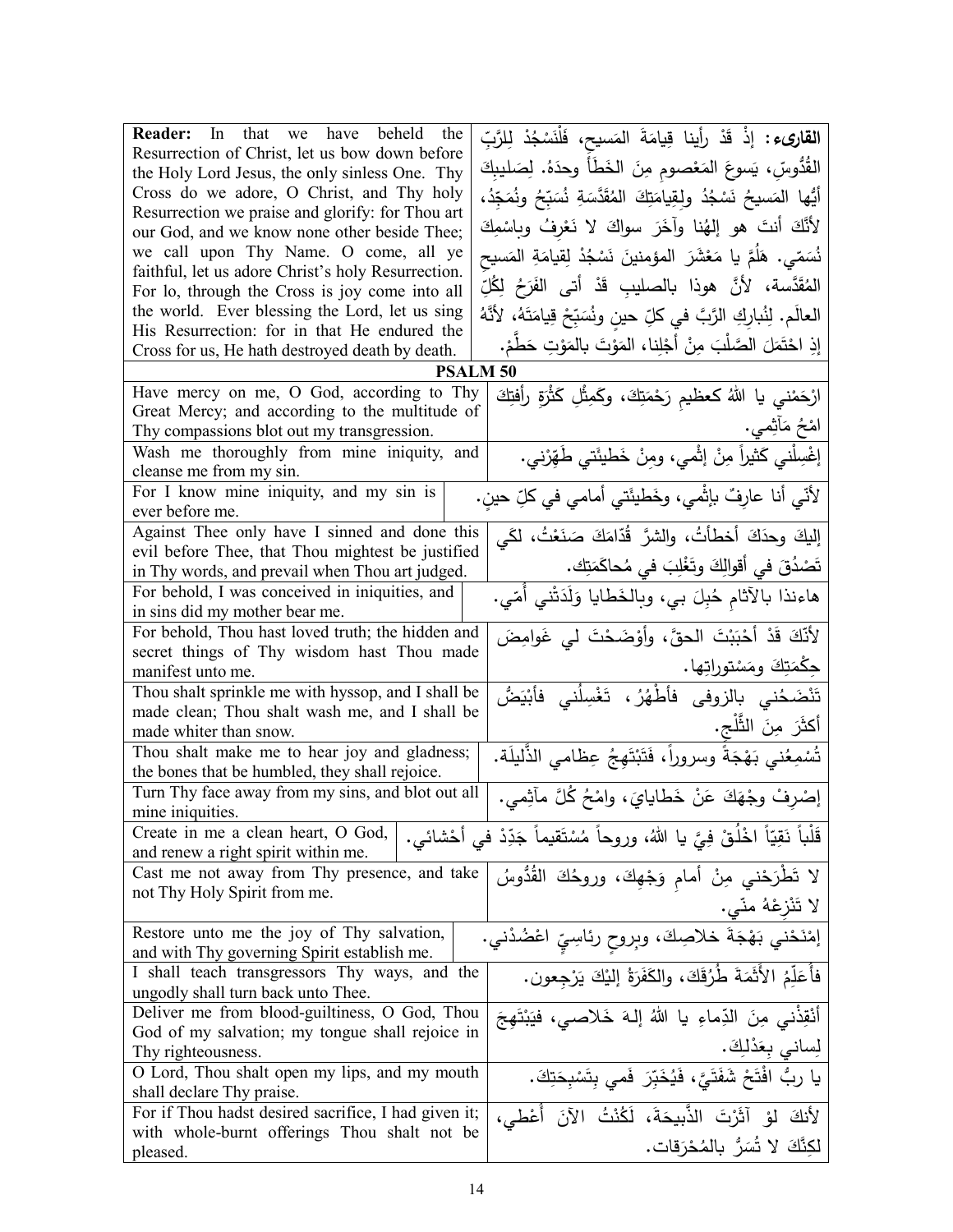| A sacrifice unto God is a broken spirit; a heart that<br>is broken and humbled God will not despise.      | الذبيحَةُ للهِ روحٌ مُنْسَحِقٌ، القَلْبُ المُتَحْشِّعُ                               |  |  |  |  |
|-----------------------------------------------------------------------------------------------------------|--------------------------------------------------------------------------------------|--|--|--|--|
|                                                                                                           | والمُتَواضِعُ لا يَرْذُلُهُ اللهُ.                                                   |  |  |  |  |
| Do good, O Lord, in Thy good pleasure unto                                                                | أَصْلِحْ يا ربُّ بِمَسَرَّتِكَ صِهْيَونَ ولْمَتْبْنَ أَسْوارُ                        |  |  |  |  |
| Zion, and let the walls of Jerusalem be built up.                                                         | أورشَليم.                                                                            |  |  |  |  |
| Then shalt Thou be pleased with a sacrifice of<br>righteousness, with oblation and whole-burnt offerings. | حينئذٍ تُسَرُّ بذَبيحَةِ العَدْلِ قُرْبِاناً ومُحْرَقات.                             |  |  |  |  |
| Then shall they offer bullocks upon Thine altar.                                                          | حينئذٍ يُقَرِّبونَ على مَذْبَحِكَ العُجول.                                           |  |  |  |  |
|                                                                                                           | LENTEN TROPARIA AFTER PSALM 50 IN TONE EIGHT                                         |  |  |  |  |
| Glory to the Father, and to the Son, and to the                                                           | <i>المَعْبُد للآبِ والإبنِ والروح القدَسِ.</i> افْتَحْ لي أبْوابَ                    |  |  |  |  |
| Holy Spirit. Open to me the doors of repentance,<br>O Life-giver; for my soul goeth early to the          | التَّوْبَةِ يا واهِبَ الحَياةِ، لأنَّ روحي تَبْتَكِرُ إلى هَيْكَلِ                   |  |  |  |  |
| temple of Thy holiness, coming in the temple of                                                           | قُدْسِكَ، آتِياً بِهَيْكَلِ جَسَدي مُدَنَّساً بِجُمْلَتِهِ. لَكِن، بِما              |  |  |  |  |
| my body, wholly polluted. But because Thou art                                                            |                                                                                      |  |  |  |  |
| compassionate, purify me by the compassion of                                                             | أَنَّكَ مُتَعَطِّفٌ، نَقِّني بِتَحَنُّنِ مَراحِمِك.                                  |  |  |  |  |
| Thy mercies.                                                                                              |                                                                                      |  |  |  |  |
| Both now and ever, and unto ages of ages. Amen.<br>Prepare for me the way of salvation, O Theotokos;      | الآنَ وَكُلَّ أُوانٍ وَإِلَى دَهْرِ الدَّاهِرِينَ. آمين.  سَقِلي                     |  |  |  |  |
| for I have profaned myself with coarse sins, and                                                          | لى مَناهِجَ الْخَلاصِ يا والِدَةَ الإِله، فإنّي قَدْ دَنَّسْتُ                       |  |  |  |  |
| consumed my whole life with procrastination. But                                                          | نَفْسي بِخَطايا سَمِجَةٍ، وأَفْنَيْتُ عُمْرِي كُلَّهُ بالتَواني.                     |  |  |  |  |
| by thine intercessions purify thou me from all                                                            | لكِنْ بِشفاعاتِكِ، نَقّيني مِنْ كُلِّ رَجاسَةٍ.                                      |  |  |  |  |
| abomination.<br>(TONE SIX) Have mercy upon me, O God,                                                     |                                                                                      |  |  |  |  |
| according to Thy loving-kindness: according unto                                                          | (باللحن السَّادِس) يا رَحيُم، ارْحَمْني يا الله كَعظيم                               |  |  |  |  |
| the multitude of Thy tender mercies blot out my                                                           | رَجْمِتِكَ، وكَمِثْلِ كَثْرَةِ رَأَفَاتِكَ امْحُ مَأْثِمِي.<br>إذا                   |  |  |  |  |
| transgressions. If I think upon the multitude of                                                          | نَصَوَّرْتُ كَثْرَةَ أَفْعالي الرَّديئَةِ أنا الشَّقيِّ، فإنّي أرْتَعِدُ             |  |  |  |  |
| my evil deeds, wretch that I am, I tremble for the                                                        | مِنْ يَومِ الدَّيْنونَةِ الرَّهِيبِ. لَكِنِّي إِذْ أَنا واثِقٌ بِتَحَنُّنِكَ،        |  |  |  |  |
| terrible Day of Judgment. But, trusting the<br>compassion of Thy mercy, I shout to Thee like              |                                                                                      |  |  |  |  |
| David, Have mercy upon me, O God, according to                                                            | أَهْتِفُ إِلَيْكَ مِثْلَ داود: إرْحَمْنِي يا اللهُ، بِحَسَبِ                         |  |  |  |  |
| Thy Great Mercy.                                                                                          | عَظْيم رَحْمَتِكَ.                                                                   |  |  |  |  |
|                                                                                                           | THE INTERCESSION <sup>1</sup>                                                        |  |  |  |  |
| Deacon: O God, save Thy people, and bless<br>Thine inheritance. Visit Thy world with mercy                | ا <b>لشماس:</b> خَلِّصْ يا اللهُ شعبَكَ، وباركْ ميراثَكَ، وافتقِدْ                   |  |  |  |  |
| and compassions. Exalt the horn of Orthodox                                                               | عالَمَكَ بالرَّحمةِ والرأفاتِ، وارْفَعْ شأنَ المسيحيينَ                              |  |  |  |  |
| Christians, and send down upon us Thy rich                                                                | الأرثوذَكْسيين، وأَسْبِغْ علينا مراحِمَكَ الغَنِيَّة، بِشَفاعاتِ                     |  |  |  |  |
| mercies. Through the intercessions of our all-                                                            | سَيّدَتِنا والِدَةِ الإِلهِ الكُلِّيّةِ الطّهارَةِ والدائِمَةِ البَتوليَّةِ مَرْبَم؛ |  |  |  |  |
| immaculate Lady the Theotokos and ever-virgin<br>Mary; by the might of the precious and life-             | وبِقُوَّةِ الصليبِ الكَريمِ المُحْيى؛ وبِطِلْباتِ القُوّاتِ السَّماوِيَّةِ           |  |  |  |  |
| giving Cross; by the protection of the honorable                                                          | المُكَرَّمَةِ العادِمَةِ الأجْسادِ؛ والنَّبيِّ الكَريمِ السابِقِ المَجيدِ            |  |  |  |  |
| bodiless Powers of heaven; at the supplication of                                                         |                                                                                      |  |  |  |  |
| the honorable, glorious prophet, forerunner and<br>Baptist John; of the holy, glorious, all-laudable      | يوحنّا المَعْمَدان؛ والقِدّيسَيْن المُشَرَّفَيْن الرَّسولَيْن بُطْرُسَ               |  |  |  |  |
| apostles Peter and Paul, and of all the holy                                                              | وبولُسَ، وسائِر الرُّسُلِ المُشَرَّفينَ الْجَديرينَ بِكُلِّ مَديح؛                   |  |  |  |  |
| apostles; of our fathers among the saints, great                                                          | وأبائِنا القِدّيسينَ مُعَلَّمي المَسْكونَةِ رؤساءِ الكَهَنَةِ المُعَظَّمينَ          |  |  |  |  |
| hierarchs and ecumenical teachers Basil the<br>Great, Gregory the Theologian and John                     | باسيليوسَ الكبيرِ، وغريغوريوسَ اللاهوتي، ويوحَنّا الذَهَبيّ                          |  |  |  |  |
| Chrysostom; Athanasius, Cyril and John the                                                                | الفَم؛ وآبائِنا القِدّيسينَ أَثَناسيوسَ وكيرلِّسَ ويوحَنا الرَّحيم                   |  |  |  |  |
| Merciful, patriarchs of Alexandria; Nicholas of                                                           | بَطارِكَةِ الإِسْكَنْدَرِيَّة، وأبينا القِديسِ نيقولِاوسَ رَئِيسِ أساقِفَةِ          |  |  |  |  |
|                                                                                                           |                                                                                      |  |  |  |  |

<span id="page-14-0"></span><sup>&</sup>lt;sup>1</sup> Saints of particular local veneration may be included among the Saints of their same classification at the discretion of the pastor.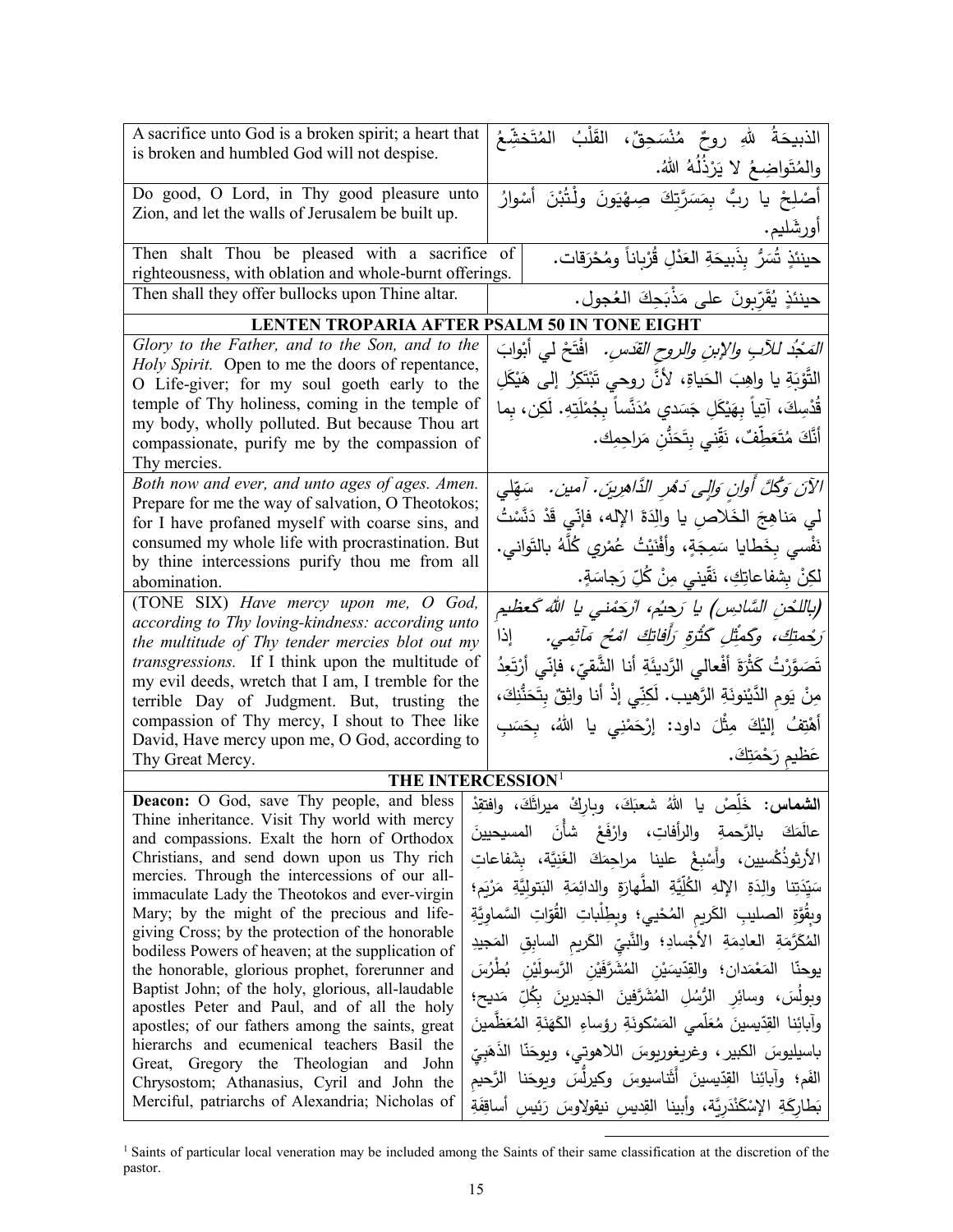| Myra, Spyridon of Trimythous, and Nektarios of<br>Pentapolis, the Wonderworkers; of our fathers<br>among the saints Tikhon, patriarch of Moscow<br>and Raphael, bishop of Brooklyn; of the holy,<br>glorious, great-martyrs, George the Trophy-<br>bearer, Demetrios the Myrrh-streamer, Theodore<br>the Soldier, Theodore the General, and Menas<br>the Wonderworker; of the hieromartyrs Ignatius<br>the God-bearer of Antioch, Charalampos and<br>Eleutherios; of the holy, glorious great women<br>martyrs, Thekla, Barbara, Anastasia, Katherine,<br>Kyriaki, Photeini, Marina, Paraskeva and Irene;<br>of the holy, glorious, right-victorious martyrs; of<br>our venerable and God-bearing fathers who<br>shone in the ascetic life; of Saint N., the patron<br>and protector of this holy community; of the holy<br>and righteous ancestors of God, Joachim and<br>Anna; of our father among the saints Gregory<br>Palamas, archbishop of Thessalonica; whose<br>memory we celebrate today, and of all Thy<br>Saints: we beseech Thee, O most merciful Lord,<br>hearken unto the petitions of us sinners who<br>make our supplications unto Thee, and have<br>mercy upon us.<br>Chanter: Lord, have mercy. Lord, have mercy.<br>Lord, have mercy.(Repeat 4 times)<br>Priest: Through the mercy and compassions and | ميرا الليكِيَّة، واسْبيربدونَ أَسْقُفِ تْرِميثوسَ، ونكْتاربوسَ<br>أَسْقُفِ المُدُنِ الخَمْسِ العَجائِبِيين، وأبينا القدّيسِ تيخون<br>بَطْرِيَرْكِ موسكو، والقدّيسِ رافائيل أَسْقُفِ بروكلين؛<br>والقديسِينَ المجيدينَ الشَّهَداءِ العُظَماءِ جاورجيوسَ اللابِسِ<br>الظفر ، وديميتريوسَ المُفيضِ الطيبَ، وثيودورسَ التيروني،<br>وثيودورسَ قائِدِ الْجَيْش، وميناسَ الصانِعِ الْعَجائِبِ؛<br>والقِدّيسينَ الشَّهَداءَ إغْناطِيوسَ المُتَوَشِّح بالله، خَرالَمْبوسَ<br>والِفْثيريوس؛ والشَّهيداتِ العَظيماتِ تَقْلا، بَرْبِارَة، أَنَسْطَاسِيا،<br>كاثْرينا، كيرياكي، فوتيني، مارينا، باراسكيفا، وآيرين؛<br>والقِدّيسينَ المَجيدينَ الشُّهَداءِ المُتَأَلِّقِينَ بالظَفَرِ؛ وآبائِنا<br>الأبرارِ المُتَوَشِّحينَ بالله؛ والقدّيسِ (فلان) شَفيع هَذِهِ<br>الكَنيسَةِ المُقَدَّسَة؛ والقِدِّيسَيْنِ الصدِّيقَيْنِ جَدَّي المسيحِ الإِلهِ<br>يواكيمَ وحَنَّةَ؛ وأبينا الجَليلِ في القِدِّيسينَ غريغوريوسَ<br>بَلاماس رَئِيسِ أَساقِفَةِ تِسالونيكِيَة، الذينَ نُقيمُ تَذْكارَهُمُ<br>اليَوْمَ، وجَميع قِدّيسيكَ، نَتَضَرَّعُ إِليكَ أَيُّها الرَّبُّ الجزيلُ<br>الرَّحْمَةِ، فَاسْتَجِبْ لَنا نَحْنُ الخَطَأَةَ الطالِبِينَ إليكَ وارْحَمْنا.<br>ا <b>لمرتل:</b> يا رَبُّ ارْحَمْ، يا رَبُّ ارْحَمْ، يا رَبُّ ارْحَمْ.(4 مرات)<br>ا <b>لكاهن:</b> بِرَحْمَةِ ورَأَفاتِ ابْنِكَ الوَحيدِ ومَحَبَّتِهِ لِلْبَشَرِ ، |
|----------------------------------------------------------------------------------------------------------------------------------------------------------------------------------------------------------------------------------------------------------------------------------------------------------------------------------------------------------------------------------------------------------------------------------------------------------------------------------------------------------------------------------------------------------------------------------------------------------------------------------------------------------------------------------------------------------------------------------------------------------------------------------------------------------------------------------------------------------------------------------------------------------------------------------------------------------------------------------------------------------------------------------------------------------------------------------------------------------------------------------------------------------------------------------------------------------------------------------------------------------------------------------------------------------------------------|-------------------------------------------------------------------------------------------------------------------------------------------------------------------------------------------------------------------------------------------------------------------------------------------------------------------------------------------------------------------------------------------------------------------------------------------------------------------------------------------------------------------------------------------------------------------------------------------------------------------------------------------------------------------------------------------------------------------------------------------------------------------------------------------------------------------------------------------------------------------------------------------------------------------------------------------------------------------------------------------------------------------------------------------------------------------------------------------------------------------------------------------------------------------------------------------------------------------------------------------------------------------------------------------------------------|
| love for mankind of Thine Only-begotten Son, with<br>Whom Thou art blessed, together with Thine all-                                                                                                                                                                                                                                                                                                                                                                                                                                                                                                                                                                                                                                                                                                                                                                                                                                                                                                                                                                                                                                                                                                                                                                                                                       | الذي أنتَ مُبارَكٌ مَعَهُ ومعَ روحِكَ الكُلِّيِّ قُدْسُهُ الصَّالِحِ                                                                                                                                                                                                                                                                                                                                                                                                                                                                                                                                                                                                                                                                                                                                                                                                                                                                                                                                                                                                                                                                                                                                                                                                                                        |
| holy, and good, and life-giving Spirit: now and ever,<br>and unto ages of ages.                                                                                                                                                                                                                                                                                                                                                                                                                                                                                                                                                                                                                                                                                                                                                                                                                                                                                                                                                                                                                                                                                                                                                                                                                                            | والمُحْيي، الآنَ وكُلَّ أُوانِ وإِلَى دَهْرِ الداهِرين.                                                                                                                                                                                                                                                                                                                                                                                                                                                                                                                                                                                                                                                                                                                                                                                                                                                                                                                                                                                                                                                                                                                                                                                                                                                     |
| Choir: Amen.                                                                                                                                                                                                                                                                                                                                                                                                                                                                                                                                                                                                                                                                                                                                                                                                                                                                                                                                                                                                                                                                                                                                                                                                                                                                                                               | ا <b>لمرتل:</b> آمين.                                                                                                                                                                                                                                                                                                                                                                                                                                                                                                                                                                                                                                                                                                                                                                                                                                                                                                                                                                                                                                                                                                                                                                                                                                                                                       |
|                                                                                                                                                                                                                                                                                                                                                                                                                                                                                                                                                                                                                                                                                                                                                                                                                                                                                                                                                                                                                                                                                                                                                                                                                                                                                                                            | <b>SIXTH TONE RESURRECTIONAL KONTAKION AND OIKOS (Plain Reading)</b>                                                                                                                                                                                                                                                                                                                                                                                                                                                                                                                                                                                                                                                                                                                                                                                                                                                                                                                                                                                                                                                                                                                                                                                                                                        |
| Having raised up all the dead out of the dark<br>abysses by His life-bestowing hand, Christ God,                                                                                                                                                                                                                                                                                                                                                                                                                                                                                                                                                                                                                                                                                                                                                                                                                                                                                                                                                                                                                                                                                                                                                                                                                           | إِنَّ المَسيحَ الإِلهَ الواهِبَ الحَياةَ، قَدْ وَهَبَ القيامةَ                                                                                                                                                                                                                                                                                                                                                                                                                                                                                                                                                                                                                                                                                                                                                                                                                                                                                                                                                                                                                                                                                                                                                                                                                                              |
| the Giver of Life, hath bestowed the Resurrection                                                                                                                                                                                                                                                                                                                                                                                                                                                                                                                                                                                                                                                                                                                                                                                                                                                                                                                                                                                                                                                                                                                                                                                                                                                                          | لِلْجَبْلةِ البَشَرِيَّةِ، مُقيماً بيَدِهِ المُحْيِيَةِ جميعَ الأَمْواتِ                                                                                                                                                                                                                                                                                                                                                                                                                                                                                                                                                                                                                                                                                                                                                                                                                                                                                                                                                                                                                                                                                                                                                                                                                                    |
| upon mortal nature; for He is the Savior and                                                                                                                                                                                                                                                                                                                                                                                                                                                                                                                                                                                                                                                                                                                                                                                                                                                                                                                                                                                                                                                                                                                                                                                                                                                                               | مِنَ الكُهوفِ المُظْلِمَة. فإنَّهُ مُخَلِّصُ الجميع،                                                                                                                                                                                                                                                                                                                                                                                                                                                                                                                                                                                                                                                                                                                                                                                                                                                                                                                                                                                                                                                                                                                                                                                                                                                        |
| Resurrection and Life of all, and the God of all.                                                                                                                                                                                                                                                                                                                                                                                                                                                                                                                                                                                                                                                                                                                                                                                                                                                                                                                                                                                                                                                                                                                                                                                                                                                                          | وقيامَتُهُمْ، وحياتُهُمْ، وإِلهُ الكلّ.                                                                                                                                                                                                                                                                                                                                                                                                                                                                                                                                                                                                                                                                                                                                                                                                                                                                                                                                                                                                                                                                                                                                                                                                                                                                     |
| We the faithful praise and worship Thy Cross and<br>burial, O Giver of life, for Thou hast bound<br>Hades, O immortal One, as God omnipotent, and<br>Thou hast raised up the dead with Thyself, and<br>broken the gates of Hades, and destroyed the<br>dominion of death, since<br>Thou<br>art God.<br>Wherefore, we the earthborn glorify Thee with<br>longing, Who art risen, and hast destroyed the<br>dominion of the all-destroying enemy. Thou hast<br>raised up all who believe in Thee, and has rescued<br>the world from the darts of the serpent, and hast<br>delivered us from the error of the enemy, O<br>almighty One. Hence, we reverently praise Thy<br>Resurrection, whereby Thou hast saved us, since<br>Thou are God of all.                                                                                                                                                                                                                                                                                                                                                                                                                                                                                                                                                                            | أَيُّها المسيحُ مُعطي الحياة، إنّنا نحنُ المؤمنينَ<br>نُنْشِدُ ونَسْجُدُ لِصَليبِكَ ودَفْنِك. لأَنَّكَ، يا مَنْ لا<br>يَموتُ، قيَّدْتَ الْجَحيمَ بما أَنَّكَ الإِلهُ القَديرُ،<br>وسَحَقْتَ أَبْوابَها، وأَقَمْتَ الأَمواتَ، ونَقَضْتَ عِزَّةَ<br>المَوْتِ كالِه. لذلكَ نُمجِّدُكَ نحنُ الأَرْضِيينَ بحَرارةِ،<br>يا مَنْ قامَ مُبيداً عِزَّةَ العَدُوّ المُميت، وأقامَ معهُ<br>جميعَ المُؤمِنينَ به، وافْتَدى العالَمَ مِنْ سِهامِ الحَيَّةِ،<br>ونَجّانا مِنْ ضَلالةِ العَدُوّ بما أنهُ المُقْتَدِرُ ۖ وحدَه.<br>ولذا نُسَبِّحُ بِحُسْنٍ عِبادَةٍ قِيامَتَكَ التي بِها خَلَّصْتَنا،<br>بما أَنَّكَ إِلهُ الْكُلِّ.                                                                                                                                                                                                                                                                                                                                                                                                                                                                                                                                                                                                                                                                                        |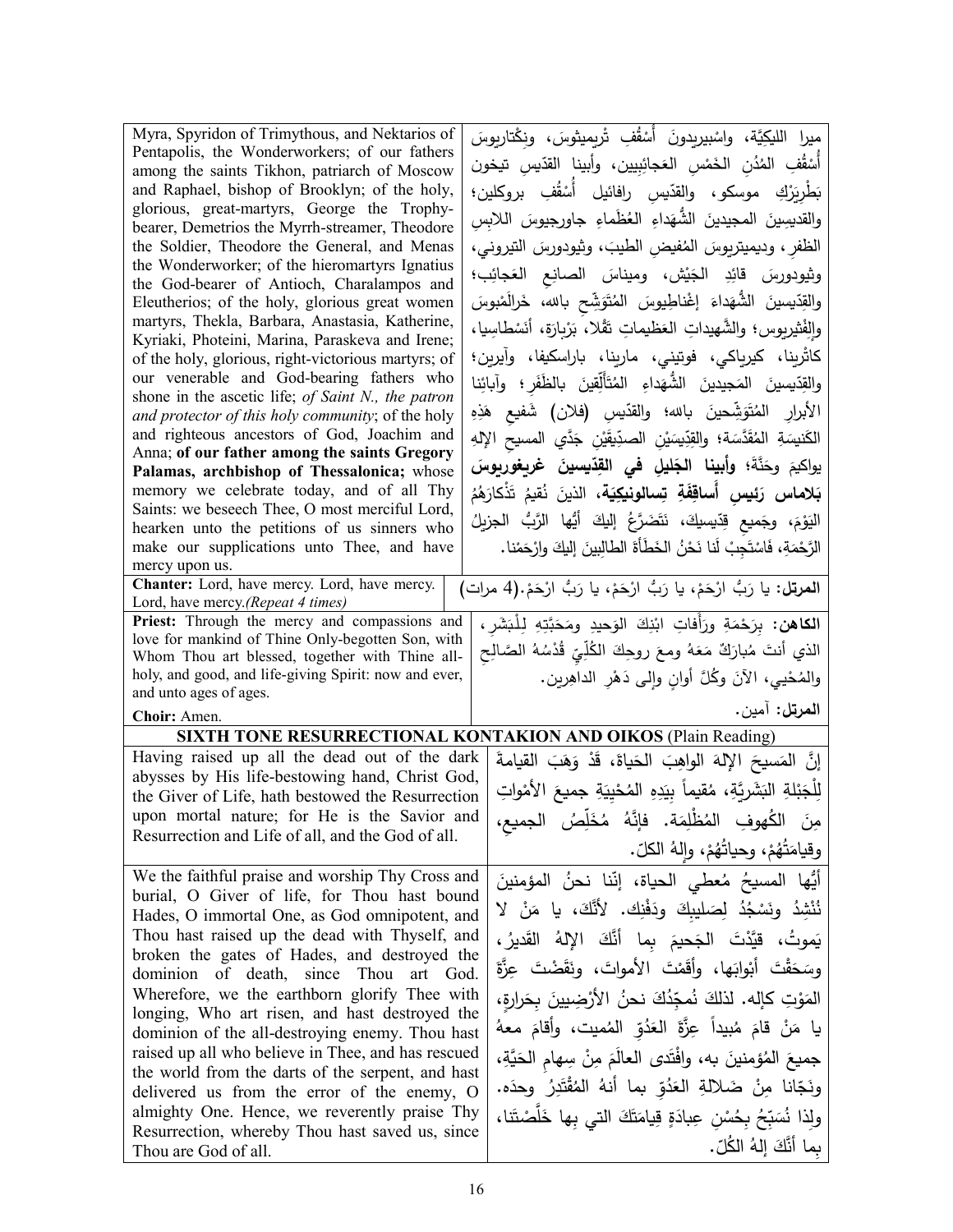## **THE SYNAXARION** (Plain Reading)

On March 20 in the Holy Orthodox Church, we commemorate the holy fathers slain at the monastery of Mar Sabbas; and New-martyr Myron of Crete.

On this same day, the Second Sunday of the Fast, we make remembrance of our father among the saints, Gregory Palamas, archbishop of Thessalonica.

*Verses*

The Spring of Light now leadeth to light unwaning The Light's own truly great and resplendent herald.

This divine father was born in Asia and was brought up from infancy in the royal palace of Constantinople. When he was of age, Gregory left the palace and gave himself to asceticism on Mount Athos. He eventually moved to Thessalonica to seek cure for the diseases he contracted because of his asceticism and piety. In 1349, he was elevated to the episcopacy, tending to his people in an Apostolic fashion for 13 years. He is glorified as an ascetic, a theologian, a hierarch and a miracle-worker, who forsook a prominent, secular lifestyle to take up his cross and follow Christ. The Most-Holy Theotokos, St. John the Theologian, St. Demetrius, St. Anthony the Great, St. John Chrysostom and angels of God appeared to him at different times.

Through his intercessions, O Lord Jesus Christ our God, have mercy upon us. Amen.

**KATAVASIAE OF THE AKATHIST CANON IN TONE FOUR**

| KATA VASIAE OP THE AKATHIST CAROR IN TONE FOUR                                                   |                                                                                        |  |  |  |
|--------------------------------------------------------------------------------------------------|----------------------------------------------------------------------------------------|--|--|--|
| <b>Ode 1.</b> I shall open my mouth and it will be filled                                        | (الأولــي) أَفتَحُ فَمــي فَيَمْتَلِـئُ روحـاً، وأَبْـدي قَـوْلاً                      |  |  |  |
| with the Spirit; and I shall speak forth to the                                                  | فائِضــاً نَحْـوَ الأُمِّ المَلِكَــةِ، وأظْهَـرُ مُعيِّـداً لِلْمَوْسِـمِ             |  |  |  |
| Queen and Mother. I shall be seen joyfully                                                       | بابْتِهاجِ، وأَتَرَنَّهُ بِعَجائِبِها مَسْروراً.                                       |  |  |  |
| singing her praises, and I shall delight to sing of<br>her wonders.                              |                                                                                        |  |  |  |
| Ode 3. As a living and copious fountain, O                                                       |                                                                                        |  |  |  |
| Theotokos, do thou strengthen those who hymn                                                     | (الثالثـــة) يــا والـدة الإلــهِ، بمــا أنَّـكِ اليَنْبـوعُ الحَــيُ                  |  |  |  |
| thy praises, and are joined together in spiritual                                                | المُتَدَفِّقُ بِسَخاءٍ ، وَطِّدينا نَحْنُ المُنْشِدينَ تَسابيحَكِ،                     |  |  |  |
| company for thy service; and in thy divine glory                                                 | المُلْتَئِمينَ مَحْفِلاً روحِيّاً، وفي مَجْدِكِ الإلهيّ أَهِّلينا                      |  |  |  |
| make them worthy of crowns of glory.                                                             | لأكاليلِ الْمَجْدِ والشَّرَف.                                                          |  |  |  |
| Ode 4. He who sits in clouds of glory                                                            | <b>(الرابعــة)</b> إنَّ يَسوعَ الفائِقَ التَّأَلِّـهِ، الجـالِسَ بِمَجْدٍ علـى سُدَّةِ |  |  |  |
| upon the throne of Godhead, Jesus the                                                            | اللاهوتِ، قَدْ وَرَدَ على سَحابَةٍ خَفيفةٍ، وخَلَصَ بِقَبْضَتِهِ غيرِ                  |  |  |  |
| Most High God, came with mighty hand                                                             |                                                                                        |  |  |  |
| and saved those who cried out unto Him:<br>Glory to Thy power, O Christ.                         | الفاسِدَةِ الصـارخينَ نـحْوَهُ: المَجْدُ لِقدرتكَ أَيُّها المَسيح.                     |  |  |  |
| Ode 5. All creation was amazed at thy                                                            | (الخامسة) أَيَّتُها البَتولُ التي لَمْ تَعْرِفْ زَواجاً، إنَّ البَرايا                 |  |  |  |
| divine glory, for thou, O unwedded Virgin,                                                       | بِأَسْرِها قَدْ انْذَهَلَتْ مِنْ مَجْدِكِ الإِلهيِّ، لأَنَّكِ حَمَلْتِ في              |  |  |  |
| didst hold in thee the God of all, and didst                                                     |                                                                                        |  |  |  |
| bear the Eternal Son, who rewards with<br>salvation all those who hymn thy praises.              | حَشاكِ إلهَ الكُلِّ، وَوَلَدْتِ الإِبْنَ غَيْرَ المَحْدودِ في زمَن،                    |  |  |  |
|                                                                                                  | ومَنَحْتِ الخَلاصَ لِكُلِّ الذينَ يُسَبّحونَكِ.                                        |  |  |  |
| Ode 6. As we the Godly minded, celebrate this                                                    | (ال <b>سادســة)</b> هلُسُّوا أيُّهـا المُتَأَلِّهوا العُقولِ، لِنُصَفِّقْ              |  |  |  |
| sacred and all-honorable feast of the Mother of<br>God: come, let us clap our hands together and | بالأَيْدي مُقيمينَ هذا العيدَ الإِلهيَّ الكُلِّيِّ الإِكْرامِ،                         |  |  |  |
| glorify the God whom she bore.                                                                   | الذي لِوالِدَةِ الإِلهِ، ونُمَجِّدِ الإِلهَ الذي وُلِدَ مِنْها.                        |  |  |  |
| Ode 7. The godly-minded children worshipped                                                      |                                                                                        |  |  |  |
| not the creature rather than the Creator, but                                                    | (ا <b>لســابـعة)</b> إن الفتْيَـةَ المُتَـأَلِّهـى الـعُقـولِ، لَـمْ يَعبُـدوا         |  |  |  |
| trampling upon the threat of fire in manly fashion,                                              | الخَليقَــةَ دونَ الخـــالِقِ، بَــلْ وَطِئُــوا وَعيــدَ النَّـــار                   |  |  |  |
| they rejoiced and sang: O All-praised Lord and                                                   | بِشَــجاعَةٍ، فَرَتَّلــوا فَــرحينَ: أَيُّهــا الفــائِقُ النَّسْــبيح،               |  |  |  |
| God of our Fathers, blessed art Thou.                                                            | مُبارَكٌ أنتَ يا إلهَ آبائِنا.                                                         |  |  |  |
|                                                                                                  |                                                                                        |  |  |  |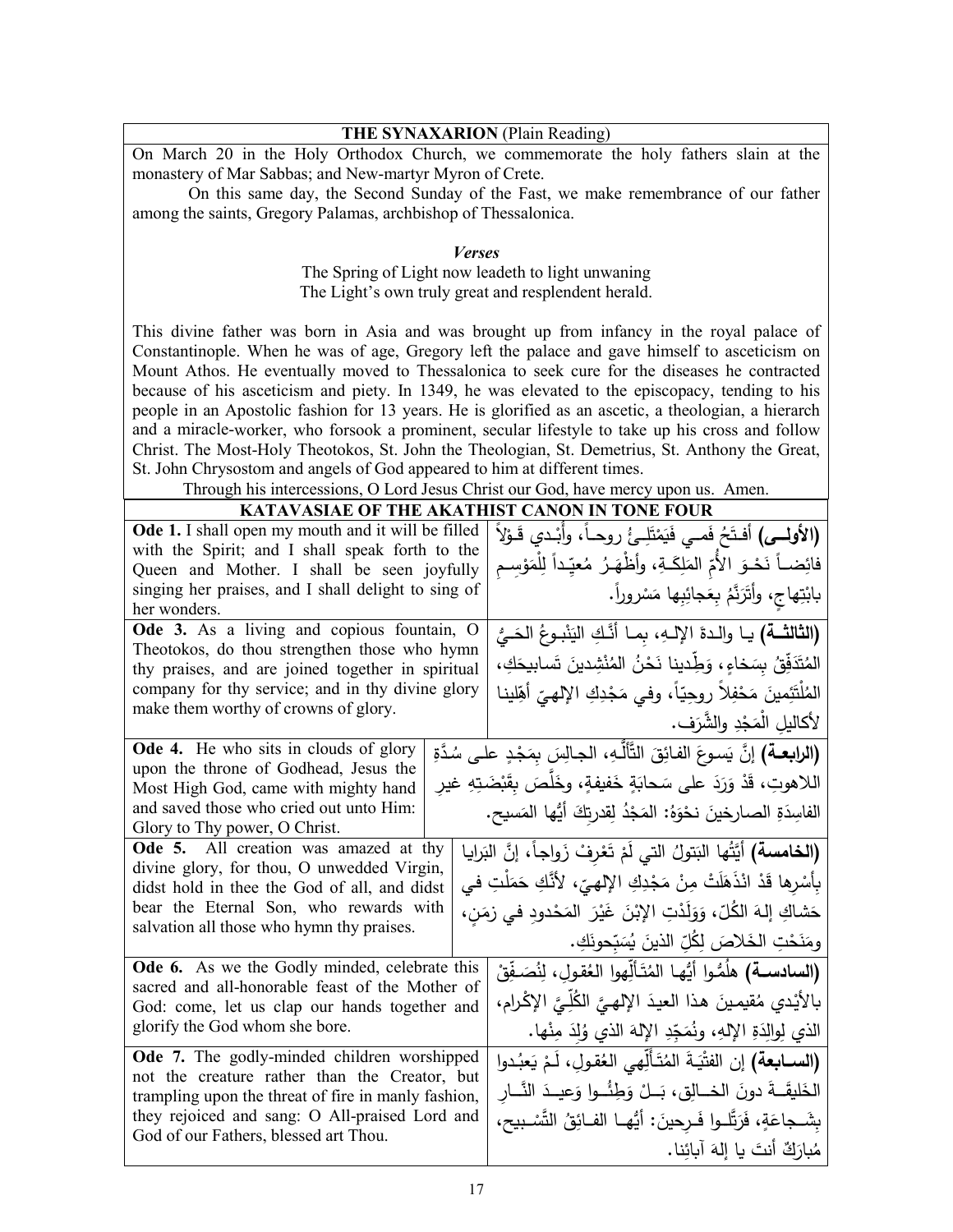| We praise, we bless, and we worship the<br>Lord. Ode 8. The three holy children in the           |                                                                          | ُ <i>نَستَبِحْ وِنُنبارِكُ وَنَسْـُجُدُ للرَّبّ.</i> (ا <b>لثامنـة)</b> إنَّ مَوْلدَ والدةِ |  |  |  |
|--------------------------------------------------------------------------------------------------|--------------------------------------------------------------------------|---------------------------------------------------------------------------------------------|--|--|--|
| furnace the Child of the Theotokos saved;                                                        | الإِلهِ قَدْ حَفِظَ الفِتْيَةَ الأَطْهارَ في الأَتونِ سالِمينِ، إذْ كانَ |                                                                                             |  |  |  |
| then was the type, now is its fulfillment, and                                                   |                                                                          | حينَئِذٍ مَرْسوماً وأمّا الآنَ فَقَدْ حَصَلَ مَفْعولاً، فهُوَ يُنْهِضُ                      |  |  |  |
| the whole world gathers to sing: 'All ye<br>works praise the Lord and magnify Him unto           |                                                                          | المَسْكونَةَ بِأَسْرِها إِلـى التَّرْتِيلِ هاتِفَة: يـا جَميـعَ أَعْمـالِ                   |  |  |  |
| all ages.'                                                                                       |                                                                          | الرَّبِّ سَبِّحوا الرَّبَّ، وزيدوهُ رِفْعَةً على مَدى الأدْهار .                            |  |  |  |
| Deacon: The Theotokos and Mother of the                                                          |                                                                          | ا <b>لشماس:</b> لوالدَةِ الإلهِ وأمِّ النورِ بالتسابيح نكرِّمُ مُعَظِّمين.                  |  |  |  |
| Light, let us honor and magnify in song.                                                         |                                                                          |                                                                                             |  |  |  |
|                                                                                                  |                                                                          | <b>MAGNIFICATIONS IN TONE FOUR</b>                                                          |  |  |  |
| My soul doth magnify the Lord, and my spirit                                                     |                                                                          | تُعَظِّمُ نَفسي الرَّبَّ، وتَبْتَهِجُ روحي باللهِ مُخَلِصي.                                 |  |  |  |
| hath rejoiced in God my Savior. Refrain: More                                                    |                                                                          | ا <b>للازمة:</b> يا مَنْ هي أكرَمُ مِنَ الشاروبيم، وأَرْفَعُ مَجْداً                        |  |  |  |
| honorable than the Cherubim, and more glorious<br>beyond compare than the Seraphim, thou who     |                                                                          |                                                                                             |  |  |  |
| without corruption bearest God the Word, and art                                                 |                                                                          | بِغَيرِ قِياسٍ مِنَ السارافيم، التي مِنْ دونِ فَسادٍ وَلَدَتْ                               |  |  |  |
| truly Theotokos, we magnify thee.                                                                |                                                                          | كَلِمَةَ الله، حَقًّا أَنَّكِ والدةُ الإِلهِ إياكِ نُعظِّم.                                 |  |  |  |
| For He hath regarded the lowliness of His                                                        |                                                                          | لأَنَّهُ نَظَرَ إلى تَواضُعٍ أَمَتِهِ، فَها مُنْذُ الآنَ تُطَوِّبُني                        |  |  |  |
| handmaiden; for behold from henceforth all<br>generations shall call me blessed. (Refrain)       |                                                                          | جميعُ الأجيالِ. (اللازمة)                                                                   |  |  |  |
| For He that is mighty hath magnified me, and holy                                                |                                                                          | لأنَّ القَديرَ  صَنَعَ بي عَظائِمَ وقُدُّوسٌ  اسْمُهُ، ورَحْمَتُهُ                          |  |  |  |
| is His Name; and His mercy is on them that fear                                                  |                                                                          |                                                                                             |  |  |  |
| Him, throughout all generations. (Refrain)                                                       |                                                                          | إلى جيلٍ فَجيلٍ للذينَ يَتَّقونَهُ. <b>(اللازمة)</b>                                        |  |  |  |
| He hath showed strength with His arm; He hath<br>scattered the proud in the imagination of their |                                                                          | صَنَعَ عِزّاً بِساعِدِهِ، وَشَتَّتَ المُتَكَبِّرِينَ بذِهْنِ قُلوبِهِم.                     |  |  |  |
| hearts. (Refrain)                                                                                |                                                                          | (اللازمة)                                                                                   |  |  |  |
| He hath put down the mighty from their seat, and                                                 |                                                                          | حَطَّ المُقْتَدِرِينَ عَنِ الكَراسي ورَفَعَ المُتَواضعينَ، مَلأً                            |  |  |  |
| hath exalted the humble and meek. He hath filled                                                 |                                                                          | الجِياعَ مِنَ الخَيْراتِ، والأغْنِياءَ أَرْسَلَهُم فارِغينَ.                                |  |  |  |
| the empty with good things, and the rich hath He<br>sent empty away. (Refrain)                   |                                                                          |                                                                                             |  |  |  |
|                                                                                                  |                                                                          | (اللازمة)                                                                                   |  |  |  |
| He remembering His mercy hath helped His<br>servant Israel, as He promised to our forefathers,   |                                                                          | عَضَدَ إسرائيلَ فَتاهُ لِيذْكُرَ رَحْمَتَهُ، كما قالَ لآبائِنا                              |  |  |  |
| Abraham and his seed forever. (Refrain)                                                          |                                                                          | إبْراهيمَ ونَسْلِهِ إلى الأبد. (اللازمة)                                                    |  |  |  |
| Ode 9. Let all the earth-born mortals rejoice in                                                 |                                                                          | (ا <b>لتاســـعة)</b> كُـلُّ الأرْضِــيينَ فَلْيَبْتَهِجـوا بـالرُّوح حـامِلينَ              |  |  |  |
| the Spirit, bearing their lamps. And let the<br>nature of Bodiless Minds celebrate with honor    |                                                                          | المَصـابيح، وطَبيعَـةُ العَقْلِيـينَ غَيْـرِ الـهَيـولِيينَ فَلْتَحْتَفِلْ                  |  |  |  |
| the holy festival of the Mother of God, and cry                                                  |                                                                          | مَعاً، مُعَيِّدَةً لِمَوْسِمٍ أَمِّ الإِلهِ الشَّريفِ وهاتِفَةً: إفْرَحي يـا                |  |  |  |
| out: 'Hail! All-blessed, pure, and ever-virgin                                                   |                                                                          |                                                                                             |  |  |  |
| Theotokos!'                                                                                      |                                                                          | والِدَةَ الإِلهِ النَّقِيَّةَ، الدائِمَةَ البَتولِيَّةِ، والكُلِّيَّةَ الطوبي.              |  |  |  |
|                                                                                                  |                                                                          | THE LITTLE LITANY                                                                           |  |  |  |
| Deacon: Again and again, in peace, let us<br>pray to the Lord.                                   |                                                                          | ا <b>لشماس:</b> أيْضاً وأيْضاً بِسَلامِ إلى الرَّبِّ نَطْلَب.                               |  |  |  |
| Choir: Lord, have mercy.                                                                         |                                                                          | ا <b>لجوق</b> : يا ربُّ ارْحَمْ.                                                            |  |  |  |
| Deacon: Help us; save us; have mercy on us;<br>and keep us, O God, by Thy grace.                 |                                                                          | ا <b>لشماس:</b> أعْضُدْ، وَخَلِّصْ، وارْحَمْ، واحفَظْنا يا اللهُ بِنِعْمَتِكَ.              |  |  |  |
| <b>Choir:</b> Lord, have mercy.                                                                  |                                                                          | ا <b>لجوق</b> : يا ربُّ ارْحَمْ.                                                            |  |  |  |
| Deacon: Calling to remembrance our all-                                                          |                                                                          | ا <b>لشماس:</b> بعدَ ذِكْرِنا الكُلِّيَّةَ القداسَةِ، الطاهِرَةَ، الفائِقَةَ البَرَكاتِ     |  |  |  |
| holy, immaculate, most-blessed and glorious                                                      |                                                                          | المَجيدة، سيِّدَتَنا والِدَةَ الإِلهِ الدائِمَةَ البَتولِيَّةِ مَرْيَمَ مَعَ جَميع          |  |  |  |
| Lady the Theotokos and ever-virgin Mary,<br>with all the saints: let us commend ourselves        |                                                                          | القدِّيسين، لِنودِعْ أَنفُسَنا وبَعْضُنا بَعْضاً وَكُلَّ حَياتِنا لِلْمَسيح                 |  |  |  |
| and each other, and all our life unto Christ                                                     |                                                                          | الإله.                                                                                      |  |  |  |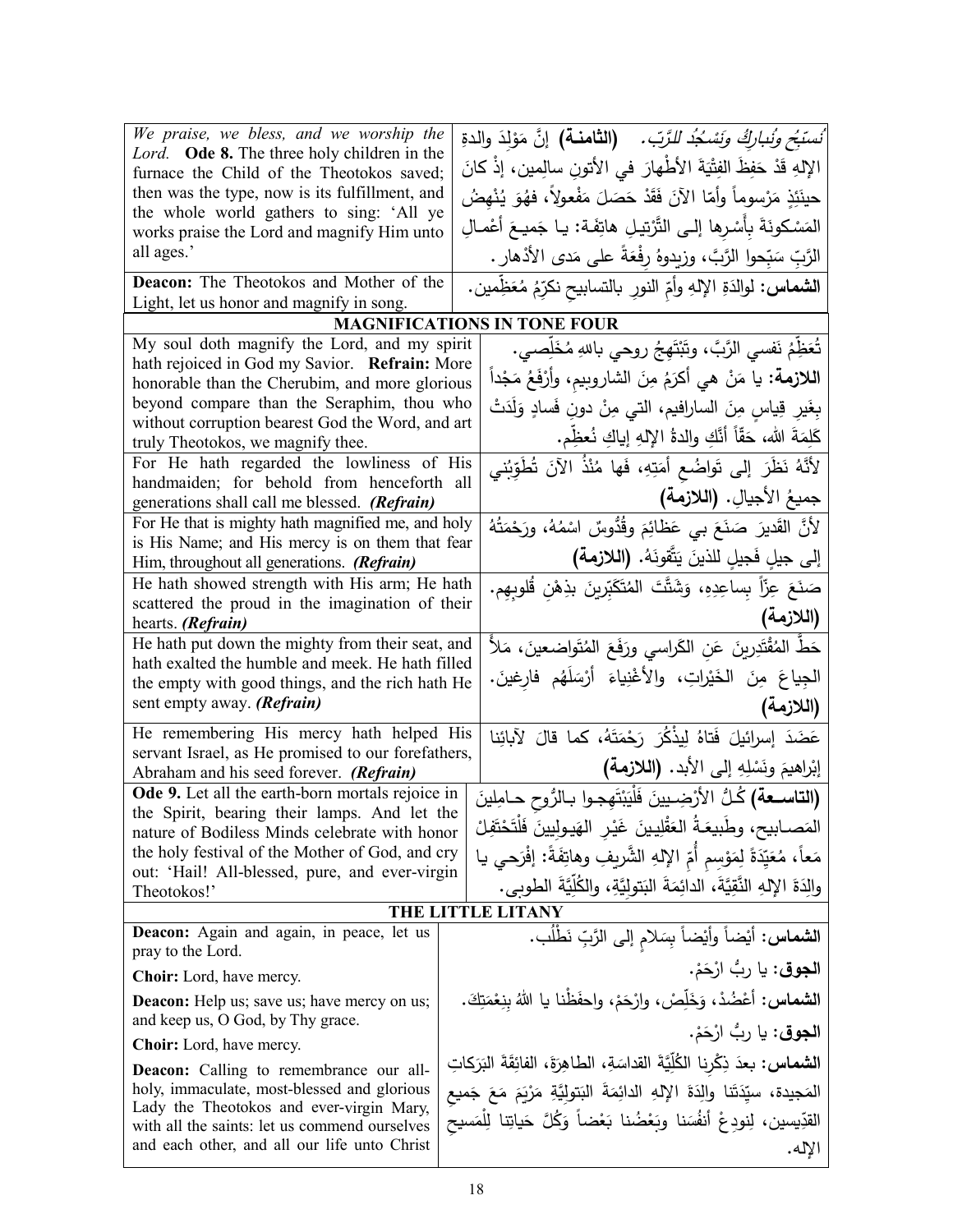| our God.                                                                                                  | ا <b>لجوق:</b> لكَ يا ربّ.                                                           |
|-----------------------------------------------------------------------------------------------------------|--------------------------------------------------------------------------------------|
| Choir: To Thee, O Lord.                                                                                   |                                                                                      |
| Priest: For all the powers of Heaven praise                                                               | الكاهن: لأنَّهُ إِيَّاكَ شُبَبِّحُ كُلُّ قُوَّاتُ السَّماواتِ، ولَكَ يُرْسِلونَ      |
| Thee, and unto Thee do they ascribe glory to                                                              | المَجْدَ أَيُّها الآبُ والإبنُ والرُّوحُ القُدُسُ، الآنَ وكلَّ أوانِ وإلى            |
| the Father and to the Son and to the Holy<br>Spirit, now and ever, and unto ages of ages.                 | دَهْرِ الدَّاهِرِينِ.                                                                |
| Choir: Amen.                                                                                              | ا <b>لجوق</b> : آمين.                                                                |
| Holy is the Lord our God. (THRICE)                                                                        | قُدُّوسٌ هُوَ الرَّبُّ إِلهُنا. (ثلاثاً)                                             |
| Exalt ye the Lord our God; and worship at                                                                 | إِرْفَعوا الرَّبَّ إِلهَنا، واسْجُدوا لِمَوْطِئٍ قَدَمَيْهِ، لأَنَّ الرَّبَّ إِلهَنا |
| His footstool, for He is holy.                                                                            |                                                                                      |
|                                                                                                           | قَدَّوسٌ هو.                                                                         |
|                                                                                                           | THE SIXTH EOTHINON EXAPOSTEILARION IN TONE TWO                                       |
| The God of all things that exist, * the Maker of                                                          | $(**Upon$ that mount in Galilee **)                                                  |
| Creation, * took mortal flesh from thy pure blood, *                                                      | أَيَّتُها البَتولُ القِدِّيسَةُ، إنَّ خالِقَ كُلِّ البَرايا وَالَهَ                  |
| O thou all-holy Virgin; * and He made new and                                                             | الْكُلِّ، قَد اتَّخَذَ جَسَدًا بَشَرِيًّا مِن دِمائِكِ النَّقِيَّةِ،                 |
| refashioned * our whole corrupted nature, * and                                                           | وَجَدَّدَ طَبِيعَتَنا المُنفَسِدَةَ بِجُملَتِها، وَحَفِظَكِ بَعدَ                    |
| after thou hadst given birth * He again left thee as<br>thou * hadst been before; * wherefore, moved with | الولِادَةِ كَما كُنتِ قَبلَها. لِذَلِكَ، كُلَّنا نُسَبّحُكِ                          |
| faith, we all sing thy praises, * while loudly crying                                                     |                                                                                      |
| out: Rejoice, * thou queen of all creation.                                                               | بِإِيمانِ هاتِفينِ: إفرَحي يا سَيِّدَةَ العالَمِ.                                    |
|                                                                                                           | <b>EXAPOSTEILIARION AND THEOTOKION FOR ST. GREGORY PALAMAS</b>                       |
|                                                                                                           | IN TONE TWO $(**Upon$ that mount in Galilee **)                                      |
| Rejoice, O pride of Fathers and mouth-piece of<br>those who speak in theology, O dwelling-place           | إفرخْ يا فَخْراً لِلْأَبَاءِ، وفَماً لِلأَهوتيين. إفْرَحْ يا مَسْكِنَ                |
| of calm and house of wisdom, leader of teachers,                                                          | الهُدوءِ، ويا بَيْتاً لِلْحِكْمَةِ، وزَعِيمَ المُعَلِّمينَ، مَنْ هُوَ                |
| and sea of intellect. Rejoice, O instrument of                                                            | لُجَّةُ الصَّلاحِ. إفْرَحْ يا آلَةَ العَمَلِ، وكَمالَ الثاوُريّا،                    |
| work, O end of vision, and healer of human                                                                |                                                                                      |
| illness. Rejoice, O Father Gregory, treasure of                                                           | الشَّافِيَ الأَمْراضَ البَشَرِيَّة. إِفْرَحْ أَيُّها الأَبُ خِزانَةُ                 |
| the Spirit, alive and dead.                                                                               | الرّوح في الحَياةِ وبَعْدَ المَوْتِ أيضاً.                                           |
| O Lady, queen of all, embrace us in our                                                                   | مَلِكَةَ الكُلِّ السيِّدَةَ، في الحُزْنِ أَدْرِكينا، ومِنْ شَدائِدِ اليَومِ          |
| sorrows. Be present on the Last Day, the day<br>of tribulation, lest Satan, Hades                         | الأخير كوني مَعَنا كَيْ لا يَسودَنا الشَّياطينُ، ولا الجَحيمُ<br>and                 |
| destruction overrule us. Make us all stand                                                                | والْهَلاكِ. وخَوّلِينا أَنْ نَقِفَ أَمامَ مِنْبَرِ ابْنِكِ الرَّهيبِ غيرَ            |
| upright before the terrible tribune of thy Son,                                                           | مُذْنِبِينِ، بشَفاعاتِكِ أَيَّتُها السَّيِّدَةُ، أَمُّ الإِلهِ العَذْراءِ.           |
| without offense, by thine intercessions, O                                                                |                                                                                      |
| Lady Theotokos.                                                                                           | <b>AINOI (PRAISES) IN TONE SIX</b>                                                   |
| Let everything that hath breath, praise the Lord.                                                         | كُلُّ نَسَمَةٍ فَلْثُسَبِّحِ الرَّبِّ. سَبِّحوا الرَّبَّ مِنَ السَّماواتِ،           |
| Praise ye the Lord from the heavens: praise Him                                                           |                                                                                      |
| in the heights. To Thee, O God, is due our song.                                                          | سَبِّحوهُ في الأعالي، لأنه لكَ يَليقُ التَّسبيحُ يا الله.                            |
| Praise ye Him, all His angels: praise ye Him, all                                                         | سَبّحوهُ يا جَميعَ ملائِكَتِهِ، سَبّحوهُ يا سائِرَ قُوّاتِهِ،                        |
| His hosts. To Thee, O God, is due our song.                                                               | لأنه لكَ يليقُ التَّسْبِيحُ يا الله.                                                 |
|                                                                                                           | For the Resurrection in Tone Six                                                     |
| <b>Verse 1.</b> This glory shall be to all His saints.                                                    | 1– هذا المَجْدُ يَكونُ لجِميعِ ٱبرارِهِ.                                             |
| The Cross, O Lord, is Life and Resurrection to                                                            | يا رَبُّ، إنَّ صَليبَكَ لَهُوَ حَياةٌ وقِيامَةٌ لِشَعْبِكَ، وعَلَيْهِ                |
| Thy people, and in it we do trust. Wherefore,<br>Thee do we praise, O our risen Lord; have mercy          |                                                                                      |
| upon us.                                                                                                  | اتِّكالَنا، فَنُسَبِّحُكَ يا إِلْهَنا النَّاهِضَ فَارْحَمْنا.                        |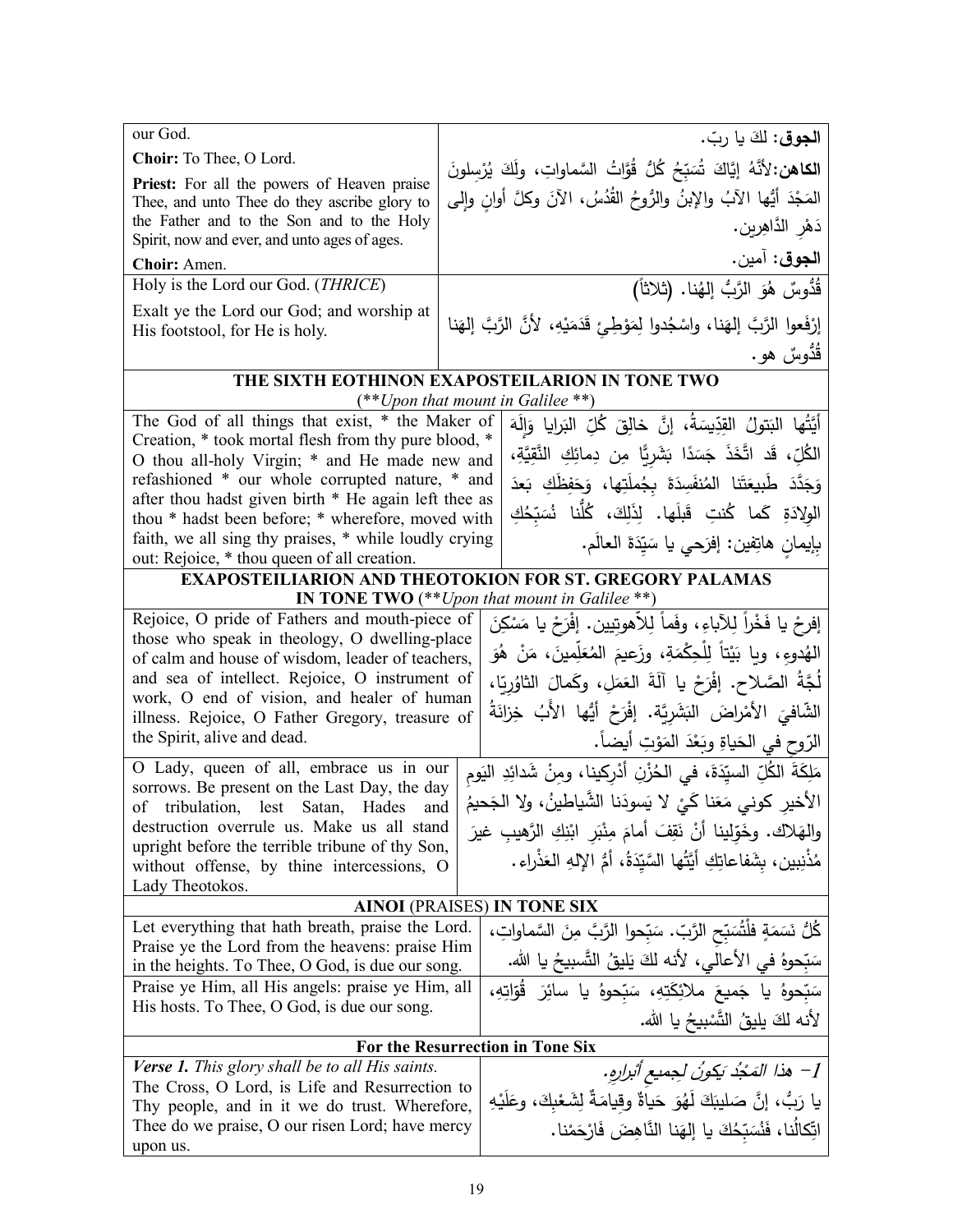| Verse 2. Praise God in His sanctuary; praise                                                                          | 2– سَبْحوا اللهَ في قَدِيسِيهِ، سَبْحوُه في فَلَكِ قُوَّتِهِ. ﴿نَّ                 |
|-----------------------------------------------------------------------------------------------------------------------|------------------------------------------------------------------------------------|
| Him in the firmament of His power. Thy                                                                                | دَفْنَكَ أَيُّها السَّيِّدُ قَدْ فَتَحَ الفِرْدَوْسَ لِجِنْسِ البَشَرِ . فإذْ قَدْ |
| burial, O Master, has opened paradise for                                                                             |                                                                                    |
| mankind. Wherefore, as we escape corruption,<br>we praise Thee, O our risen God; have mercy                           | نَجَوْنا مِنَ الفَسادِ، فَنُسَبِّحُكَ يا إِلَهَنا النَّاهِضَ فارْحَمنا.            |
| on us.                                                                                                                |                                                                                    |
| Verse 3. Praise Him for His mighty acts;                                                                              | 3– سَبْحِوُهِ على مَقْدَرتِهِ، سَبْحِوُهِ نَظْيَرِ كَثْرَةٍ عَظَمَتِهِ.            |
| praise Him according to His excellent                                                                                 |                                                                                    |
| greatness. With the Father and the Spirit,                                                                            | لِثُمَبِّحْ  مَعَ   الآبِ   والرُّوحِ   المَسيحَ   النَّاهِضَ   مِنْ   بَيْنِ      |
| let us praise Christ risen from the dead. Let                                                                         | الأمْواتِ، ونَصْرُخْ إليهِ: أنتَ هو حَياتُنا وقِيامَتُنا فارْحَمْنا.               |
| us cry to Him, Thou art our Life and                                                                                  |                                                                                    |
| Resurrection; have mercy on us.                                                                                       |                                                                                    |
| Verse 4. Praise Him with the sound of the                                                                             | 4– سَبْحِوُه بِلِْحْنِ الْبوقِ، سَبْحِوُه بِالْمِزْمِارِ والقيثارَةِ.              |
| trumpet; praise Him with the psaltery and harp.                                                                       |                                                                                    |
| Thou hast risen from the tomb in three days, as it                                                                    | لَقَدْ قُمْتَ مِنَ القَبْرِ لِثَلاثَـةِ أَيَّـامٍ كَمـا كُتِـبَ أَيُّهـا           |
| was written, O Christ, and hast raised with Thee                                                                      | المَسيحُ، فأقَمْتَ مَعَكَ أَجْدادَنا، لِـذلِكَ جِنْسُ النَشَرِ                     |
| our ancestors. Wherefore, mankind doth glorify                                                                        | يُمَجِّدُكَ ويُسَبِّحُ قِيامَتَكَ.                                                 |
| Thee and praise Thy Resurrection.                                                                                     |                                                                                    |
| For St. Gregory Palamas in Tone One (** Thou art the joy**)<br>Verse 5. Praise Him with the timbrel and dance; praise |                                                                                    |
| Him with stringed instruments and organs. Thou didst                                                                  | 5– سَبْحِوُه بالطُّبْلِ والمَصافِ. سَبْحِوُه بالأوتارِ                             |
| live in the world of blessed life. Wherefore, thou                                                                    | <i>وآلةِ الطَّرَب.</i> لَقَدْ جُزْتَ في الحَياةِ حَياةً مَغْبوطَةً،                |
| dost rejoice now with the congregations of the                                                                        | والآنَ أَنْتَ تَفْرَحُ مَعَ مَحافِلِ المَغْبوطينَ، فَتَسْكُنُ يا                   |
| blessed, and dwellest in the land of the meet, as                                                                     |                                                                                    |
| one who is meek, O Bishop Gregory, enriched by                                                                        | غِريغوريوسُ كَوديع أَرْضَ الوُدَعاءِ، مُسْتَغْنِياً                                |
| God with the grace of miracles, which thou dost                                                                       | بالعَجائِبِ مِنَ اللهِ، تَمْنَحُها لِمُكَرِّمِيك.                                  |
| grant to those who honor thee.                                                                                        |                                                                                    |
| <b>Verse 6.</b> Praise Him upon the loud cymbals: praise                                                              | ر سَبِّحوهُ بِنَغَماتِ الصُنوجِ. سَبِّحوهُ بِصُنوج $\delta$                        |
| Him upon the high-sounding cymbals. Let                                                                               | النَّهْليلِ. كُلُّ نَسَمَةٍ فَلْتُسَبِّحِ الرَّبِّ. ۖ لَقَدْ جُزْتَ في             |
| everything that hath breath praise the Lord. Thou                                                                     |                                                                                    |
| didst live in the world of blessed life. Wherefore,<br>thou dost rejoice now with the congregations of                | الحَياةِ حَياةً مَغْبوطَةً، والآنَ أَنْتَ تَفْرَحُ مَعَ مَحافِلِ                   |
| the blessed, and dwellest in the land of the meet, as                                                                 | المَغْبوطينَ، فَتَسْكُنُ يا غِريغوريوسُ كَوديع أَرْضَ                              |
| one who is meek, O Bishop Gregory, enriched by                                                                        |                                                                                    |
| God with the grace of miracles, which thou dost                                                                       | الوُدَعاءِ، مُسْتَغْنِياً بالعَجائِبِ مِنَ اللهِ، تَمْنَحُها                       |
| grant to those who honor thee.                                                                                        | لمُكَرِّميك.                                                                       |
| Verse 7. The mouth of the righteous shall                                                                             | 7– قَمْ الصِّدِّيقِ يَنْطِقُ دَائِماً بِالْحُكْمَةِ، وَيَتَفَوَّهُ بِكَلاَم        |
| meditate on wisdom, and his tongue shall speak                                                                        |                                                                                    |
| <i>of judgment</i> . Planting the doctrines of                                                                        | إِذْ قَدْ غَرَسْتَ عَقَائِدَ الرَأِيِ الْمُسْتَقيمِ،                               |
| Orthodoxy, uprooting the thistles of wicked                                                                           | مُسْتَأْصِلاً يا مَغْبوطُ شَوْكَ الرأي الوَخيم. أَنْمَيْتَ                         |
| opinion, O blessed Gregory, and growing well                                                                          | بِغَيْثِ أَقْوِالِكَ زَرْعَ الإِيمانِ حَسَناً، وكَفَلاَحٍ للهِ أَعْطَيْتَهُ        |
| the plant of faith with the rain of thy sayings,                                                                      |                                                                                    |
| thou didst offer to God, like a good farmer, ears a<br>hundred fold.                                                  | عِوَضَ السُّنْبُلِ مائَةَ ضُعْف.                                                   |
| Verse 8. Thy priests, O Lord, shall be clothed in                                                                     | 8– لَيُرتَدِ كَهَنَتُكَ البِرَّ ثَوباً ، وَلَيَهْتِفُ أَنْقَبِاؤُكَ فَرَجاً .      |
| righteousness, and Thy saints shall rejoice.                                                                          |                                                                                    |
| The ranks of angels and assemblies of men                                                                             | أَدْهَشَ الأَمْلاكَ والناسَ حُسْنُ سيرتكَ التـي لا تُمَسُّ،                        |
| wondered at the splendor of thy blameless life, O                                                                     | يا مَغْبوطُ، بِعَيْبٍ. إذْ ظَهَرْتَ في الجِهادِ الصنْديد،                          |
| blessed Gregory; for by thine own choice thou                                                                         |                                                                                    |
| didst reveal thyself as a firm striver, an ascetic, a                                                                 | والنُسْكِ رَأْسَ كَهَذَةٍ، وخادِمـاً للإلـهِ عَـنِ اسْـتِحْقاقِ،                   |
| worthy Bishop, a deserving minister of God, and                                                                       | وصَفِيّاً خِصّيصاً لَه.                                                            |
| a chosen friend.                                                                                                      |                                                                                    |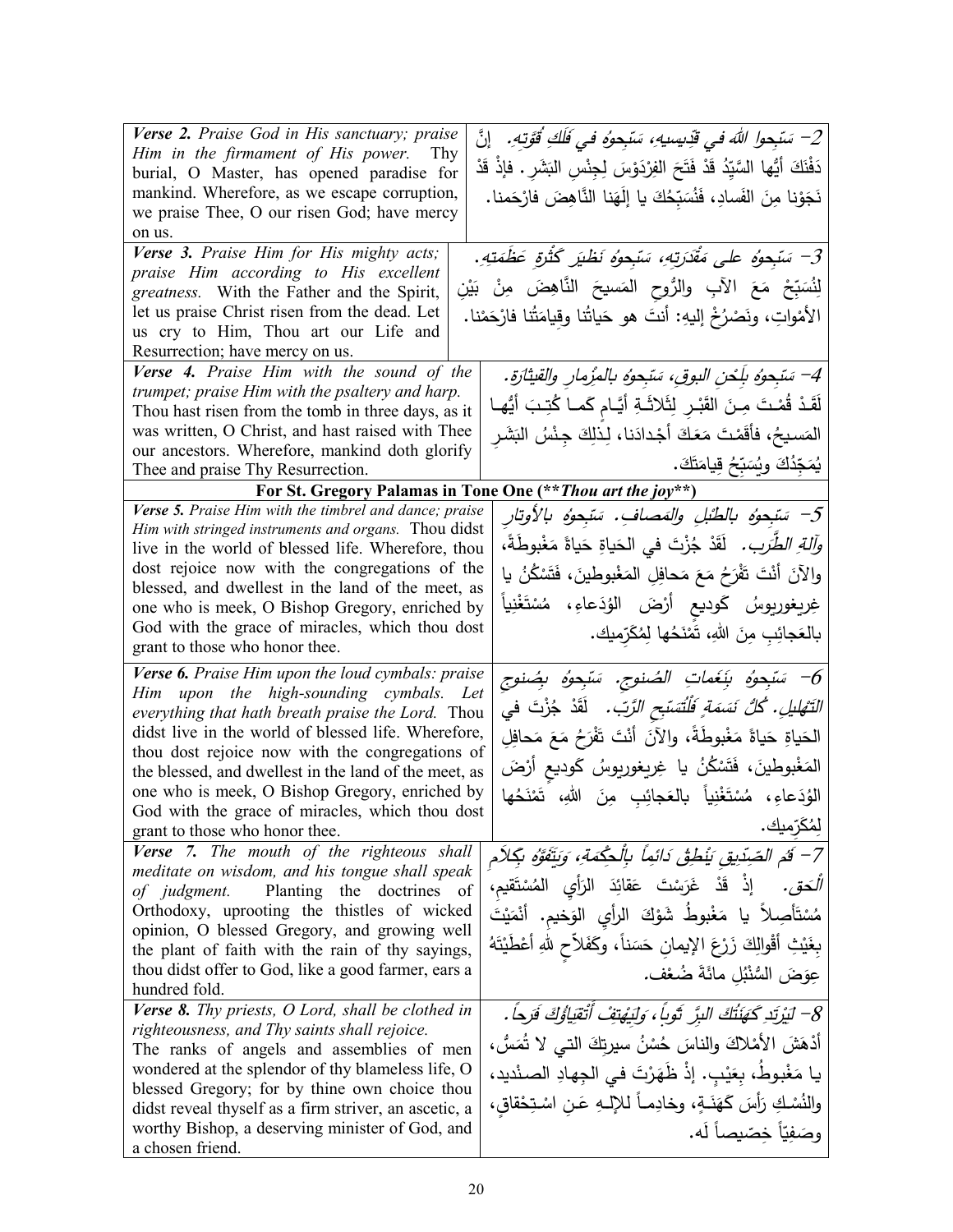| DOXASTICON FOR THE SECOND SUNDAY OF GREAT LENT IN TONE SIX                                                   |                                                                                       |  |  |  |
|--------------------------------------------------------------------------------------------------------------|---------------------------------------------------------------------------------------|--|--|--|
| Glory to the Father, and to the Son, and to the Holy                                                         | <i>التَعبُّدُ للآبِ والإبنِ والروحِ القَدَسِ.</i> أَيُّها  المَسيحُ،                  |  |  |  |
| Spirit. Thou didst shine forth, O Christ, a Light to                                                         | يا مَنْ أَشْرَقَ نوراً لِلْساكِنينَ في دَيْجور الخَطايا                               |  |  |  |
| those who dwell in the darkness of sin, in the season<br>of abstinence. Show us, therefore, the glorious day | في حين الإمْساكِ. أرنا يَوْمَ آلامِكَ الجَليلِ،                                       |  |  |  |
| of Thy passion, that we may cry to Thee aloud:                                                               |                                                                                       |  |  |  |
| Arise, O God, and have mercy upon us.                                                                        | لِنَهْتِفَ إِلَيْكَ: قُمْ يا اللَّهُ وارْحَمْنا.                                      |  |  |  |
| Both now and ever, and unto ages of ages. Amen.                                                              | الآنَ وكلَّ أُوانِ وإلى دهرِ الداهرينَ. آمين.   أنتِ                                  |  |  |  |
| Most blessed art thou, O Virgin Theotokos, for                                                               | هِيَ الفائِقَةُ عَلى كُلِّ البَرَكاتِ، يا والِدَةَ الإِلَهِ العَذراءِ،                |  |  |  |
| through Him that was incarnate of thee is Hades                                                              |                                                                                       |  |  |  |
| despoiled, Adam is recalled from the dead, the<br>curse is made void, Eve is set free, death is slain,       | لأنَّ الجَحيمَ قَد سُبِيَت بواسِطَةِ المُتَجَسِّدِ مِنكِ، وَآدَمَ                     |  |  |  |
| and we are endowed with life. Wherefore, in                                                                  | دُعِيَ ثانِيَةً، واللُّعنَةَ بادَت، وَحَوّاءَ انعَتَقَت، والمَوتَ                     |  |  |  |
| hymns of praise, we cry aloud: Blessed art Thou,                                                             | أُميتَ، وَنَحنُ قَد حَيينا. فَلِذَلِكَ نُسَبِّحُ هاتِفين: مُبارَكٌ                    |  |  |  |
| O Christ our God, Who is thus well pleased,                                                                  |                                                                                       |  |  |  |
| glory to Thee.                                                                                               | أنتَ أَيُّها المَسيحُ إِلَهُنا، يا مَن هَكَذا سُرَّ ، المَجدُ لَك.                    |  |  |  |
| THE GREAT DOXOLOGY IN TONE SIX                                                                               |                                                                                       |  |  |  |
| Glory to Thee, who has shown forth the Light.                                                                | المَجْدُ لَكَ يا مُظْهِرَ النورِ ، المَجْدُ للهِ في العَلاءِ ،                        |  |  |  |
| Glory to God in the highest, and on earth peace,                                                             | وعلى الأرْضِ السَّلامُ، وفي النَّاسِ المَسَرَّة.                                      |  |  |  |
| good will among men.<br>We hymn thee, we bless Thee, we worship Thee,                                        |                                                                                       |  |  |  |
| we glorify Thee, we give thanks unto Thee for                                                                | نُسَبِّحُكَ، نُبارِكُكَ، نَسْجُدُ لَكَ، نُمَجِّدُكَ، نَشْكُرُكَ مِنْ                  |  |  |  |
| Thy great glory.                                                                                             | أَجْلِ عَظيم جَلالٍ مَجْدِك.                                                          |  |  |  |
| O Lord King, heavenly God, Father                                                                            | أَيُّها الرَّبُّ المَلِكُ، السَّماويُّ، الإلهُ، الآبُ الضَّابطُ الكُلِّ؛ أيُّها       |  |  |  |
| Almighty; O Lord, the only-begotten                                                                          |                                                                                       |  |  |  |
| Son, Jesus Christ; and the Holy Spirit.                                                                      | الرَّبُّ الإبْنُ الوَحيدُ، يا يَسوعُ المَسيح؛ ويا أيُّها الرّوحُ القُدُس.             |  |  |  |
| O Lord God, Lamb of God, Son of the Father, that                                                             | أَيُّها الرَّبُّ اﻹلهُ، يا حَمَلَ اللهِ يا ابْنَ اﻵبٍ، يا رافِعَ                      |  |  |  |
| takest away the sin of the world, have mercy on us,<br>Thou that takest away the sins of the world.          | خطيئةِ العالَمِ، ارْحَمْنا، يا رافِعَ خَطايا العالَمِ.                                |  |  |  |
| Receive our prayer, Thou that sittest at the right                                                           |                                                                                       |  |  |  |
| hand of the Father, and have mercy on us.                                                                    | نَقَبَّلْ تَضَرُّعَنا أَيُّها الْجالِسُ عَنْ يَمينِ الآبِ، وارْحَمْنا.                |  |  |  |
| For Thou only art holy, Thou only art the Lord,                                                              | لأَنَّكَ أَنْتَ وَحْدَكَ قُدُّوسٌ، أَنْتَ وَحْدَكَ الرَّبُّ يَسوعُ                    |  |  |  |
| O Jesus Christ, to the glory of God the Father.                                                              |                                                                                       |  |  |  |
| Amen.                                                                                                        | المَسيحُ، في مَجْدِ اللهِ الآبِ. آمين.                                                |  |  |  |
| Every day will I bless Thee, and I will praise Thy                                                           | في كُلِّ يَومٍ أَبارِكُكَ، وأَسَبِّحُ اسْمَكَ إلى الأَبَدِ، وإِلى                     |  |  |  |
| Name forever; yea forever and ever.                                                                          | أَبَدِ الأَبَدِ.                                                                      |  |  |  |
| Vouchsafe, O Lord, to keep us this day without                                                               | أَهِّلْنَا، يا رَبُّ، أَنْ نُحْفَظَ في هذا النِّومِ بِغَيْرِ خَطْيئةٍ.                |  |  |  |
| sin.                                                                                                         |                                                                                       |  |  |  |
| Blessed art Thou, O Lord, the God of our                                                                     | مُبارَكٌ أَنْتَ يا رَبُّ، إلهَ آبائِنا، وَمُسَبَّحٌ ومُمَجَّدٌ اسْمُكَ                |  |  |  |
| Fathers, and praised and glorified is Thy Name<br>forever. Amen.                                             | إلى الأبَدِ. آمين.                                                                    |  |  |  |
| Let Thy mercy be upon us, O Lord, even as we                                                                 | لتَكُنْ، يا رَبُّ، رَحْمَتُكَ علَيْنا، كَمِثْلِ اتِّكالِنا عَليك.                     |  |  |  |
| have set our hope on Thee.                                                                                   |                                                                                       |  |  |  |
| Blessed art Thou, O Lord: teach me Thy statutes. (thrice)                                                    | مُبارَكٌ أَنْتَ يا رَبُّ عَلِّمْنى حُقوقَك. (ثلاثاً)                                  |  |  |  |
| Lord, Thou hast been our refuge from generation                                                              | يا رَبٌّ، مَلْجَأً كُنْتَ لنا في جيلٍ وجيلٍ، أنا قُلْتُ يا                            |  |  |  |
| to generation. I said: Lord, be merciful unto me;                                                            | رَبُّ ارْحَمْني واشْفِ نَفْسي لأنَّني قَدْ خَطِئْتُ إِلَيْك.                          |  |  |  |
| heal my soul, for I have sinned against Thee.<br>Lord, I have fled unto Thee; teach me                       |                                                                                       |  |  |  |
| to do Thy will, for Thou art my God.                                                                         | يا رَبٍّ، إليكَ لَجَأْتُ فَعَلِّمْني أَنْ أَعْمَلَ رِضاكَ، لأَنَّكَ أَنْتَ هُوَ إلهي. |  |  |  |
| For with Thee is the fountain of life; in Thy light                                                          | لأنَّ مِنْ قِبَلِكَ عيْنَ الحياةِ، وبنورِكَ نُعايِنُ النورِ .                         |  |  |  |
| shall we see light.                                                                                          |                                                                                       |  |  |  |